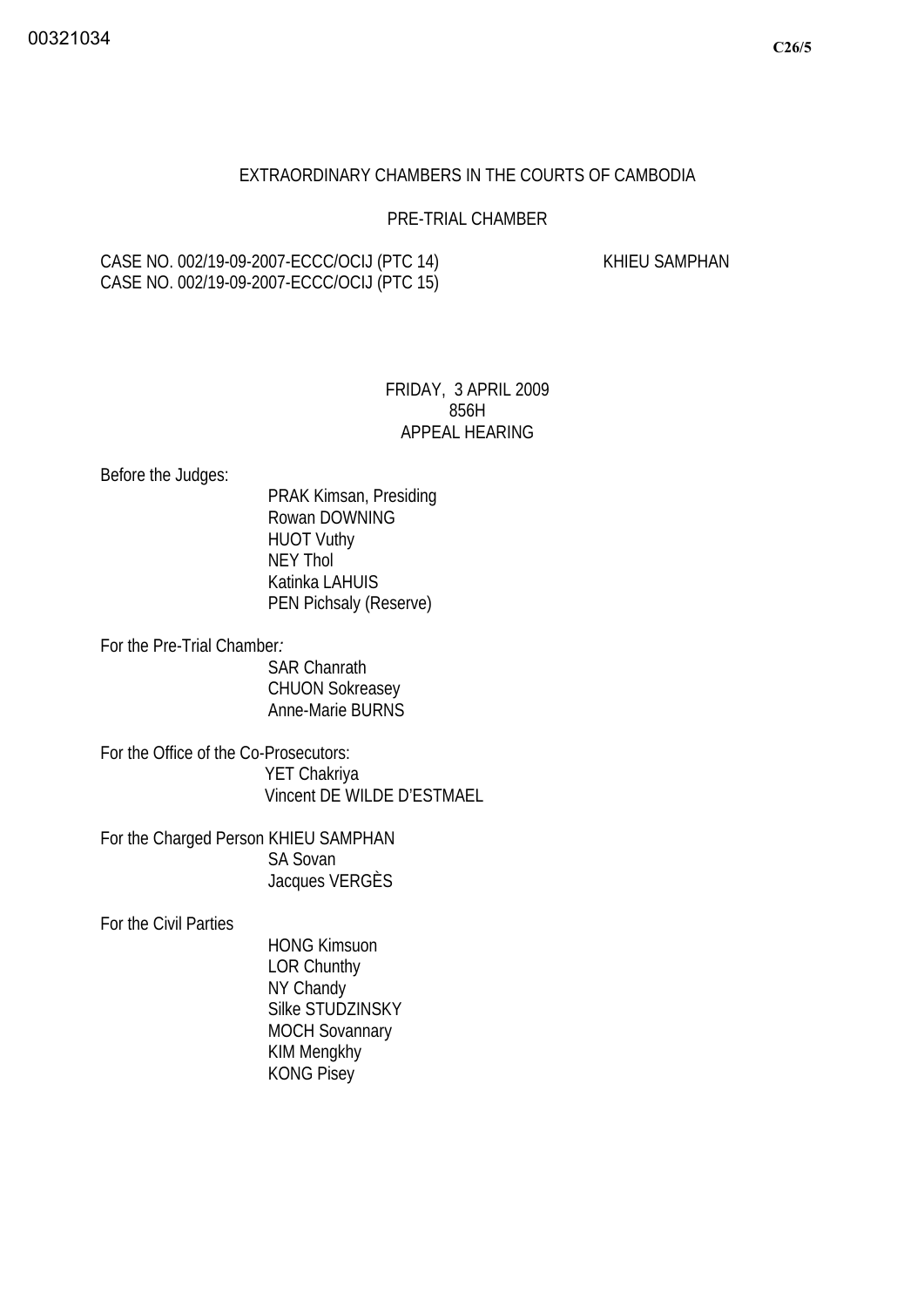*CASE NO. 002/19-09-2007-ECCC/OCIJ (PTC 14) CASE NO. 002/19-09-2007-ECCC/OCIJ (PTC 15) KHIEU SAMPHAN 3/04/2009 Page i*

# **List of Speakers:**

Language used unless specified otherwise in the transcript

| <b>Speaker</b>                         | Language     |
|----------------------------------------|--------------|
| MR. DE WILDE d'ESTMAEL                 | French       |
| <b>JUDGE DOWNING</b>                   | English      |
| <b>JUDGE HUOT VUTHY</b>                | <b>Khmer</b> |
| <b>JUDGE LAHUIS</b>                    | English      |
| MR. SA SOVAN                           | Khmer        |
| <b>MS. STUDZINSKY</b>                  | English      |
| THE CHARGED PERSON                     | Khmer        |
| THE PRESIDENT (PRAK KIMSAN, Presiding) | Khmer        |
| MR. VERGÈS                             | French       |
| MR. YET CHAKRIYA                       | Khmer        |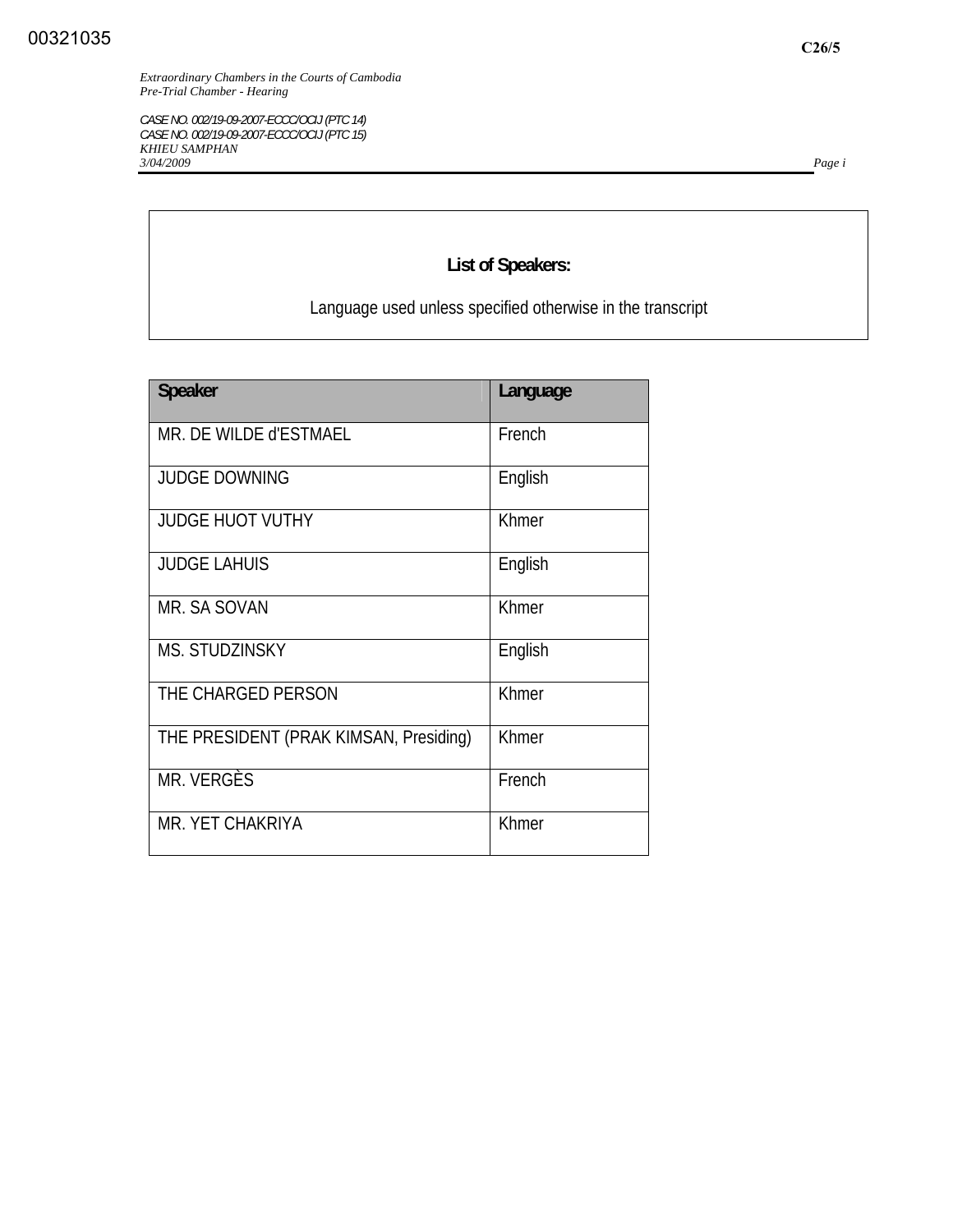*Extraordinary Chambers in the Courts of Cambodia Pre-Trial Chamber - Hearing* 

- 1 P R O C E E D I N G S
- 2 (Judges enter the courtroom)

 $1$ 

- 3 MR. PRESIDENT:
- 4 I now invite the media representatives to leave the courtroom.
- 5 In the name of the Cambodian people and the United Nations,

 6 today, the Pre-Trial Chamber of the Extraordinary Chambers in the 7 Courts of Cambodia declares open the hearing of the two criminal 8 cases Nº 002/19-09-2007-ECCC/OCIJ (PTC14), dated 28 October 2008 9 and Nº 002/19-09-2007-ECCC/OCIJ (PTC15) dated 18 November 2008 in 10 which :

 11 The charged person Khieu Samphan, alias Hem, Cambodian 12 nationality, male, born on 27 July 1931, in Rom Chek commune, Rom 13 Duol district, Svay Rieng province, Cambodia. Pre-arrest 14 address, Konkhlong village, O Tavao Quarter, Pailin district, 15 Pailin town, Cambodia; father's name Khieu Long, deceased, 16 mother's name Por Kong, deceased; is charged with crimes against 17 humanity and grave breaches of the Geneva Conventions of 12 18 August 1949, being crimes set out and punishable under articles 19 5, 6, 29(new) and 39(new) of the Law on the Establishment of the 20 Extraordinary Chambers in the Courts of Cambodia dated 27 October 21 2004.

 22 Defence co-lawyers: Mr. Sa Sovan, Mr. Jacques Verges. Lawyers 23 for the civil parties: Mr. Hong Kimsuon, Mr. Lor Chunthy, Mr. Ny 24 Chandy, Mr. Kong Pisey, Mr. Yong Panith, Mr. Kim Mengkhy, Miss 25 Moch Sovannary, Ms. Silke Studzinsky, Ms. Martine Jacquin, Mr.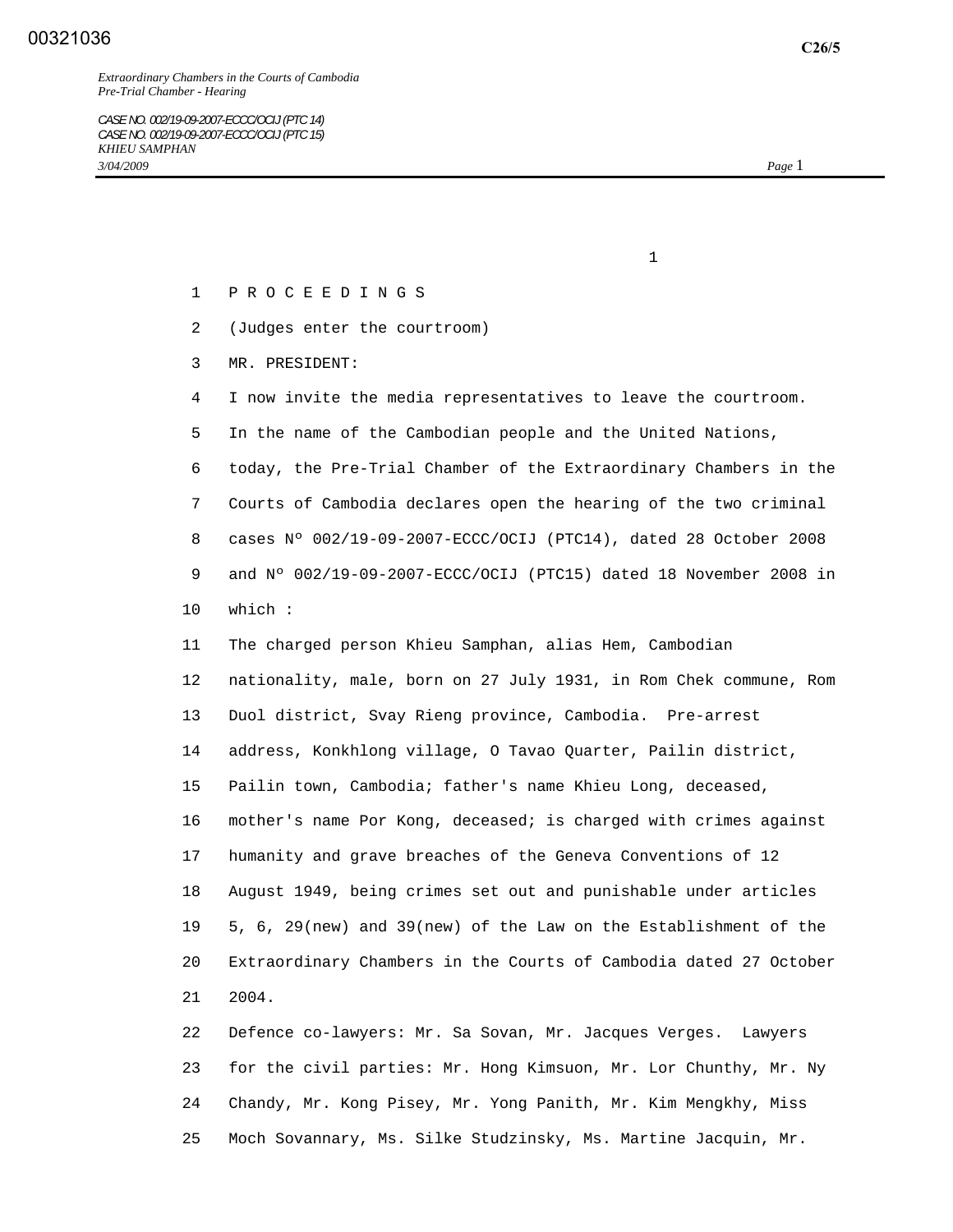|                 | 2                                                                 |
|-----------------|-------------------------------------------------------------------|
| $\mathbf{1}$    | Philippe Cannone, Mr. Pierre-Olivier Sur, Ms. Elizabeth           |
| $\overline{2}$  | Rabesandratana, Mr. Olivier Bahougne, Mr.David Blackman           |
| 3               | The greffiers, are all the participants present at the hearing?   |
| 4               | THE GREFFIER:                                                     |
| 5               | All the participants present except eight civil party lawyers are |
| 6               | absent, only 6 of them are present today. Thank you.              |
| 7               | MR. PRESIDENT:                                                    |
| 8               | The composisition of todays hearing includes one Mr. Prak Kimsan  |
| 9               | President, Mr. Rowan Downing, Judge, Mr. Ney Thol, Judge, Mrs.    |
| $10 \,$         | Katinka Lahuis, Judge, Mr. Huot Vuthy, Judge, Mr. Pen Pichsaly,   |
| 11              | Reserve Judge. Greffiers include Miss. Sar Chanrath and Anne      |
| $12 \,$         | Marie Burns. Co-Prosecutors: - Co-Prosecutors: Mr. Yet Chakriya,  |
| 13              | Deputy Co-Prosecutor, Mr. Vincent de Wilde d'Estmael, deputy      |
| 14              | Co-Prosecutors.                                                   |
| 15 <sub>1</sub> | [9.04.00]                                                         |
| 16              | The charged person Mr. Kieu Samphan please stand up.<br>What is   |

- 17 your name?
- 18 THE CHARGED PERSON:
- 19 (inaudible)
- 20 MR. PRESIDENT:
- 21 Have you got any alias name?
- 22 THE CHARGED PERSON:
- 23 I am also called Hem
- 24 MR. PRESIDENT:
- 25 How old are you?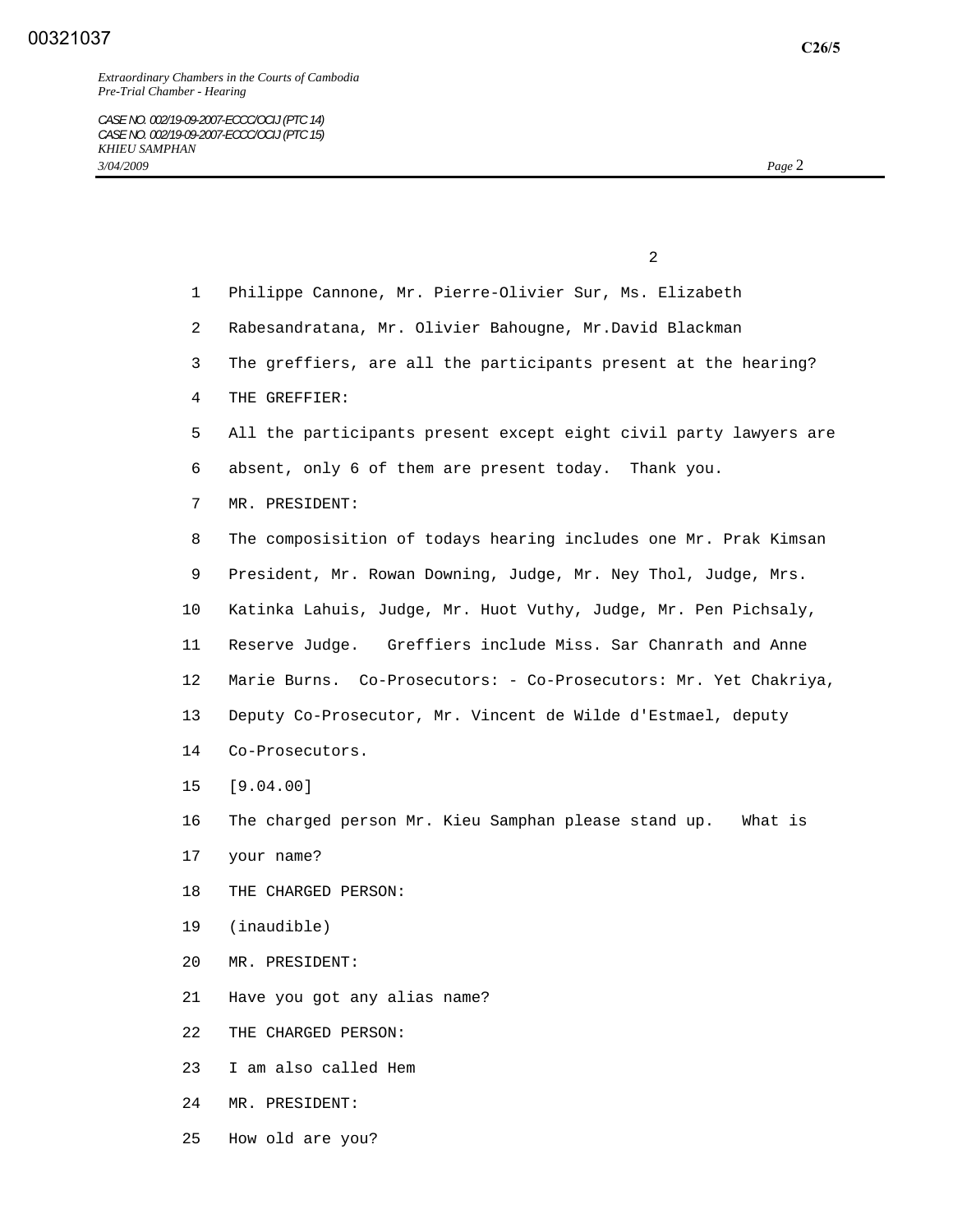*CASE NO. 002/19-09-2007-ECCC/OCIJ (PTC 14) CASE NO. 002/19-09-2007-ECCC/OCIJ (PTC 15) KHIEU SAMPHAN 3/04/2009 Page* 3

- 1 THE CHARGED PERSON:
- 2 (inaudible).
- 3 MR. PRESIDENT:
- 4 What is your nationality?

 $\sim$  3

- 5 THE INTERPRETER:
- 6 The interpreter regrets that Khieu Samphan's mic is not actively
- 7 activated).
- 8 MR. PRESIDENT:
- 9 What is your occupation?
- 10 KHIEU SAMPHAN:
- 11 I have no job.
- 12 MR. PRESIDENT:
- 13 What was your occupation before you were arrested?
- 14 THE CHARGED PERSON:
- 15 Before I was arrested I did not have any job, I lived on farming.
- 16 MR. PRESIDENT:
- 17 Where did you live before you were arrested?
- 18 THE CHARGED PERSON:
- 19 I lived in Konkhlong, O Tavao.
- 20 MR. PRESIDENT:
- 21 What is your father's name?
- 22 THE CHARGED PERSON:
- 23 (inaudible)
- 24 MR. PRESIDENT:
- 25 What is your mother's name?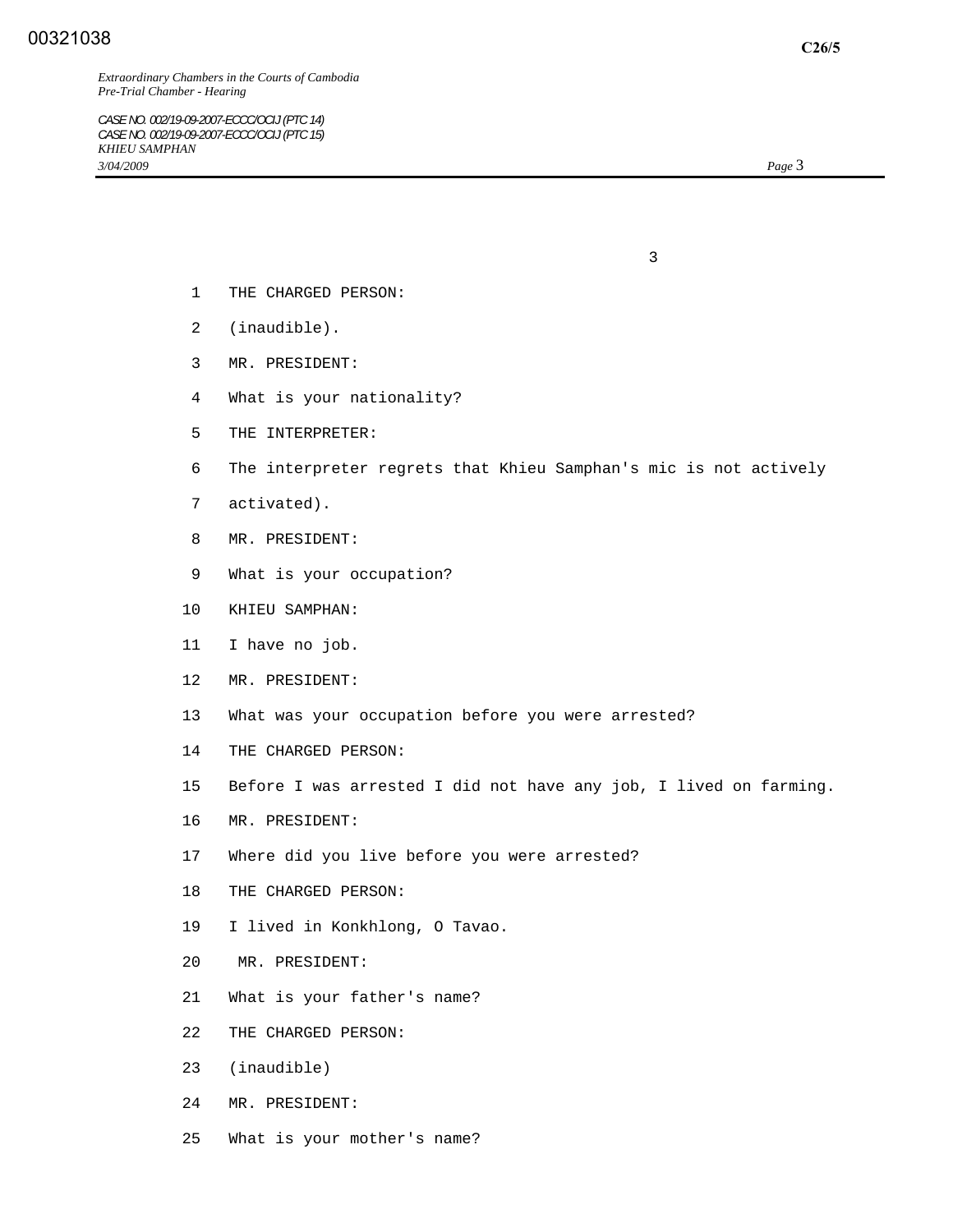*Extraordinary Chambers in the Courts of Cambodia Pre-Trial Chamber - Hearing* 

*CASE NO. 002/19-09-2007-ECCC/OCIJ (PTC 14) CASE NO. 002/19-09-2007-ECCC/OCIJ (PTC 15) KHIEU SAMPHAN 3/04/2009 Page* 4

- 1 THE CHARGED PERSON:
- 2 (inaudible)
- 3 MR. PRESIDENT:
- 4 What is your wife's name?

4

- 5 THE CHARGED PERSON:
- 6 (inaudible)
- 7 MR. PRESIDENT:
- 8 How many children have you got?
- 9 THE CHARGED PERSON:
- 10 Four children.
- 11 MR. PRESIDENT:
- 12 Have you chosen lawyers to defend your case?
- 13 THE CHARGED PERSON:
- 14 Yes, I have chosen both national and international lawyers to
- 15 help me.
- 16 MR. PRESIDENT:

 17 Pursuant to Rule 21(1)(d) of the Internal Rules, you are presumed 18 innocent as long as your guilt has not been established. You 19 have the right to be informed of any charges brought against you. 20 You have the right to be defended by a lawyer of your choice, and 21 you have the right to remain silent. And now Case Nº 22 002/19-09-2007-ECCC/OCIJ appeal against the Co-Investigating 23 Judges' order refusing the request for release. Mr. Huot Vuthy, 24 you read the report out.

25 [09.07.10]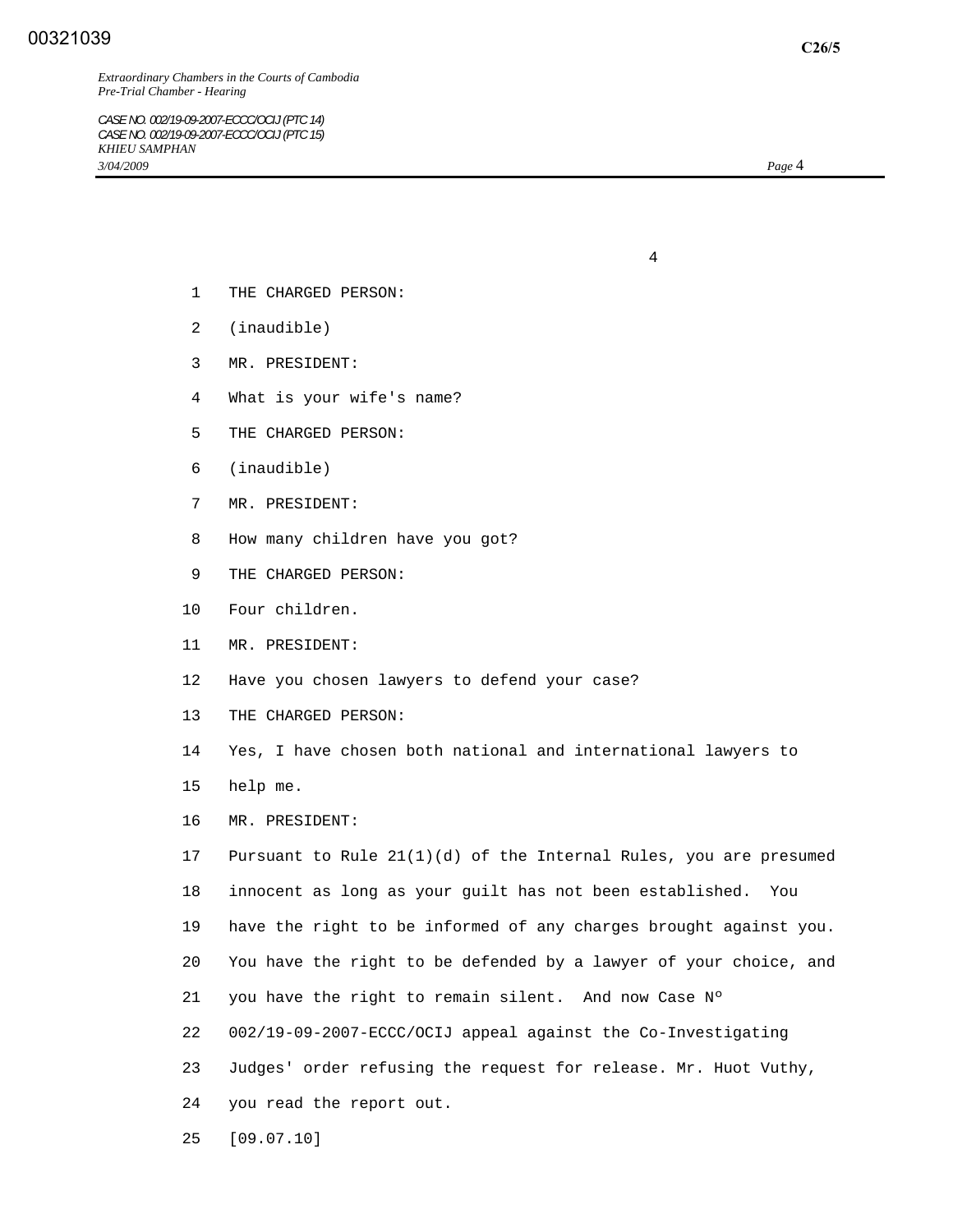*Extraordinary Chambers in the Courts of Cambodia Pre-Trial Chamber - Hearing* 

- 1 JUDGE HUOT VUTHY:
- 2 Pre-Trial Chamber criminal case file Nº 002/19-09-2007-ECCC
- 3 (PTC-14). Report of examination. Proceedings number two
- 4 examination of the case by the co-rapporteurs.

 $\sim$  5

 5 One, The Proceedings. A, Introduction: Pursuant to Rule 77(10) 6 of the Internal Rules of the Extraordinary Chambers in the Courts 7 of Cambodia, the President of the Pre-Trial Chamber has assigned 8 Judges Huot Vuthy and Rowan Downing to set out the details of the 9 Order Refusing Request for Release issued on 28 October 2008, 10 against which the present appeal is lodged, and of the relevant 11 facts. The president of the Pre-Trial Chamber has assigned both 12 Judges to work on the relevant facts of the Case File No.

13 002/19-09-2007-ECCC-OCIJ (PTC 14).

 14 Identification of the Charged Person: Khieu Samphan, alias Hem, 15 male, born the 27th of July 1931, at Rom Chek commune, Rom Duol 16 District, Svay Rieng Province, Cambodia. Pre-arrest address 17 village of Konkhlong Sangkat O Tavao, Khan Pailin City; father's 18 name Khieu Long, deceased, mother's name Por Kong, deceased, 19 spouse's name So Socheat, with four children. Khieu Samphan is 20 represented by Co-Lawyers Mr. Sa Sovan and Mr. Jacques Vergès. 21 Charges: Khieu Samphan is under investigation for crimes against 22 humanity, murder, extermination, imprisonment, persecution and 23 other inhuman acts, and grave breaches of the Geneva Conventions 24 of 12 August 1949, wilful killing, wilfully causing great 25 suffering or serious injury to body or health, wilful deprivation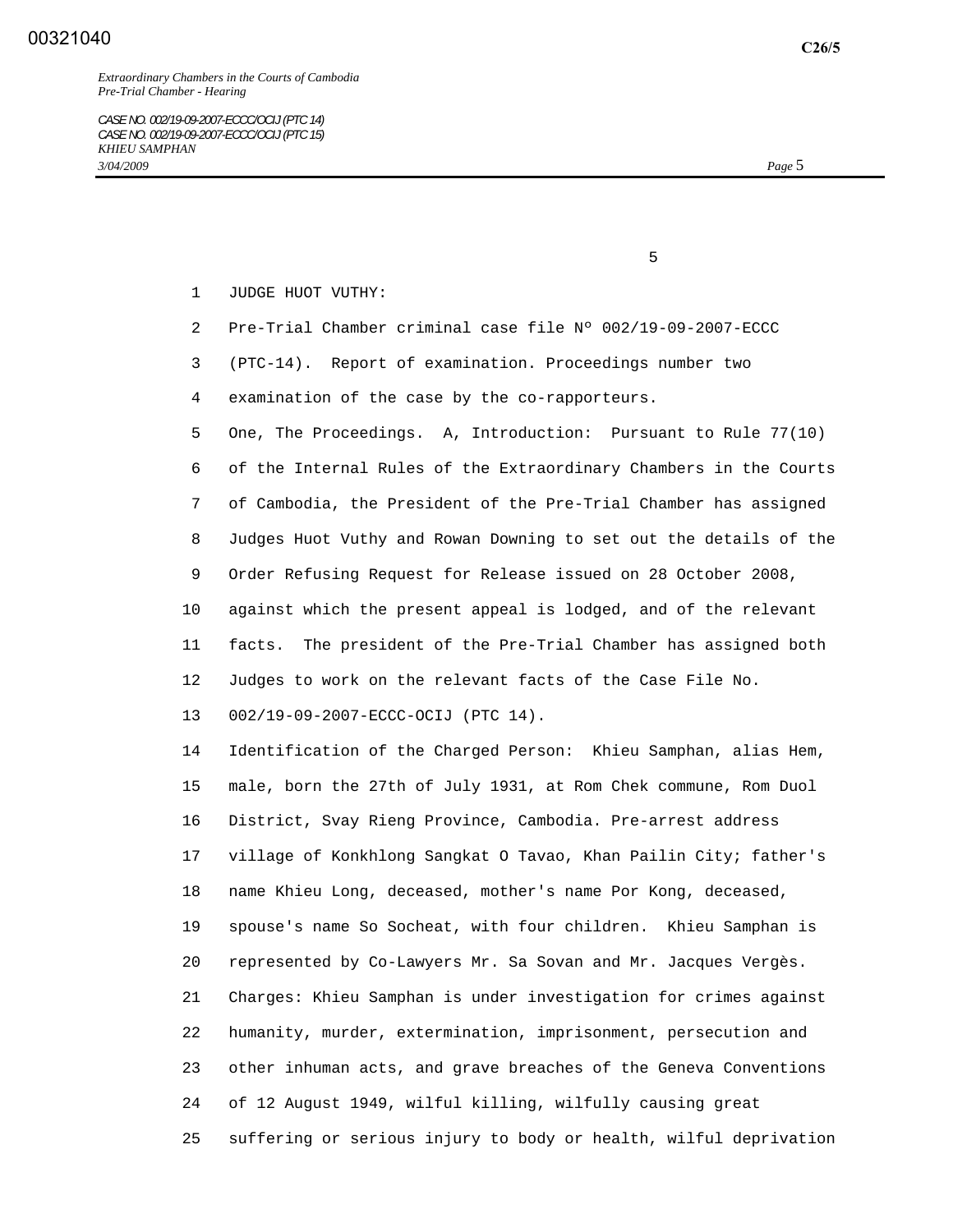$\sim$  6

 1 of rights to a fair trial of a prisoner of war or civilian, 2 unlawful deportation or transfer or unlawful confinement of a 3 civilian, being crimes set out and punishable under articles 5, 4 6, 29(new) and 39(new) of the Law on the Establishment of the 5 Extraordinary Chambers in the Courts of Cambodia dated 27th of 6 October 2004. 7 Purpose of this report. This report of the co-rapporteurs sets 8 out the details of the decision appealed against and the facts at 9 issue before this Court. It is to assist those who are not 10 parties to the proceedings understand the matters before the 11 Court. 12 B. Co-Investigating Judges' Order Refusing Request for Release. 13 On 28 October 2008, the Co-Investigating Judges dismissed the 14 application for release filed by Khieu Samphan's co-lawyers. 15 Recalling their provisional detention order of 19 November 2007, 16 the Co-Investigating Judges held that there continue to exist 17 well-founded reasons to believe that Khieu Samphan "instigated 18 the commission of crimes charged against him", or aided and 19 abetted in the perpetration of these crimes, thus concluding that 20 the criterion of Internal Rule 63(3)(a) is met. 21 The Co-Investigating Judges also held that four of the grounds 22 for provisional detention set out in Rule 63(3)(b) continue to be

 23 satisfied. They held that continued detention was necessary to 24 prevent pressure on witnesses and victims as well as to preserve 25 evidence as "the passage of time since the provisional detention

**C26/5**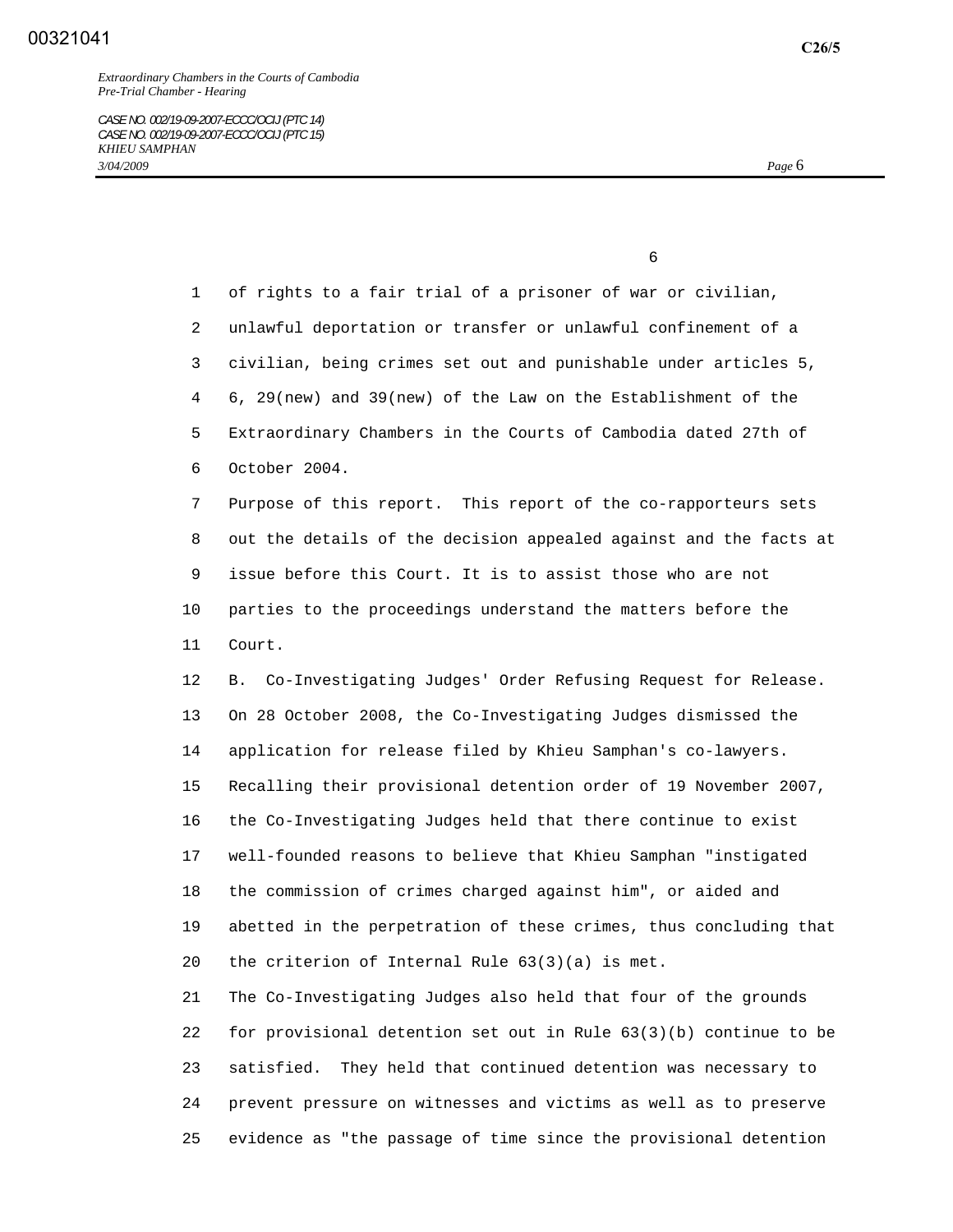1 of the charged person has not eliminated the risk" which is even 2 more acute. In addition, the Co-Investigating Judges held that 3 Khieu Samphan's continued detention was necessary to preserve 4 public order as "it is not excessive, considering the gravity of 5 the crimes charged against the charged person, to conclude that a 6 decision to grant release within the fragile context of today's 7 Cambodia could provoke protests of indignation which could lead 8 to violence". The Co-Investigating Judges also noted risk to the 9 security of the charged person considering "the gravity of the 10 crimes and the threat to public order if the charged person was 11 released."

12 [09.13.24]

 13 The Co-Investigating Judges further rejected the co-lawyers' 14 request for bail as an alternate measure to provisional 15 detention. They found that since a majority of the conditions of 16 Internal Rule 63(3)(b) continue to be met, there is a "strong 17 indication that no other form of detention can outweigh the 18 necessity for continued provisional detention."

 19 They also considered that detention for nearly twelve months is 20 not "excessive in the view of the scope of the investigations, 21 the complexity and gravity of the crimes of which the 22 Co-Investigating Judges are seized." They "have collected a 23 large body of evidence, notably regarding Khieu Samphan's 24 potential role."

25 Finally, the Co-Investigating Judges held that the age and state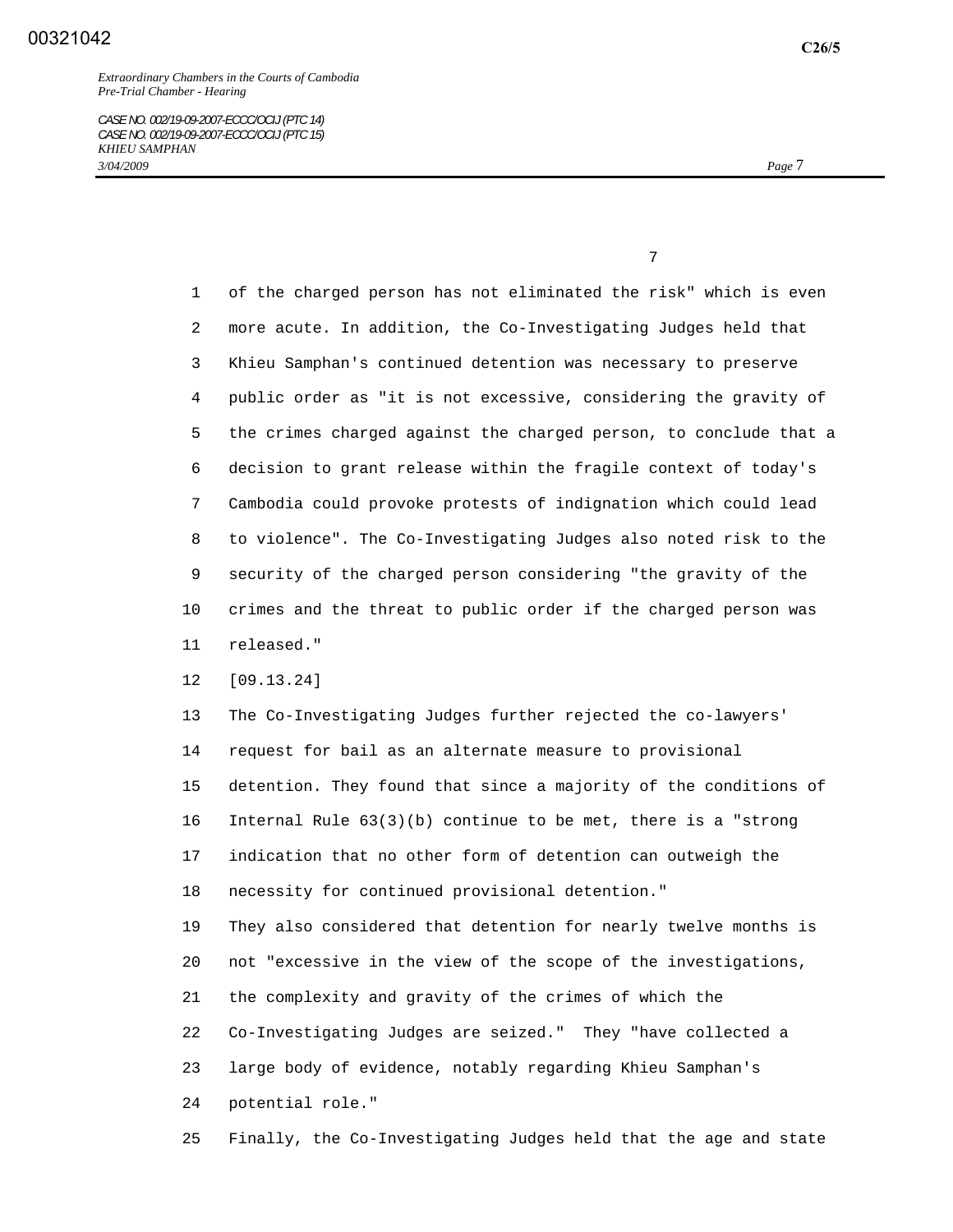1 of health of the charged person were not a bar to his continued 2 detention. In particular, they noted that "age in itself is not 3 an obstacle to detention" and that "as of now, having examined 4 all the elements, Khieu Samphan's state of health is compatible 5 with his continued detention." 6 C. Khieu Samphan's Appeal: On 27 November 2008, Khieu Samphan's 7 lawyers filed an appeal, in which they requested that the 8 Pre-Trial Chamber: 1, vacate the Co-Investigating Judges' Order 9 refusing release; and 2, order the release of Khieu Samphan. They 10 do so on the main ground that the order is not justified having 11 regard to the overall circumstances of the case and the fact that 12 it is based only on the gravity of the crimes charged. 13 D. Co-Prosecutors' Response: On 28 January 2009, the 14 Co-Prosecutors filed their response, requesting the Pre-Trial 15 Chamber to dismiss the Appeal on the primary ground that the 16 co-lawyers have not established a change in circumstance since 17 the initial provisional detention and that the criteria contained 18 in Rule 63(3) continue to be met. 19 E. Response of the Civil Parties: The co-lawyers of the Civil 20 Parties did not file any responses. 21 Two, examination by the co-rapporteurs: 22 [09.16.51] 23 A. Failure to Consider the Overall Circumstances of the Case: 24 First, the co-lawyers for the charged person argue that the Order

25 Refusing Release is not justified because it failed to take into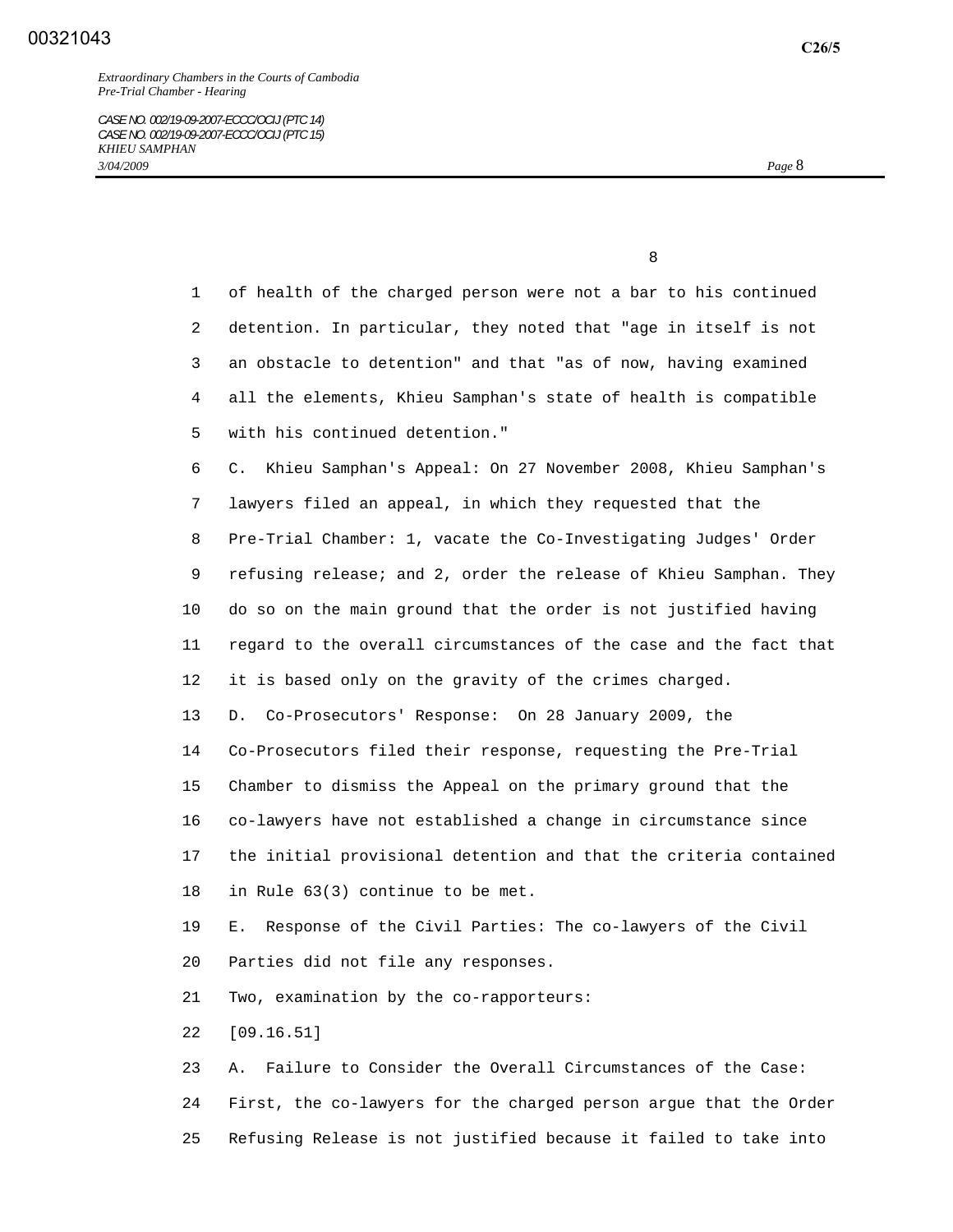1 account the overall circumstances of the case. Specifically, the 2 co-lawyers point out that the Co-Investigating Judges did not 3 take note of "procedural defects and serious violations of the 4 rights of the Defence", including a long delay connected with the 5 hearing on the appeal against provisional detention and the lack 6 of translation of the case file. The co-lawyers contend that the 7 translation issue in particular "raises very serious concerns 8 about the lawfulness and legitimacy of the proceedings against 9 Khieu Samphan."

 10 Second, the co-lawyers argue that the Co-Investigating Judges 11 committed an error of law in relying on the gravity of the crimes 12 charged to be in itself a relevant factor in refusing to grant 13 the release of Khieu Samphan or considering alternatives to 14 provisional detention such as bail. They submit that "insofar as 15 the Charged Person is actually presumed to be innocent, the 16 Judges must undertake an in concreto assessment of the 'real' 17 risks involved in granting release in order to satisfy the legal 18 requirements."

 19 The Co-Prosecutors respond that the Order is "sufficiently and 20 adequately reasoned" as the Co-Investigating Judges are only 21 required "to set out the legal grounds and facts taken into 22 account before coming to a decision", and "are not obliged to 23 indicate a view on all the factors but only the relevant ones". 24 They contend that "the issue of translation rights and 25 obligations pending before the Pre-Trial Chamber is not directly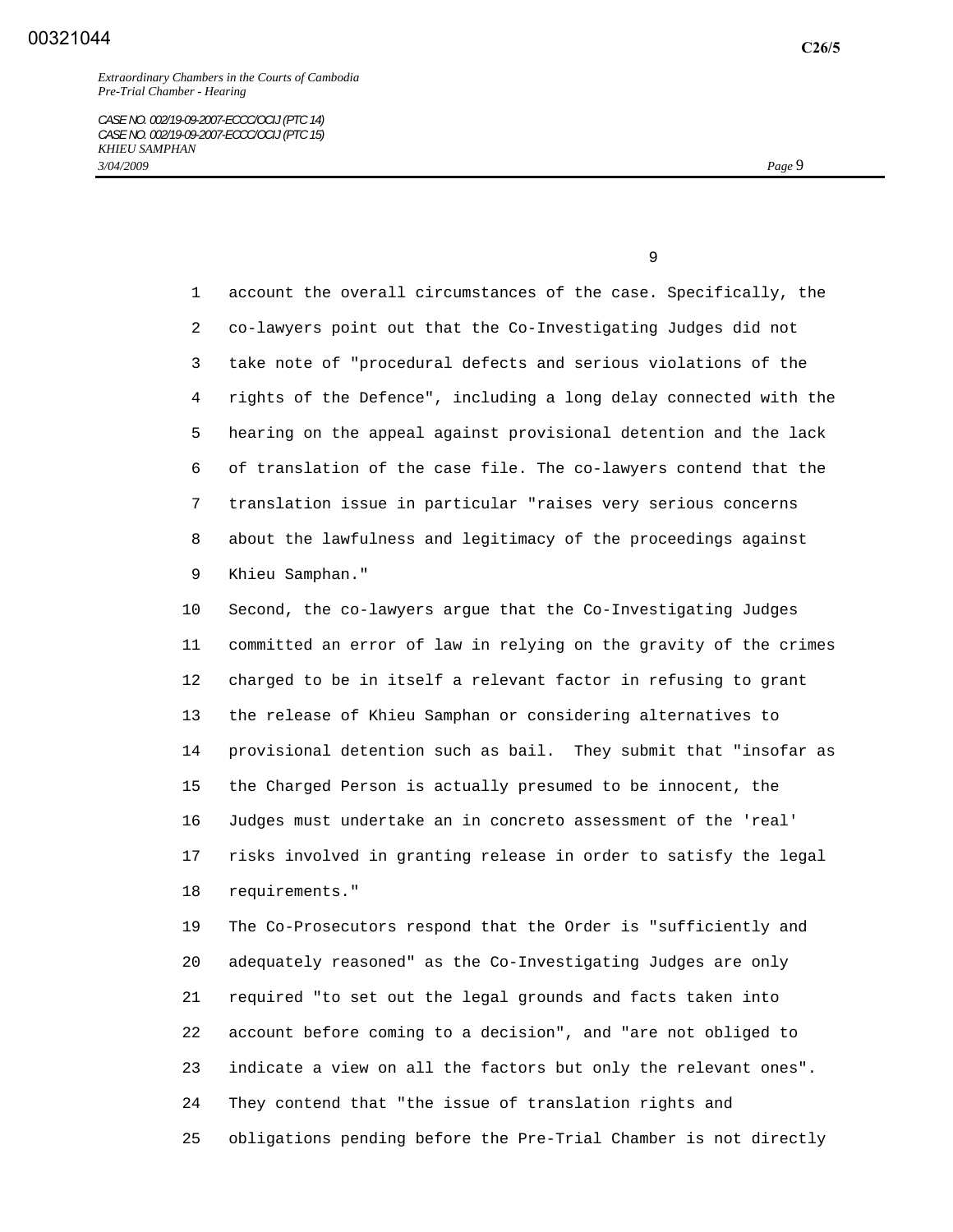*Extraordinary Chambers in the Courts of Cambodia Pre-Trial Chamber - Hearing* 

*CASE NO. 002/19-09-2007-ECCC/OCIJ (PTC 14) CASE NO. 002/19-09-2007-ECCC/OCIJ (PTC 15) KHIEU SAMPHAN 3/04/2009 Page* 10

10

1 linked to the legality of provisional detention."

2 [09.19.44]

 3 The Co-Prosecutors further submit that the Co-Investigating 4 Judges acted in accordance with international jurisprudence by 5 considering "the nature of the crimes charged as a criterion in 6 the test for determining the reasonableness of provisional 7 detention." They assert that the co-lawyers "have erroneously 8 claimed that the Co-Investigating Judges failed to consider 9 alternative measures to provisional detention solely on the basis 10 of the gravity of the charges."

 11 B. Well-founded reasons to believe that the charged person may 12 have committed the crime or crimes specified in the introductory 13 submission (Internal Rule 63(3)(a))

 14 The co-lawyers point out that "it was impermissible for the 15 Co-Investigating Judges to rely on well-founded reasons to 16 believe that the charged person committed the alleged crimes in 17 denying release" because "the defence cannot mount a proper 18 defence" to refute this finding. They recall that the 19 international co-lawyer is unable to examine the case file in a 20 language which he understands.

 21 In response, the Co-Prosecutors submit that the co-lawyers "do 22 not seriously challenge the existence of a well-founded reason to 23 believe that the charged person may have committed the crimes 24 specified in the introductory submission." They add that the 25 "case file today contains evidence capable of satisfying an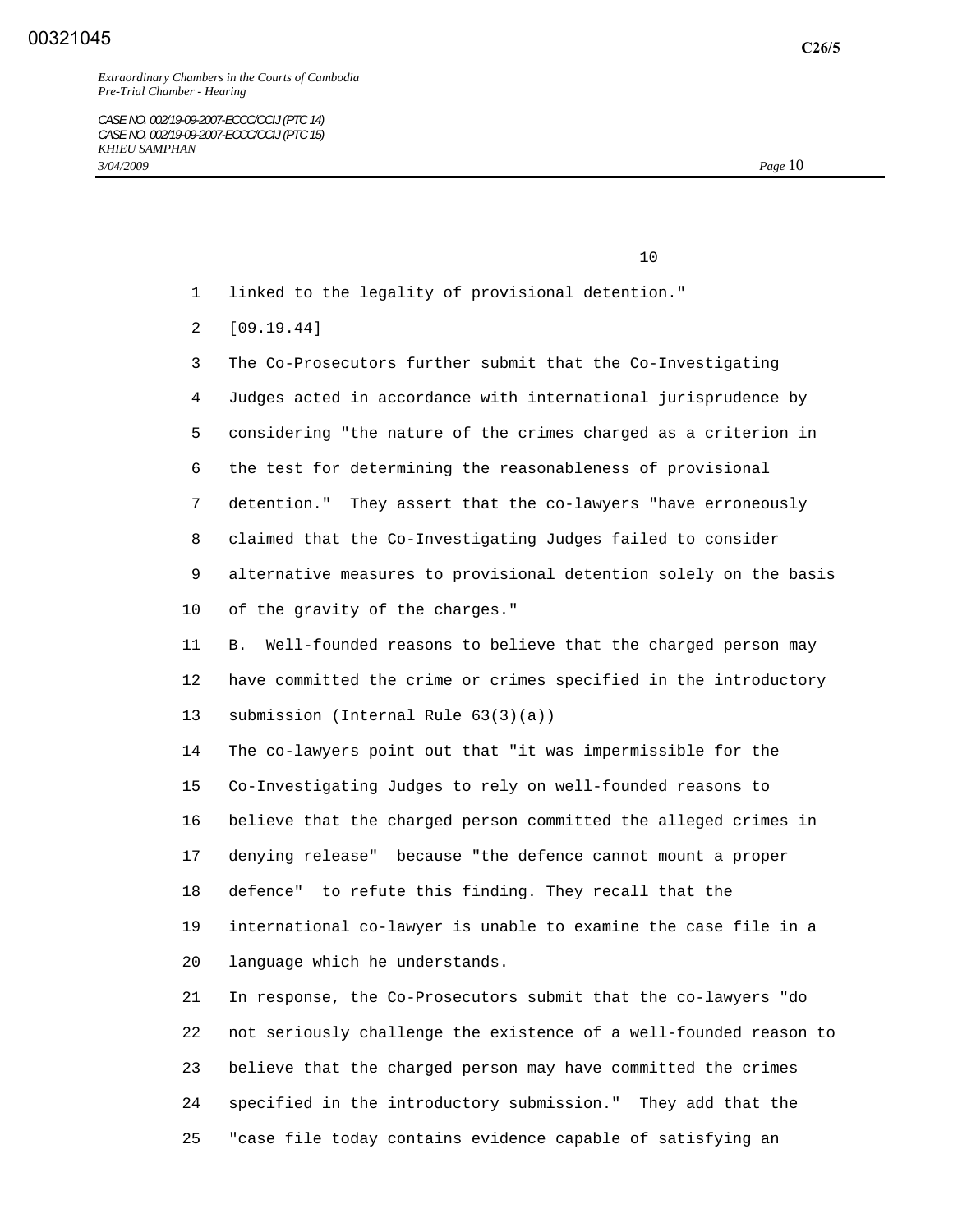- 1 objective observer, at this stage of the investigation, that the
- 2 charged person may have committed the crimes for which he is
- 3 currently under investigation."
- 4 C. Consideration of the grounds making provisional detention a
- 5 necessary measure, Internal Rule 63(3)(b).
- 6 [09.22.31]

 7 The co-lawyers also submit that the criteria contained in 8 Internal Rule 63(3)(b) has not been met. They argue that "the 9 Co-Investigating Judges have not established any of the 10 conditions to justify Khieu Samphan's detention, and their 11 decision is based solely on the gravity of the alleged crimes." 12 First, they assert that the Co-Investigating Judges have failed 13 to show evidence of past actions or behaviour by Khieu Samphan 14 that demonstrates a concrete risk that he might exert pressure on 15 witnesses and victims.

 16 Second, the co-lawyers submit that "there is no factual evidence 17 of a risk to public order as to show that release would actually 18 disrupt public order or, for that matter, that public order 19 effectively remains threatened at the present time." Finally, 20 the co-lawyers denied the risk to Khieu Samphan's safety if 21 released. They submit that "the risk referred to by the 22 Co-Investigating Judges is neither real nor current; it is simply 23 presumed and purely hypothetical."

 24 Therefore, the co-lawyers conclude that the release of Khieu 25 Samphan is currently the only appropriate measure as his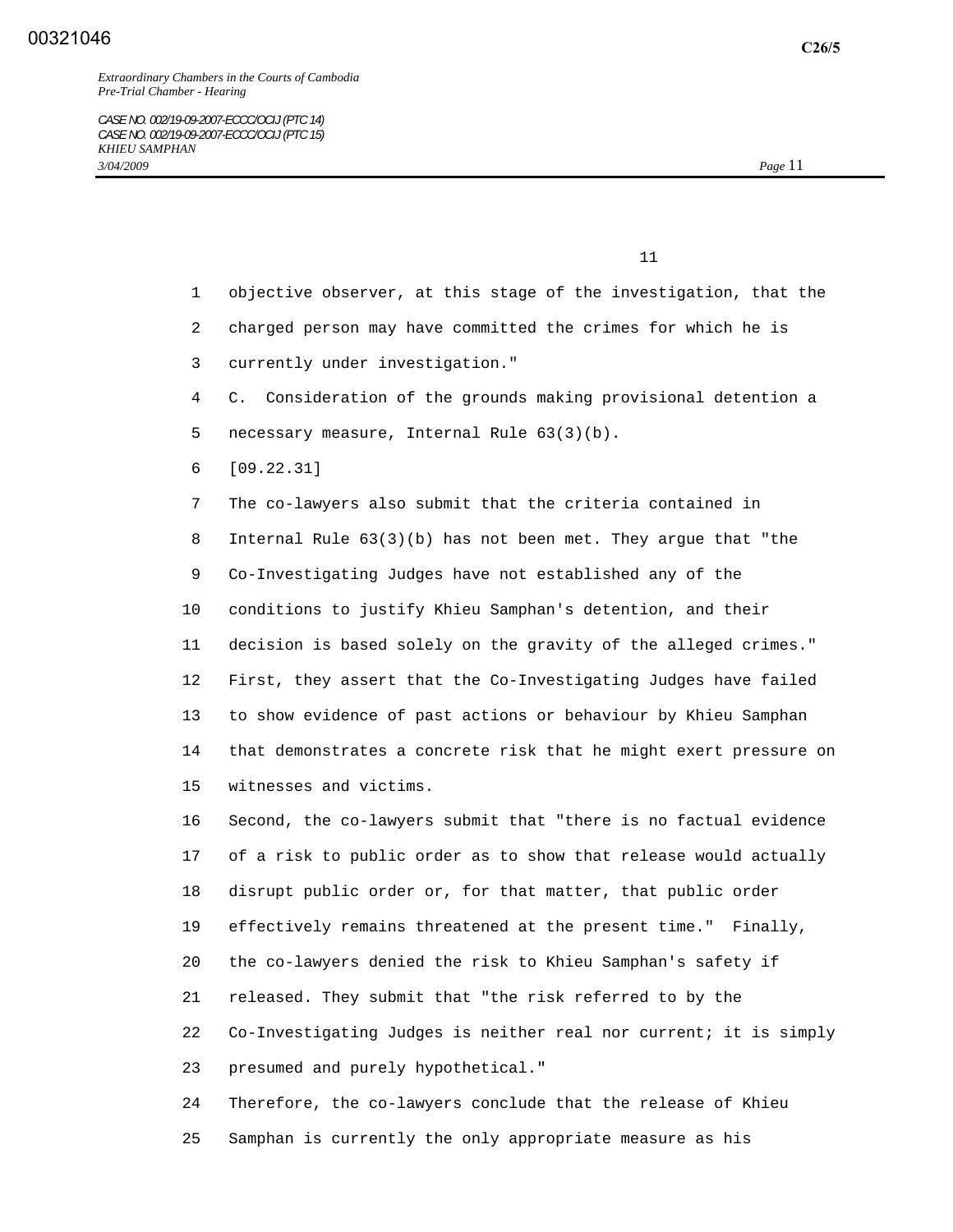*Extraordinary Chambers in the Courts of Cambodia Pre-Trial Chamber - Hearing* 

 $12$ 

- 1 detention is arbitrary owing to fundamentally flawed proceedings
- 2 and unjustified due to "the lack of diligence in the conduct of
- 3 proceedings".
- 4 [09.25.00]

 5 In addition, the co-lawyers argue that detention aggravates the 6 charged person's "state of health and that could ultimately be 7 found to be an offence against his dignity."

8 The Co-Prosecutors respond that the co-lawyers have not

 9 "identified any material evidence or change of circumstances to 10 justify the provisional release of the charged person, or even a 11 change in the conditions of detention." With regard to exerting 12 pressure on witnesses and victims, the Co-Prosecutors point to 13 past threats of retaliation on the part of the charged person as 14 demonstrating a "concrete risk of interference arising from both 15 the charged person's past actions and his present influence." 16 The Co-Prosecutors also argue that the co-lawyers have 17 misrepresented "the current stage of affairs in Cambodia" and 18 that "the release of a person alleged to be amongst the senior 19 leaders of the [Democratic Kampuchea] regime would be likely to 20 cause negative reactions among the population". Finally, the 21 Co-Prosecutors submit that "recent statements and behaviour of 22 some victims or civil parties show that any release of the five 23 charged persons may degenerate into violence directed against the 24 former Khmer Rouge leaders, including Khieu Samphan."

25 In addition, the Co-Prosecutors submit that arguments made by the

**C26/5**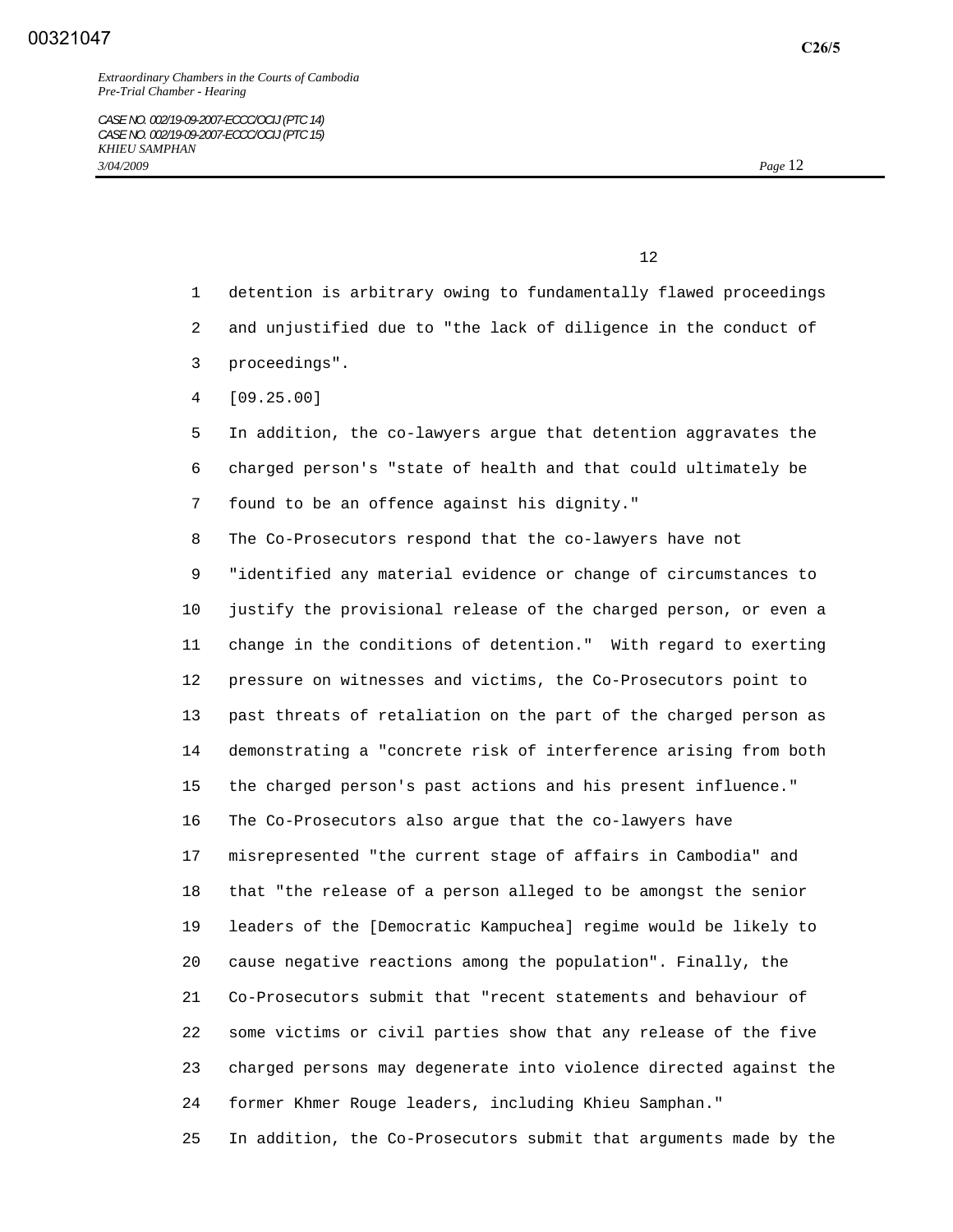*Extraordinary Chambers in the Courts of Cambodia Pre-Trial Chamber - Hearing* 

*CASE NO. 002/19-09-2007-ECCC/OCIJ (PTC 14) CASE NO. 002/19-09-2007-ECCC/OCIJ (PTC 15) KHIEU SAMPHAN 3/04/2009 Page* 13

 $13$ 

 1 co-lawyers contending lack of diligence are "unsubstantiated and 2 irrelevant" and that "no bail order would be rigorous enough to 3 satisfy the needs to protect the charged person's personal 4 safety, to preserve public order, and to prevent the charged 5 person from exerting pressure on witnesses and victims." Phnom 6 Penh, February 2009, Co-Rapporteurs, Judge Huot Vuthy and Judge 7 Rowan Downing. 8 [09.28.06] 9 MR. PRESIDENT: 10 Mr. Khieu Samphan, would you like to make a statement related to 11 your appeal, or if you would like your co-lawyers to speak on 12 your behalf? 13 THE CHARGED PERSON: 14 I would like to give the rights to my lawyer to speak on my 15 behalf. 16 MR. PRESIDENT: 17 Please sit down. The civil party lawyers, I note you were about 18 to make any comment. 19 MS. STUDZINSKY: 20 Good Morning, Mr. President, good morning Your Honours, good 21 morning to everybody. I would to like to make at this stage of 22 the hearing, some (recording malfunction) -- and if you allow to 23 do so, on behalf of the civil parties to make these remarks to 24 present brief oral observations, in this appeal hearing. 25 The co-lawyers of the civil parties did not file a written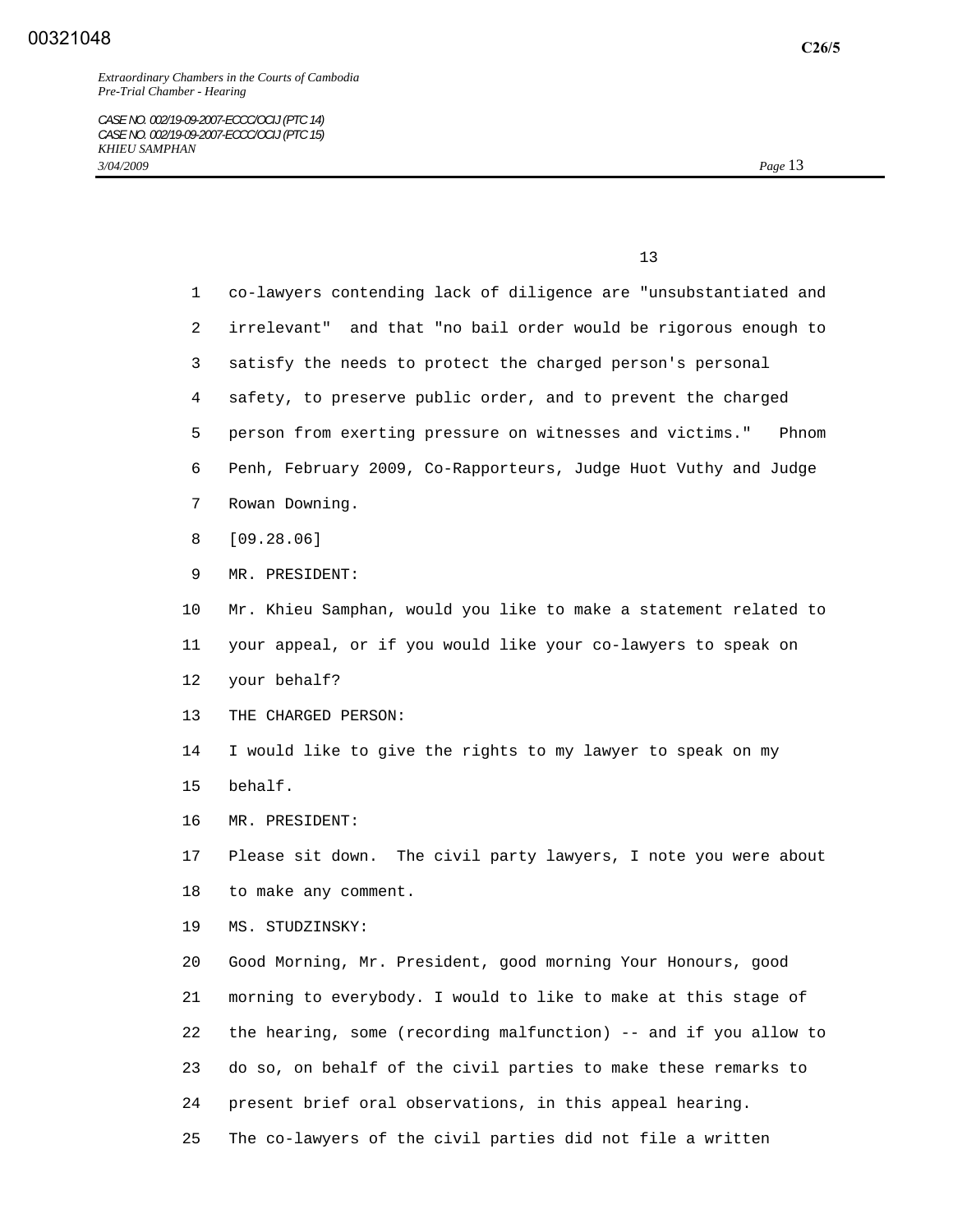- 1 submission to the Appeals of the defence within the deadline, nor
- 2 did submit a written pleading. Due to limited resources the
- 3 co-lawyers are not in the position to address all appeals of the
- 4 defendants.
- 5 [09.29.51]

 6 However, the Pre-Trial Chamber ruled in their recent decision on 7 the relation between the Internal Rules and the Cambodian 8 Criminal Procedure Code, that, I quote: "Civil parties are thus 9 allowed to raise the issue of applicability of the Internal Rules 10 whenever they deem it necessary to do so". This is the case. 11 Today, the matter of provisional detention will be discussed, and 12 civil parties' rights like the right to reparations and - - is 13 this okay with the technical? Are there any problems?

14 JUDGE LAHUIS:

 15 No, there is no problem with the technical; I was just wondering 16 how I should see the oral submissions in relation to this appeal? 17 MS. STUDZINSKY:

 18 How you see the oral submission? I would like to, as you stated 19 in the decision of 25 February, civil parties may raise the 20 applicability of Internal Rules whenever they deem it, as I said, 21 necessary to do so.

22 JUDGE LAHUIS:

23 But of course within the existing regulations.

24 MS. STUDZINSKY:

25 But I add "new arguments" and therefore I would like to make this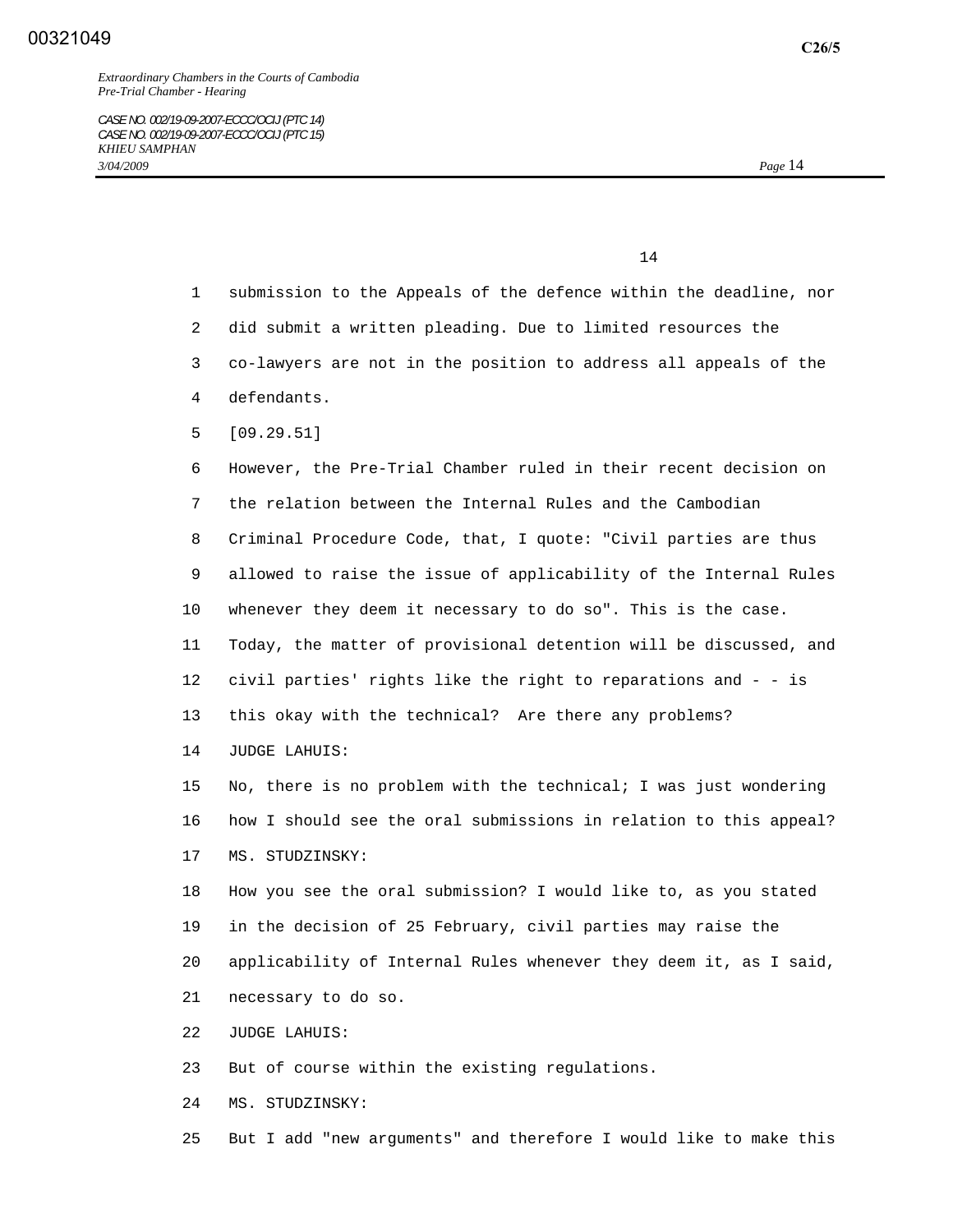|  | 15<br>___ |
|--|-----------|
|  |           |

- 1 short statement and referring also, we have a new case and you 2 ruled that you will decide every case upon its merits, and the 3 situation is different here because civil parties' rights are 4 directly concerned. And this is a difference maybe to the 5 situation in December. Could I - 6 JUDGE LAHUIS: 7 Yes, but within the existing regulations. The Pre-Trial Chamber 8 directed that if any new circumstances occur, which makes it 9 necessary for the civil parties to review that position, in this 10 sense that's prior to the hearing that you have developed a view 11 that you want to raise oral submissions, that you could announce 12 that to the other parties. 13 [09.32.46] 14 MS. STUDZINSKY: 15 But however there are new arguments and therefore I would like to 16 make this - - its really a brief remark and would like to 17 continue because first we have civil parties' rights concerned 18 and secondly, the reasons lie different, or in part different. 19 JUDGE LAHUIS: 20 Would you allow the Bench to talk this over? 21 (Deliberation between Judges) 22 [09.34.56] 23 JUDGE DOWNING: 24 Mrs. Studzinsky, could you inform the Court or the Chamber what
- 25 notice you have given to the prosecution and the co-lawyers of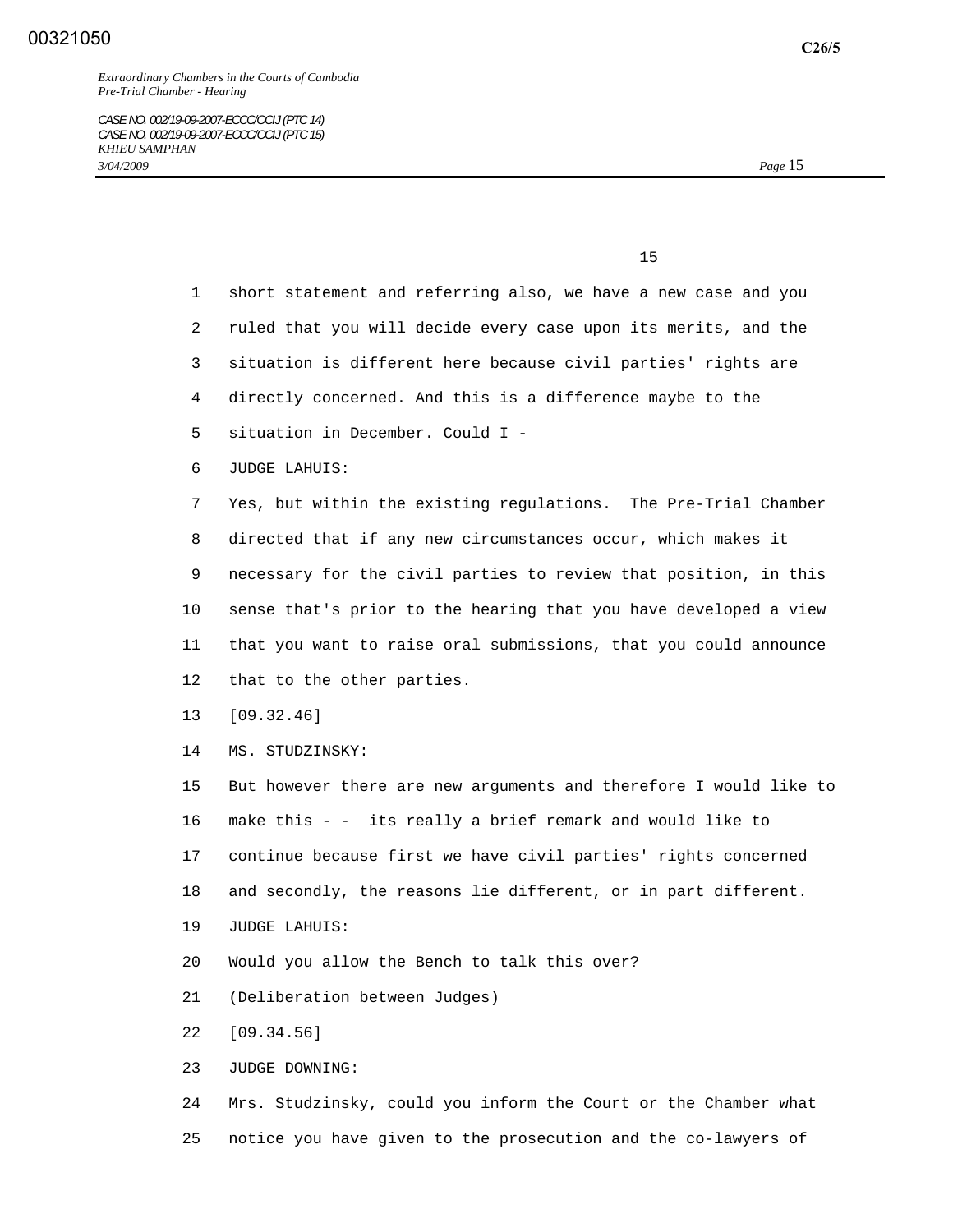*Extraordinary Chambers in the Courts of Cambodia Pre-Trial Chamber - Hearing* 

*CASE NO. 002/19-09-2007-ECCC/OCIJ (PTC 14) CASE NO. 002/19-09-2007-ECCC/OCIJ (PTC 15) KHIEU SAMPHAN 3/04/2009 Page* 16

 $16$ 

- 1 your application at the moment?
- 2 MS. STUDZINSKY:
- 3 We did not give any notice to the parties about this application,
- 4 or let's say preliminary remark in this hearing. But, however,
- 5 maybe you could ask the parties and give them the right to be
- 6 heard and to give their opinion if they object these preliminary
- 7 remarks.
- 8 (Deliberation between Judges)
- 9 [09.36.37]
- 10 JUDGE DOWNING:

 11 Ms. Studzinsky, we have in the past made it clear that there is 12 to be an orderly procedure here and people are not to be taken by 13 surprise. You come to the Court today without having given notice 14 to the other parties concerning that which you wish to say. 15 What you appear to be raising may be fundamental and should have 16 been the subject of notice, so that the other parties could have 17 been prepared to deal with these issues that you now raise. We 18 not prepared to hear you on the matter in these circumstances. 19 MS. STUDZINSKY: 20 Am I right that this is a decision that the Pre-Trial Chamber has 21 taken on this request to make preliminary remarks?

22 JUDGE DOWNING:

 23 Yes, that is correct. We do not wish to hear from the other 24 parties. We have made it clear in the past what the views of 25 this Chamber are concerning applications without notice. Other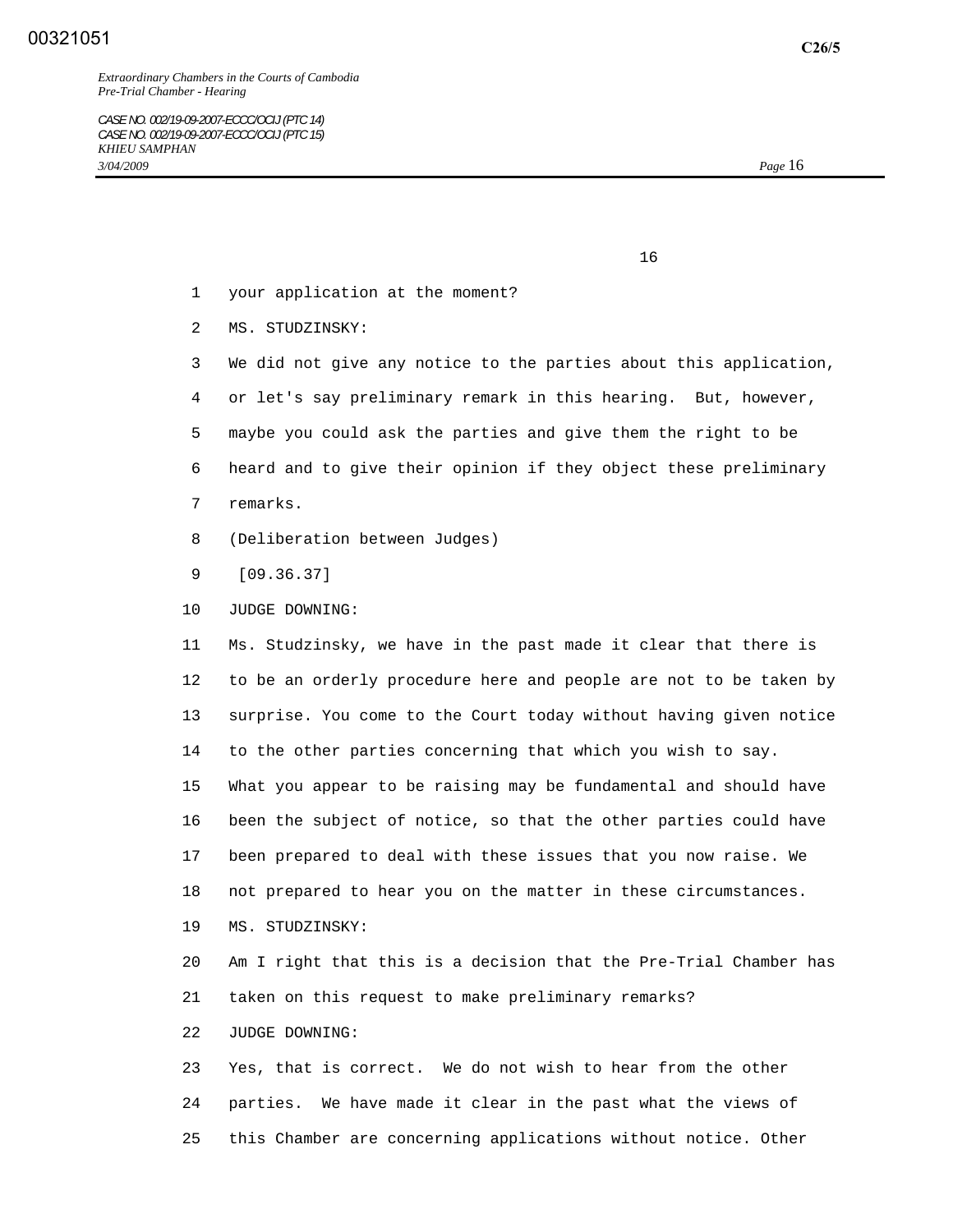17

1 parties, have to, as a matter of fairness, know what is going to

2 be presented and what they have to answer in this Court.

3 MS. STUDZINSKY:

 4 But I suggested to ask the parties if they object and if they 5 agree, there is nothing really new, and very new that nobody can, 6 or has any idea about what I'm saying, I'm not talking about 7 something very strange, what have never been discussed or raised. 8 JUDGE DOWNING:

 9 The parties have not come prepared; and we are not prepared to 10 proceed on the basis of surprise. We have already indicated that 11 notice must be given. You have not given that notice. There were 12 weeks - - months, in which notice could have been given and you 13 come to Court today and mention this matter, by way of surprise 14 for all. So that is the ruling of this Court and we will not be 15 proceeding to hear you on the matter.

16 MR. PRESIDENT:

 17 I would like now to invite the defence counsel to make your oral 18 submission. You have one hour for the both of you. Now you take 19 the floor.

20 [09.40.00]

21 SA SOVAN:

 22 Mr. President, Your Honours. Good morning Mr. Co-Prosecutor, 23 good morning to civil party lawyers, and my respects to the 24 victims and the public in the public gallery.

25 Before I respond to the allegations - as in the report of the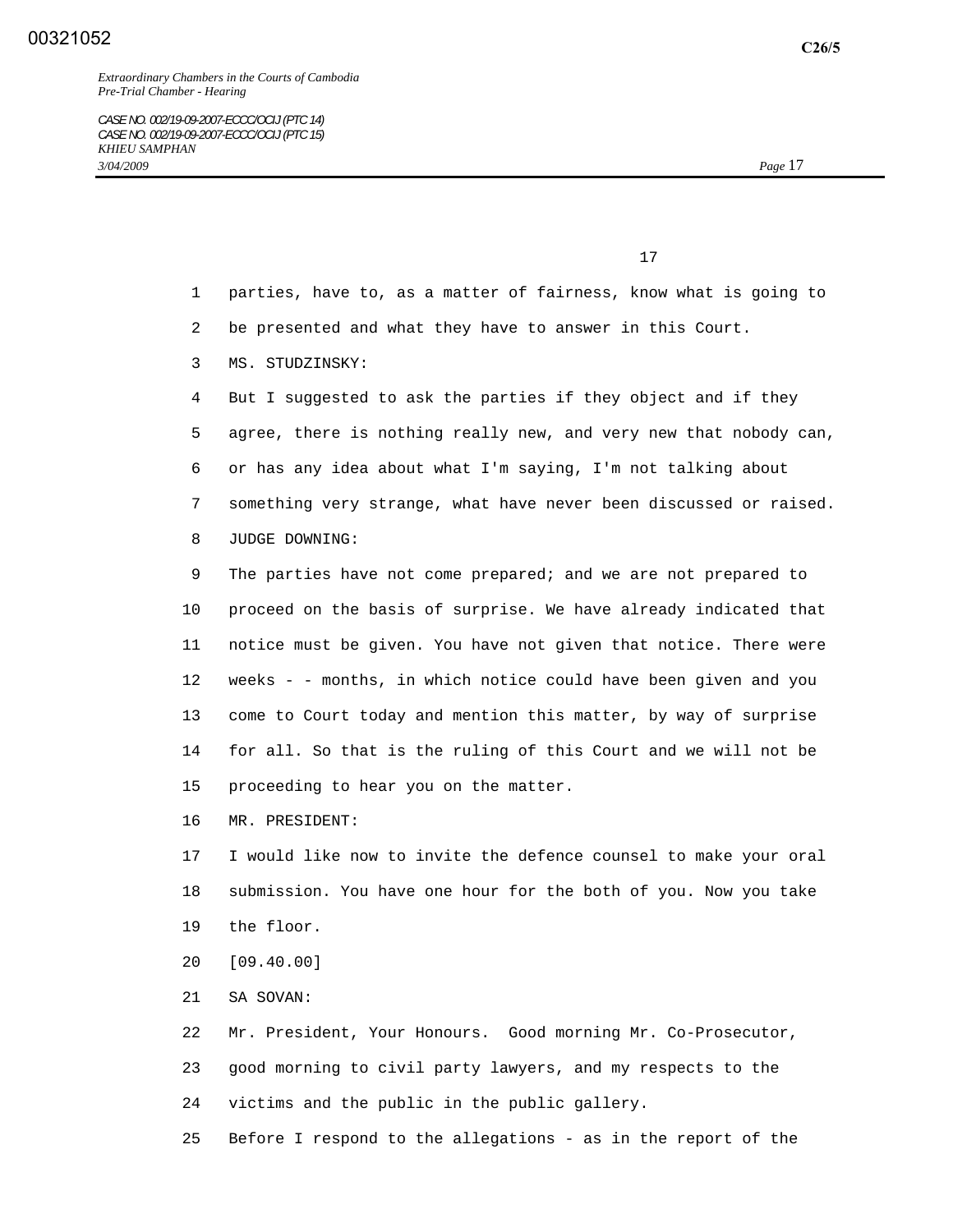| 1  | Co-Rapporteurs. In today's hearing I would like the Pre-Trial     |
|----|-------------------------------------------------------------------|
| 2  | Chamber to include -- to combine both appeals, there is an appeal |
| 3  | on the release for the provisional detention and another appeal   |
| 4  | on the extension of provisional detention of Mr. Khieu Samphan    |
| 5. | for another year.                                                 |
| 6  | If the PTC permits, I would like to respond to both appeals and   |
| 7  | take the observations from the Co-Prosecutors.                    |
| 8  | MR. PRESIDENT:                                                    |
| 9  | The Co-Prosecutors, do you have any comments to make regarding    |
| 10 | the request by the defence counsel?                               |
| 11 | MR. YET CHAKRIYA:                                                 |
| 12 | Your Honour, in today's scheduling of the hearing here are two    |
| 13 | parts; one is regarding an appeal against the release on bail and |
| 14 | another appeal on the extension of provisional detention of the   |
| 15 | charged person. Therefore the prosecution has prepared according  |
| 16 | to this scheduling and it should not be changed. It means we have |
| 17 | to deal with appeal by appeal, in that order. Thank you.          |
| 18 | [09.42.50]                                                        |
| 19 | (Deliberation between Judges)                                     |
| 20 | [09.45.45]                                                        |
| 21 | MR. PRESIDENT:                                                    |
| 22 | The Pre-Trial Chamber considers that in the proceeding, and you   |
| 23 | know that the proceeding today is divided into two parts and you  |
| 24 | did not object to the proceedings. Therefore, the Pre-Trial       |

25 Chamber will maintain the same proceeding which is divided into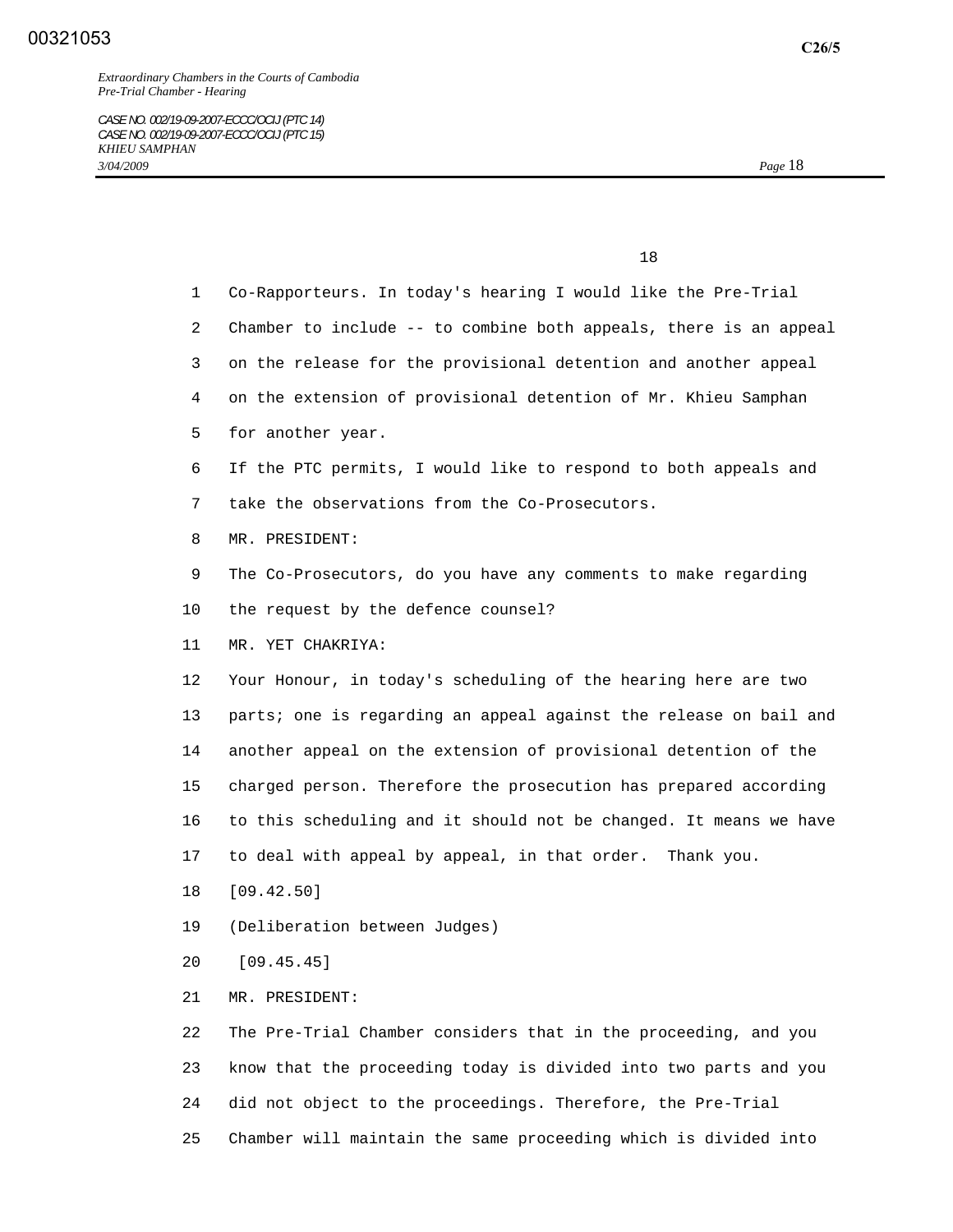*Extraordinary Chambers in the Courts of Cambodia Pre-Trial Chamber - Hearing* 

 $19$ 

 2 said in the morning again if you wish. Thank you. 3 MR. SA SOVAN: 4 I do not want to cause any difficulties but actually want to save 5 time, that's why I requested and it's also based on the Pre-Trial 6 Chamber's decision as I have it in my hands in the French 7 language, it's the last part before the decision.

1 two parts. However, in the afternoon, you can raise what you have

- 8 MR. SA SOVAN (Speaking in French):
- 9 " … for release, and that this question raised matters that are 10 closely linked to the order." That is the appeal against the 11 order extending detention. The Chamber will hear the two appeals 12 jointly.
- 13 MR. SA SOVAN (Speaking in Khmer):

 14 However, I would accept the decision of the Pre-Trial Chamber and 15 if I have the right to respond to the Co-Rapporteurs I would do 16 so. With Your Honour's permission I would like my client to sit 17 next to me, because the other parties want to make their comments 18 heard as well.

- 19 MR. PRESIDENT:
- 20 The charged person may sit next to the lawyers.
- 21 [9.48.50]
- 22 MR. SA SOVAN:

 23 Thank you Your Honours, Thank you, Mr. President for allowing my 24 client to sit next to me. I would like to respond to the report 25 that the national Co-Prosecutor just answered. I would like to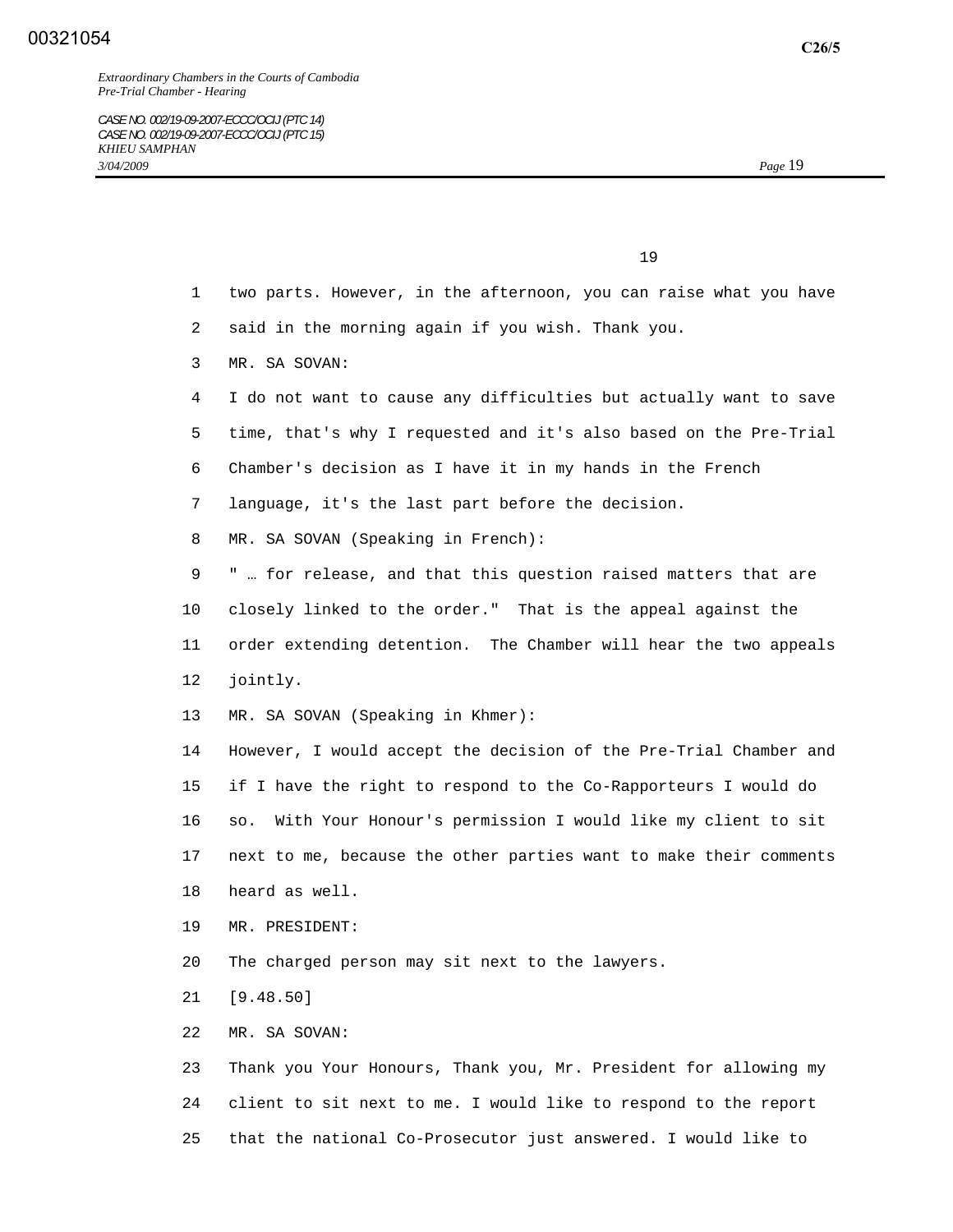20 and 20 and 20 and 20 and 20 and 20 and 20 and 20 and 20 and 20 and 20 and 20 and 20 and 20 and 20 and 20 and 20 and 20 and 20 and 20 and 20 and 20 and 20 and 20 and 20 and 20 and 20 and 20 and 20 and 20 and 20 and 20 an

 1 request the release of my client. For the following grounds: In 2 principle detention is the loss of his right - freedom. And 3 according to the judicial practice it is only necessary to detain 4 a person, however, there are also other measures not to detain in 5 order to preserve the evidence, to protect the safety. 6 But my client has been in detention for one year now and I would 7 like this matter to be considered, because this detention is 8 based on the reasons that if Mr. Khieu Samphan is released on 9 bail he, can exert pressures on the victims or witnesses not to 10 appear before the Chamber and if he was released on bail, Mr. 11 Khieu Samphan might (indistinct). In addition, if he were to be 12 released there could be public disorder in the current situation. 13 These are the reasons raised by the Co-Investigating Judges based 14 on their introductory submission. I would like to respond to 15 these reasons for his detention.

16 [09.51.13]

 17 Up to today he has lived for 10 years in Pailin and until this 18 hour, I have not seen the Co-Investigating Judges prove any 19 evidence that Mr. Khieu Samphan write any letter to anybody to 20 threaten somebody else. And if he were to release on bail, he 21 could intimidate other witnesses so that they dare not to speak? 22 And not only that, but the Co-Investigating Judges also observed 23 that although 30 years since those crimes, the anger of the 24 victims and those who are represented by their lawyers, it is a 25 force to be recognized so that Mr. Khieu Samphan should not be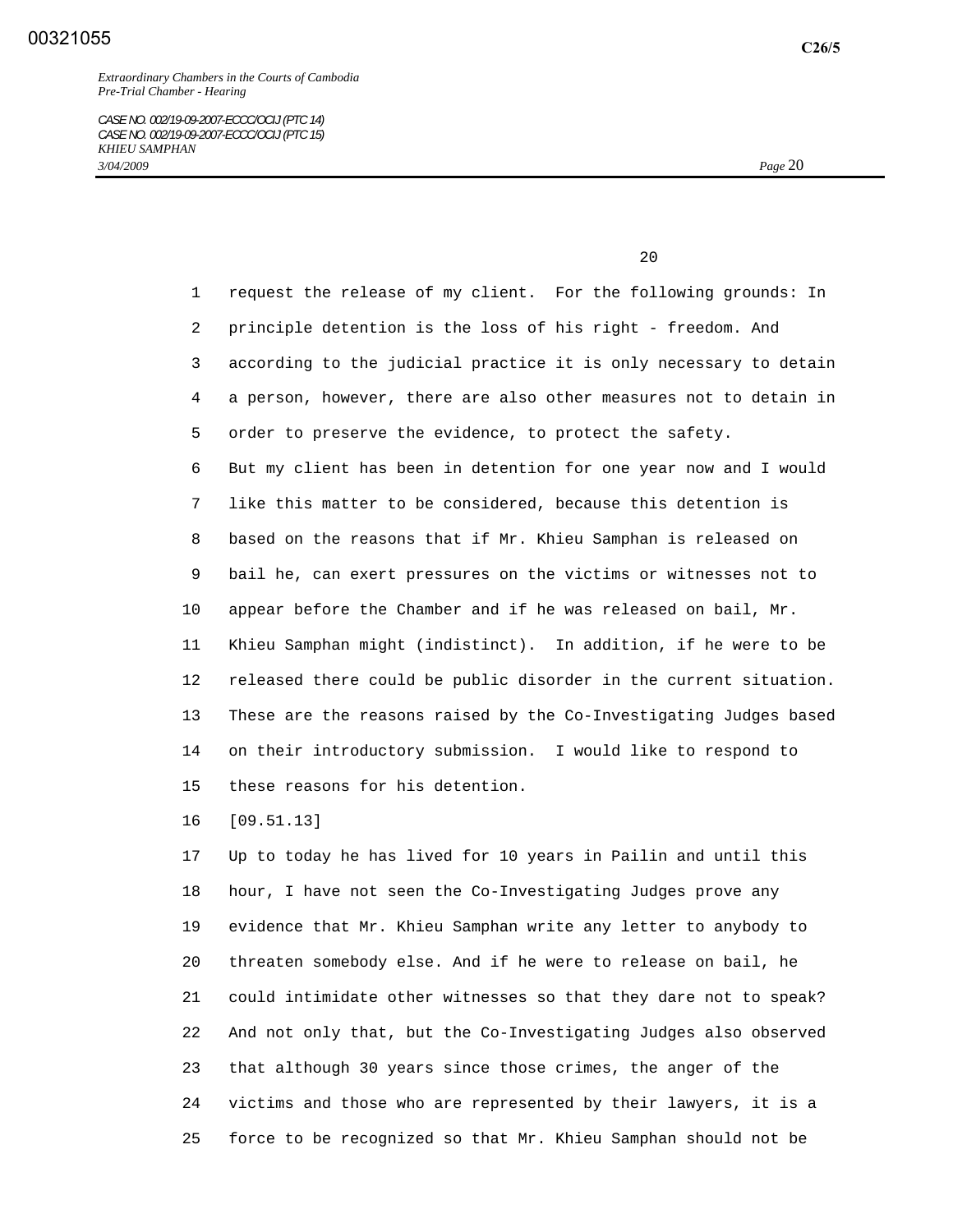1 released on bail.

 2 In my view this is a pre-meditated view on their part because one 3 sees it differently. One sees it as a metal from one side and I 4 see it as a wood from my aspect. And I believed that Your Honours 5 as well as the Co-Prosecutors to have justice, to seek justice, 6 and if Mr. Khieu Samphan is released on bail and if he were to 7 exert such pressures, I would like to see such evidence. If such 8 evidence cannot be shown, please don't use this pretext. 9 Secondly, they said, if Khieu Samphan is released on bail, he may 10 threaten and disturb public order, to cause social destability 11 and the Co-Prosecutors also showed the evidence of the 4th 12 December evidence of the victims' reactions. So, if he were to be 13 released on bail it could cause social disorder, it could 14 threaten the public order. To that point I would like to respond. 15 Currently everybody, including Your Honour, there is no such 16 event as happened previously. There was a misunderstanding at 17 that time and I know that the victims' lawyers as well as the 18 victims including myself I am not discredited to my parents, a 19 lot of my siblings and family members died.

20 [09.54.44]

 21 And why should I defend him? I would respect to the souls of 22 those that died, including my father. I only want to seek the 23 truth. Nobody is going to put a charge to anybody until we find 24 the truth. We have to consider the facts.

25 But at the moment, even the Royal Government of Cambodia might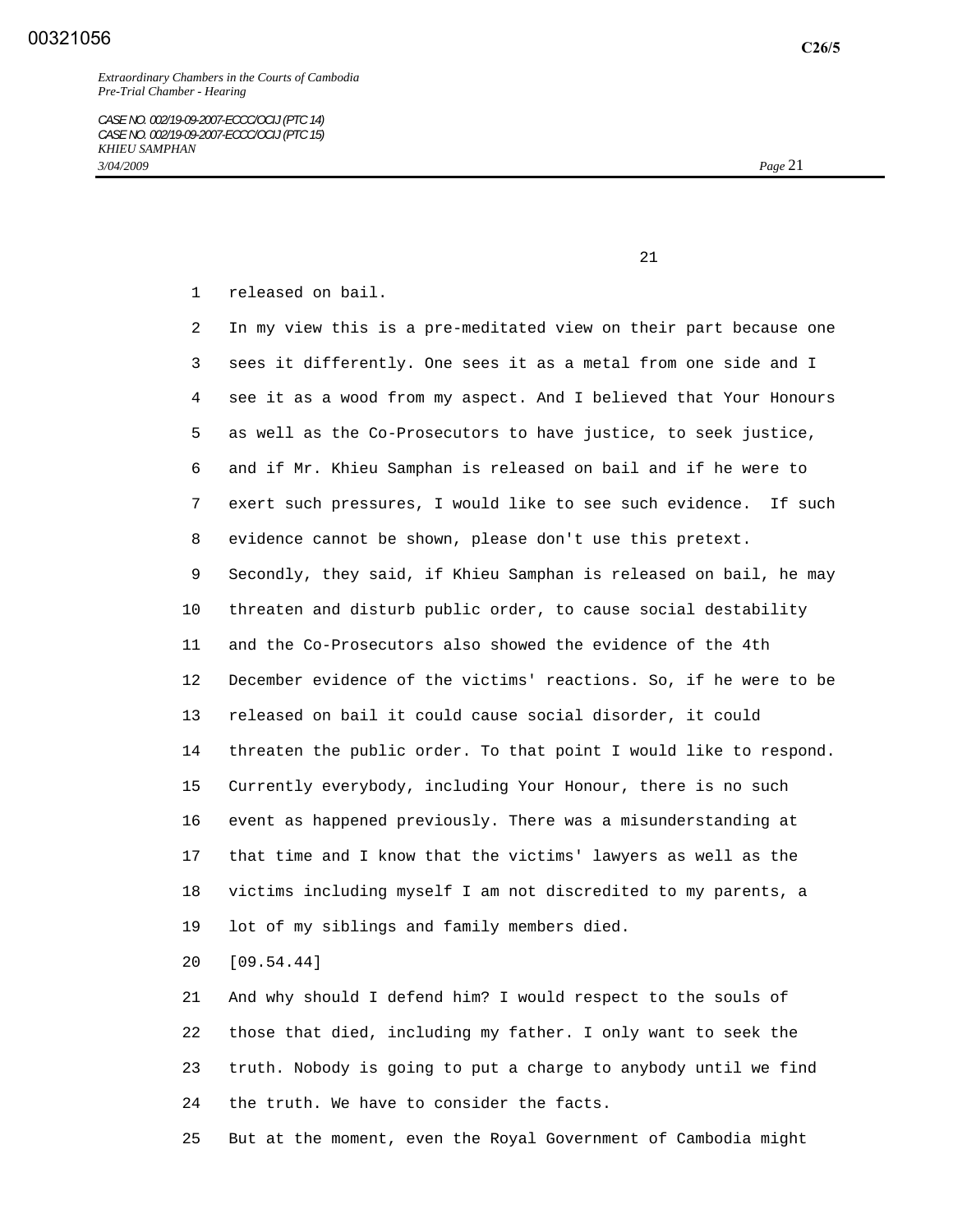22 and 23 and 23 and 23 and 23 and 23 and 23 and 23 and 23 and 23 and 23 and 23 and 23 and 23 and 23 and 23 and 24 and 25 and 26 and 26 and 26 and 26 and 26 and 26 and 26 and 26 and 26 and 26 and 26 and 26 and 26 and 26 an

 1 say about the social, economical disorder with a bit of 2 robberies, or that sort of mishaps happen. This is not the 3 factors that could cause to the release of my client. 4 Now the point I would like to raise is that if he is to be 5 released on bail, he would have his own safety risk. That is, he 6 might be threatened because of anger. But during the 10 years in 7 Pailin, nobody -- nobody ever go and scold him or to strike 8 against him like the strikes or the demonstrations like against 9 the land issue at this moment. The international Co-Prosecutor 10 also went to the Pailin area, to visit the area to ask the people 11 to complain against my client, Mr. Khieu Samphan. But they did 12 not receive much, the situation is calm, is stable, but I do 13 respect and respect the anger, but do not turn their anger into 14 revenge. Because everybody acknowledged there was a killing 15 during that era.

 16 And he himself is not afraid of death, of being killed. And don't 17 take the events in '91 as a pretext because there was a political 18 motivation. And he has gone through a lot of such events even 19 during the Lon Nol regime. He was imprisoned once during that 20 era, and I would like Your Honours to consider, if you think you 21 like him and if he is to release on bail he would have his own 22 safety risk, I can tell you that he is not going to flee. The 23 reason that he is released on bail so that he could grow 24 vegetables or do a bit of gardening for his own use.

25 [09.57.42]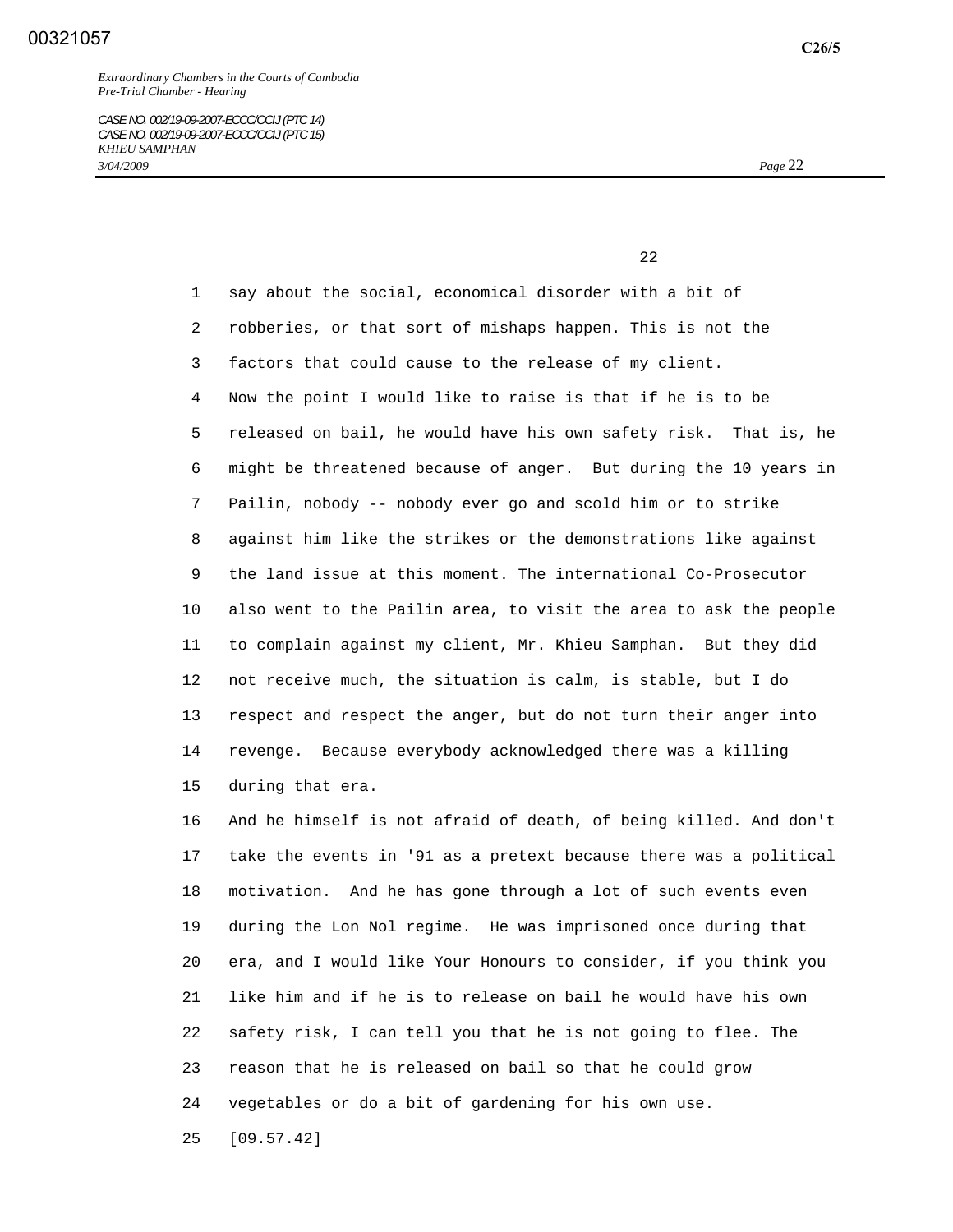23 and 23 and 23 and 23 and 23 and 23 and 23 and 23 and 23 and 23 and 23 and 23 and 23 and 23 and 23 and 23 and 23 and 24 and 25 and 25 and 25 and 26 and 26 and 26 and 26 and 26 and 26 and 26 and 26 and 26 and 26 and 26 an

 1 And another point I would like to raise regarding his detention. 2 I would like to modify the detention to "release under judicial 3 supervision" instead. As in the report read by the Judge there 4 is no evidence showing the risk or lack of it. Because I have 5 shown evidence that I have but you do not consider it, you are 6 the one who detained him, then you have to show me the evidence, 7 if there is any risk involved if he is released on bail. Because 8 during the ten years he lived he has never threatened anybody or 9 he has never been threatened by anyone.

 10 Now I don't know what to tell you, but I would like you all to 11 consider it; because detention is a serious form and he cannot 12 gain back his honour by being detained. Even if in exchange for 13 money, he has lost his freedom, he lost his honour and once again 14 with Your Honours' leave I would like the Chamber to consider to 15 have my client Khieu Samphan released on bail under judicial 16 supervision and I would like to hear the observations by the 17 Co-Prosecutors if, until to date, there is no change in 18 circumstance, as I said, from 2001 to 2009. In that (indistinct) 19 even he was beaten and my teachers, my students told me "oh, 20 students went to beat Khieu Samphan but they did not even know 21 the face of Khieu Samphan", but that was the past, now here is 22 new, the situation is different.

 23 Like I said for those who corrupt, who did bad things, they still 24 receive impunity but I want to counter that, I want to find 25 justice, to seek justice. And I have shown the histories from '91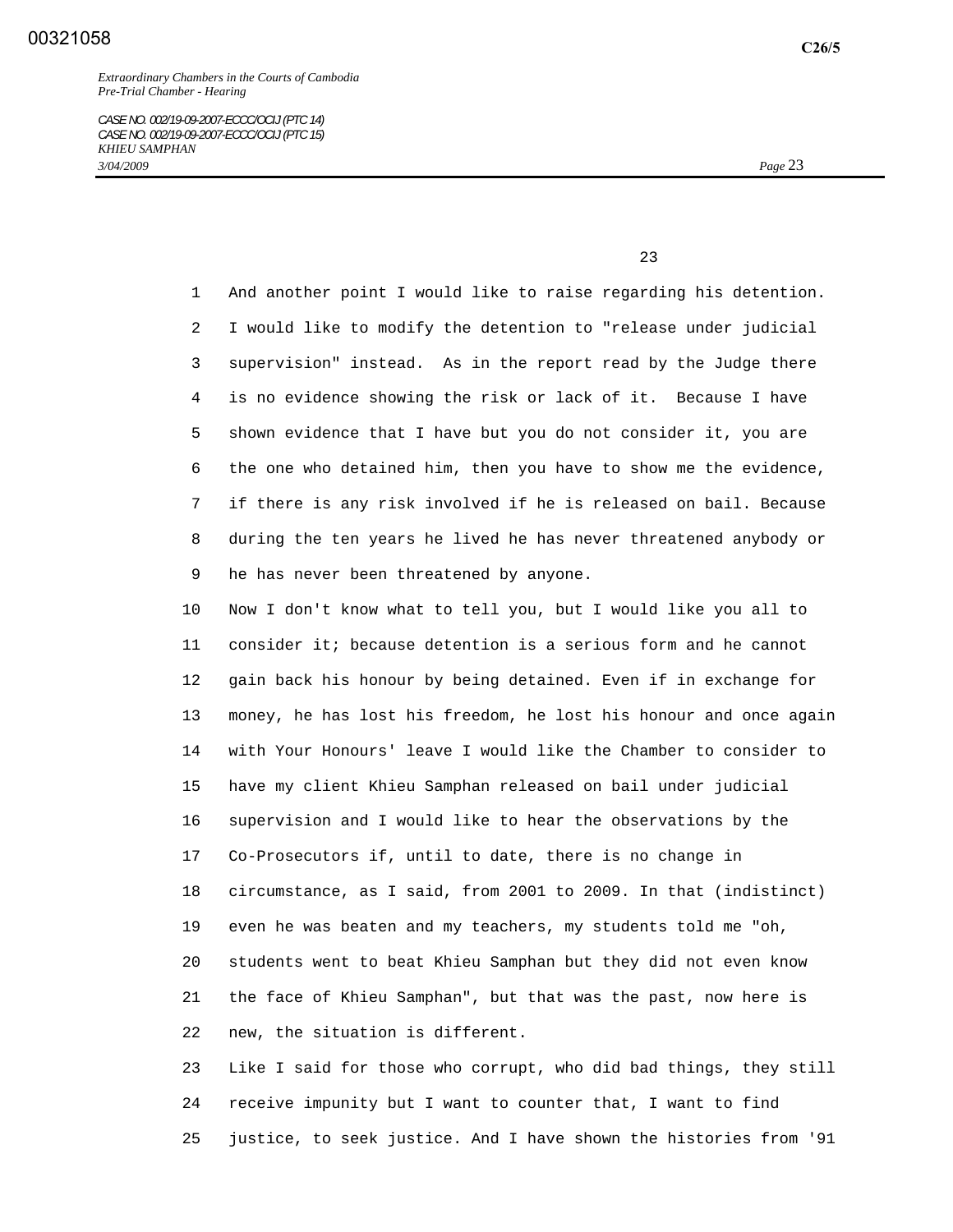| $\mathbf{1}$    | until 2009 here. There is no risk on him. And if he is to go      |
|-----------------|-------------------------------------------------------------------|
| 2               | out, and he is to be slashed to death, then nobody wants to go    |
| 3               | out. But this is not existent, so from my point I can say its     |
| 4               | wood and from the other perspective, they say it's metal.         |
| 5               | [10.00.57]                                                        |
| 6               | So I would like to hear the observations by both the national and |
| 7               | international Co-Prosecutor, if the material changed in           |
| 8               | circumstance really exist, and if he is to release on bail under  |
| 9               | judicial supervision he can make a report on a regular basis to   |
| 10              | the police.                                                       |
| 11              | This is my submission Your Honour. Thank you.                     |
| 12 <sup>°</sup> | MR. PRESIDENT:                                                    |
| 13              | The international defence counsel may make your submission.       |
| 14              | MR. VERGÈS:                                                       |
| 15              | My friend Mr. Sovan has spoken on behalf of the defence. The      |
| 16              | defence has a joint position. So Mr. Sovan has said what I think  |
| 17              | and I do not feel that there is any need to repeat what he has    |
| 18              | already said.                                                     |
| 19              | MR. PRESIDENT:                                                    |
| 20              | The Co-Prosecutors please, the floor is yours.                    |
| 21              | MR. YET CHAKRIYA:                                                 |
| 22              | Your Honours, in the name of the ECCC prosecution, I submit to    |
| 23              | uphold the response of the Co-Prosecutors, against the appeal by  |
| 24              | the defence lawyers of Khieu Samphan, and I would like to make    |
| 25              | additional observations as follows. The Co-Prosecutors submitted  |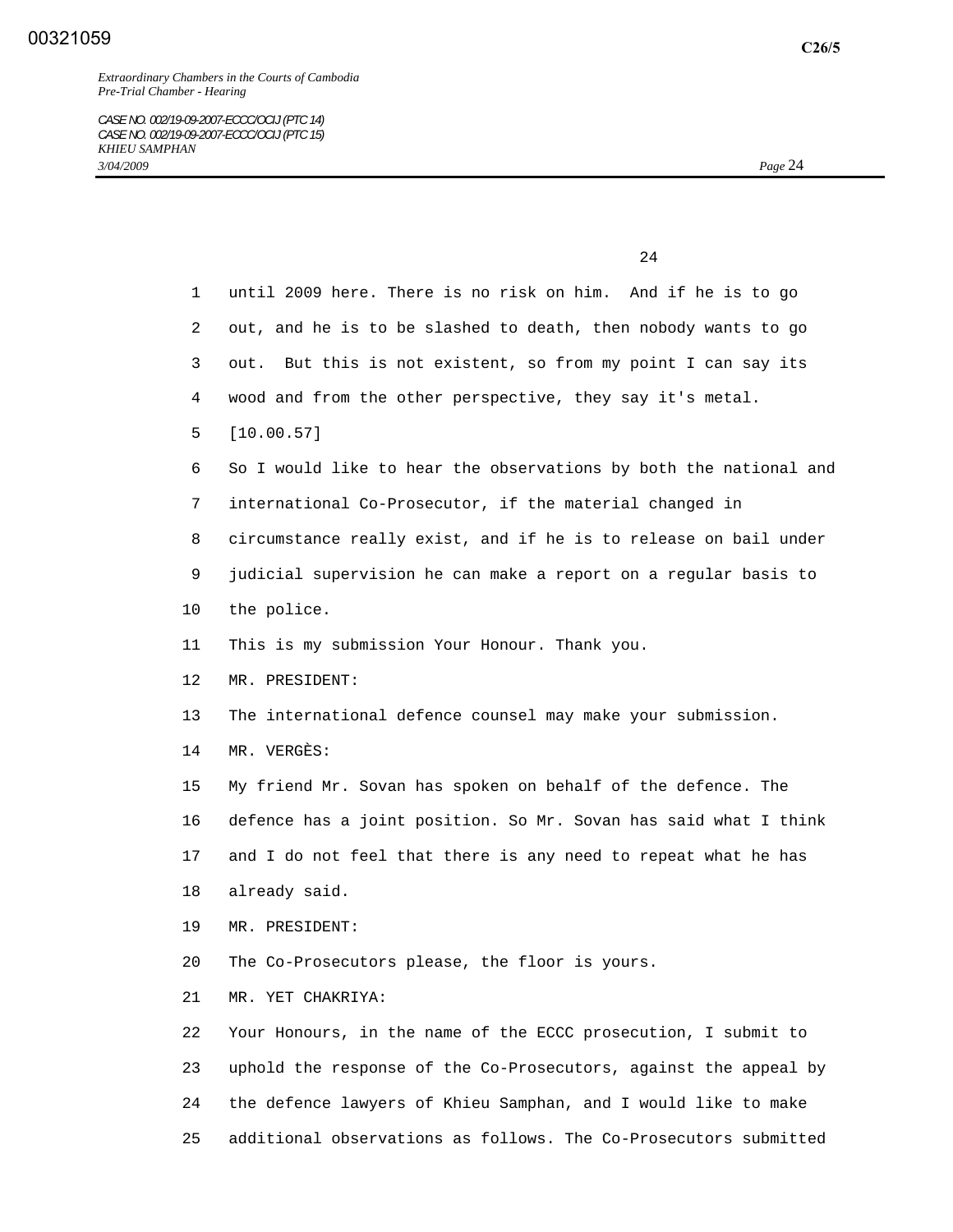**C26/5**

25 and 25

 1 the introductory submission on 18 July 2007, in which it set out 2 the facts and the names of the charged person Khieu Samphan and 3 the other four charged persons to be responsible for crimes 4 committed under the jurisdiction of the ECCC. 5 The charged person was provisionally detained on 19 November 2007 6 by the order of the CIJ for a period not exceeding one year, and 7 was charged with crimes against humanity and grave breaches of 8 the Geneva Convention as defined in Article 5, 6, 29(new) and 9 39(new) of the ECCC law. 10 Request for release on bail was initially made by the defence 11 lawyers on 13 June 2008 which was subsequently rejected by an 12 order of the CIJ dated 23 June 2008. 13 Notification of an appeal was submitted by the defence lawyers on 14 30 June 2008. However, the appeal was subsequently rejected. 15 The defence lawyers made an appeal before the PTC on 22 July 2008 16 against an order on the right and obligation of parties 17 concerning translation. A public hearing was held on 4 December 18 2008. Subsequently on 21 February 2009 the Pre-Trial Chamber 19 issued an order dismissing that appeal. On 8 October 2008, the 20 defence lawyers withdrew the appeal against the order for 21 provisional detention and made an urgent request for release to 22 the Co-Investigating Judges. On 28 October 2008 the 23 Co-Investigating Judges rejected the defence lawyers request for 24 release.

25 For this reason, an appeal was submitted by the defence lawyers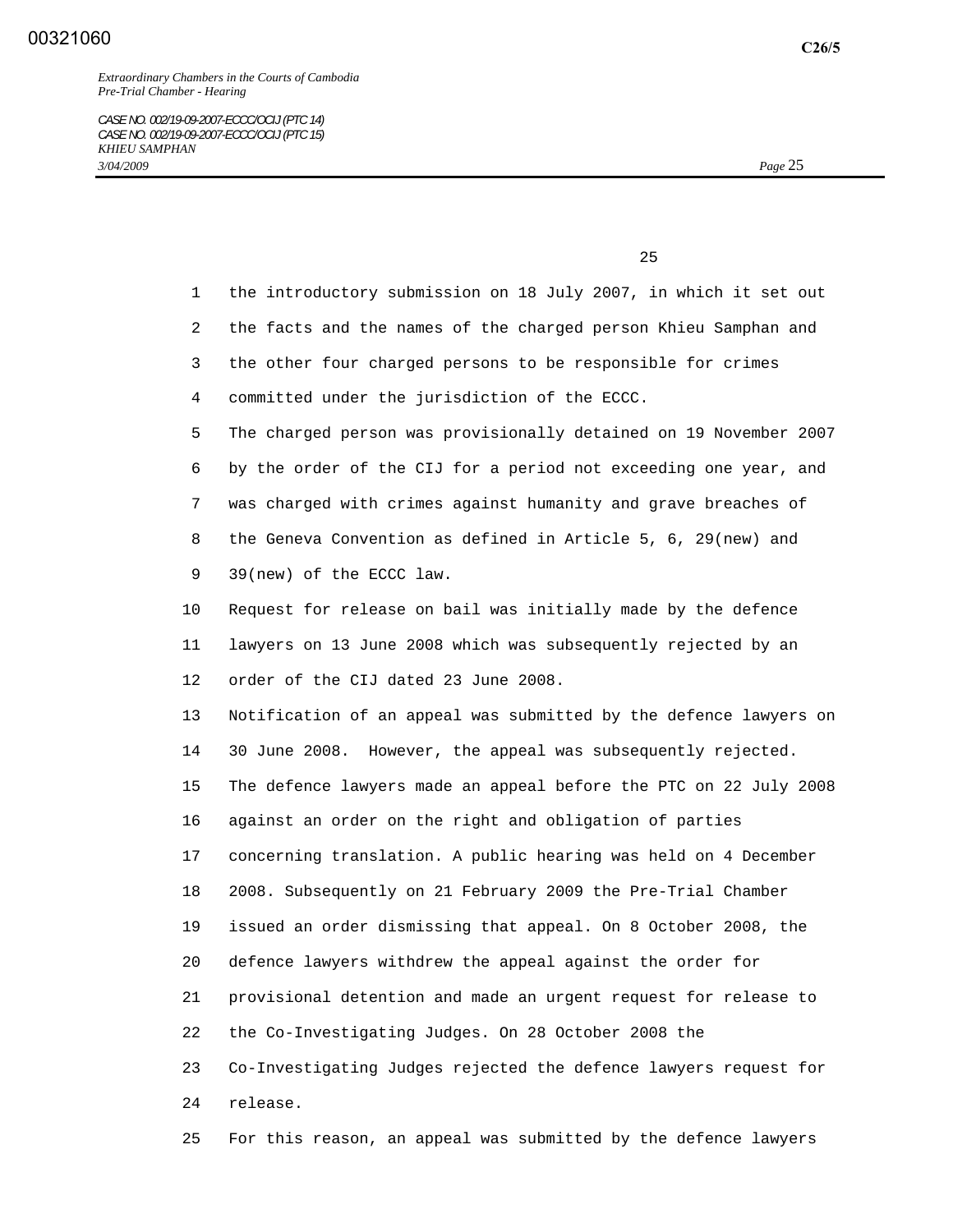<u>26</u>

 1 to the Pre-Trial Chamber on 27 November 2008. The Pre-Trial 2 Chamber set a date for the hearing on 27 February 2009 in respect 3 to that appeal against the order refusing release of the charged 4 person Khieu Samphan. However, one day before the hearing, that 5 is 26 February 2009, the defence lawyers notified that they 6 requested an hour delay in the hearing due to the delay of the 7 international co-defence lawyer. Subsequently, on the hearing day 8 the national co-defence lawyer requested an adjournment of the 9 hearing due to the international co-defence lawyer's absence. 10 Hence, the Pre-Trial Chamber set a new date for hearing, which is 11 today.

 12 In their appeal, the co-defence lawyers submit that their client 13 shall be released on the following grounds: this Co-Investigating 14 Judges decision contains an error of law in omitting to take into 15 account the overall circumstances of the case, for their 16 justification and their decision relies on the gravity of the 17 alleged crimes.

 18 The Co-Investigating Judges decision involves an error of fact as 19 it does not present any evidence to support their assertion that 20 risk can occur. Exerting pressures on victims and witnesses, on 21 public order and on personal security. Releasing the charged 22 person is the only appropriate measure. The charged person has 23 been detained for more than one year and due diligence is not 24 shown in the context of the proceedings, in this matter the 25 prosecution submits that in their request for release on bail.

**C26/5**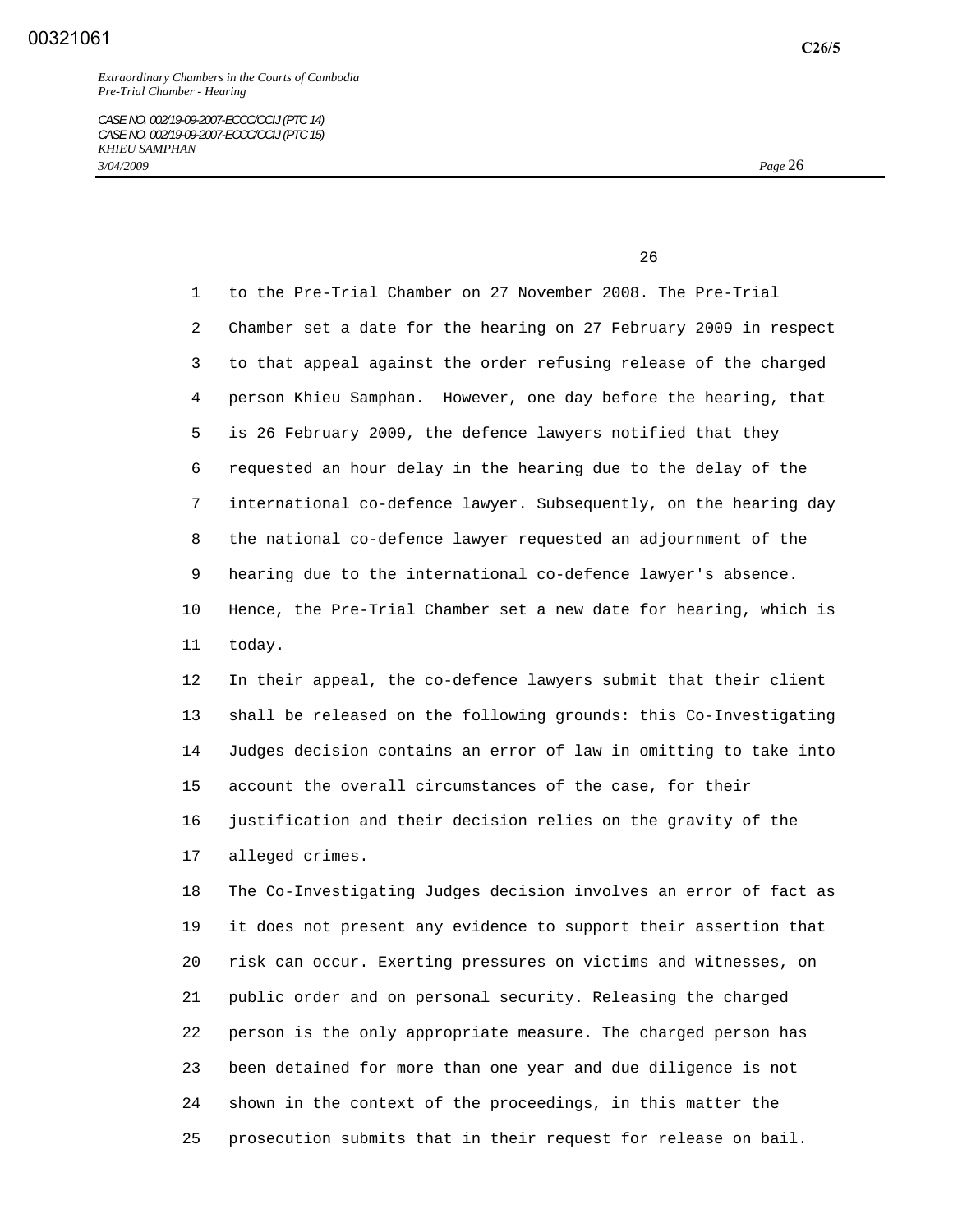1 The charged person has the burden to provide evidence showing all 2 factors justifying conditions for provisional detention are not 3 longer satisfied. Within the context of their appeal, the defence 4 lawyers need to establish material evidence for justification of 5 the charged person's release. 6 [10.09.04] 7 Guidance principles may be sought from the international criminal 8 law, especially in the case file of the SCSL dated 23 February 9 2004, which states that in most of the jurisprudence, in the ICTY

 10 and the ICTR, in the process of evaluation the arguments of the 11 two parties, the burden in providing evidence still falls on the 12 defence lawyers and not the prosecution. In the practice of the 13 international criminal law, once a subject has been provisionally 14 detained, the defence lawyers bear the burden in finding evidence 15 to satisfy the court's condition justifying release on bail. 16 The defence lawyers neither indicate evidence nor material 17 changes in circumstance to justify the charged persons release on 18 bail. Nor, any change in the conditions for detention. Therefore 19 on 28 October 2008, the Co-Investigating Judges refused the 20 charged persons bail application, indicating that conditions for 21 detention as stated in Rule 63(3) are still satisfied and the 22 duration of the charged person's detention is excessive. 23 In the Co-Investigating Judges order refusing release, it 24 indicates there are at least 12 witness statements confirming the

25 facts and are consistent on the knowledge and participation of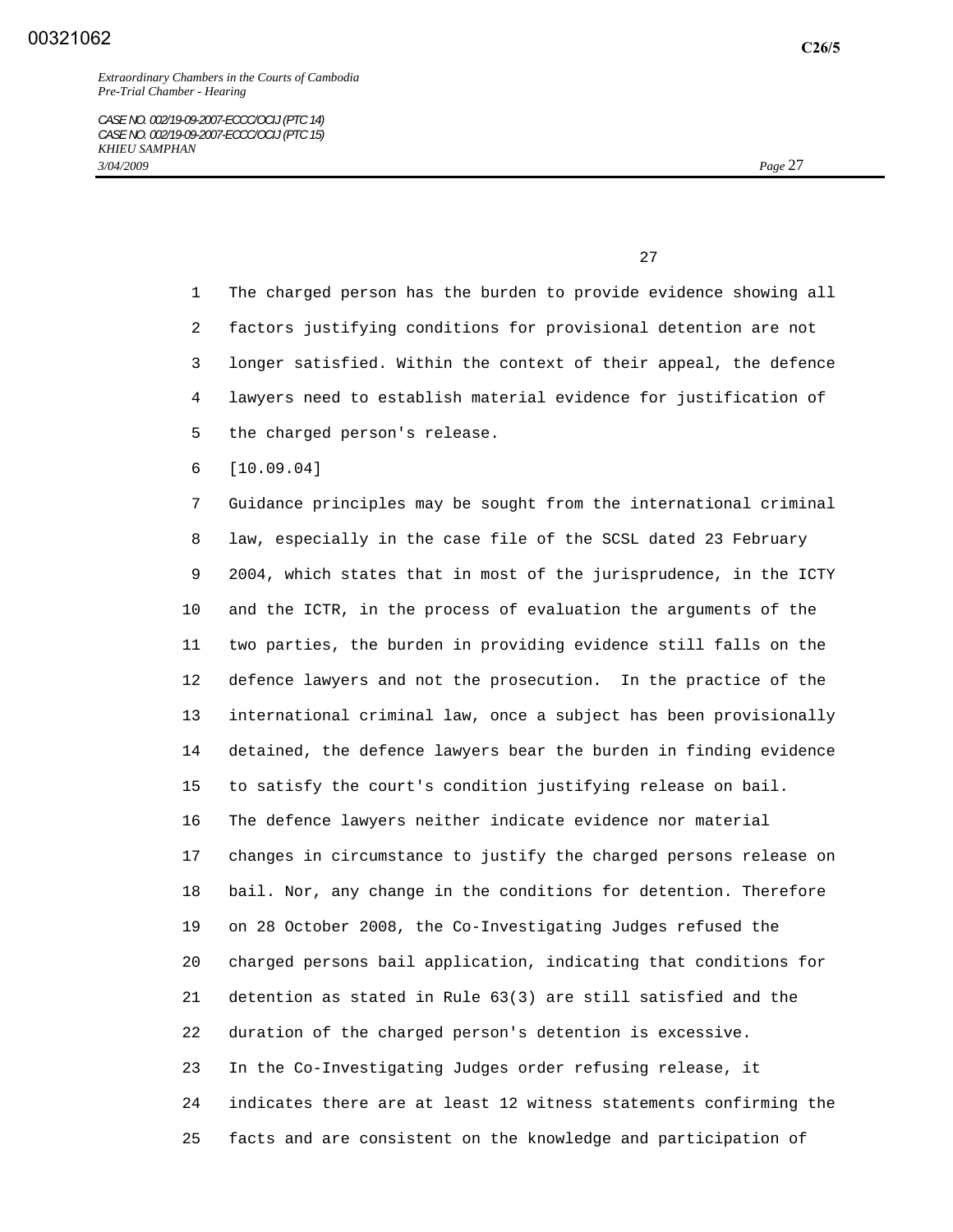28 and 28 and 28 and 28 and 28 and 28 and 28 and 28 and 28 and 28 and 28 and 28 and 28 and 28 and 28 and 28 an

 1 the charged person in the alleged crimes. In the name of the 2 President of the State Presidium, as leader in the Politburo of 3 the Central Party, Office 870, and full rights member of the 4 Central Committee of the Communist Party of Kampuchea, therefore 5 the co-defence lawyer's submission in this matter is untenable. 6 On the submission that the order refusing release contains 7 insufficient reasons, the prosecution submits that the order 8 refusing release contains sufficient and appropriate reasons, as 9 the Co-Investigating Judges outlined the legal and factual 10 arguments before issuing the extension order for provisional 11 detention. 12 They are not obligated to express their view on any or all other 13 factors. Referencing recognized international jurisprudence, the 14 Pre-Trial Chamber finds that all Court decisions, including those 15 of the Co-Investigating Judges, must provide reasons in

 16 compliance with international standards. The Pre-Trial Chamber 17 specifies that an obligation to provide reasons is required for 18 the Co-Investigating Judges to indicate the facts and the law 19 that they consider before issuing decisions.

 20 The Co-Investigating Judges discharged this obligation by making 21 reference to the case file in general circumstances and in other 22 circumstances as they are not obligated to provide a view on all 23 other factors.

 24 As in paragraphs 64 to 66 of the order on the appeal, against 25 provisional detention of the charged person Ieng Sary, the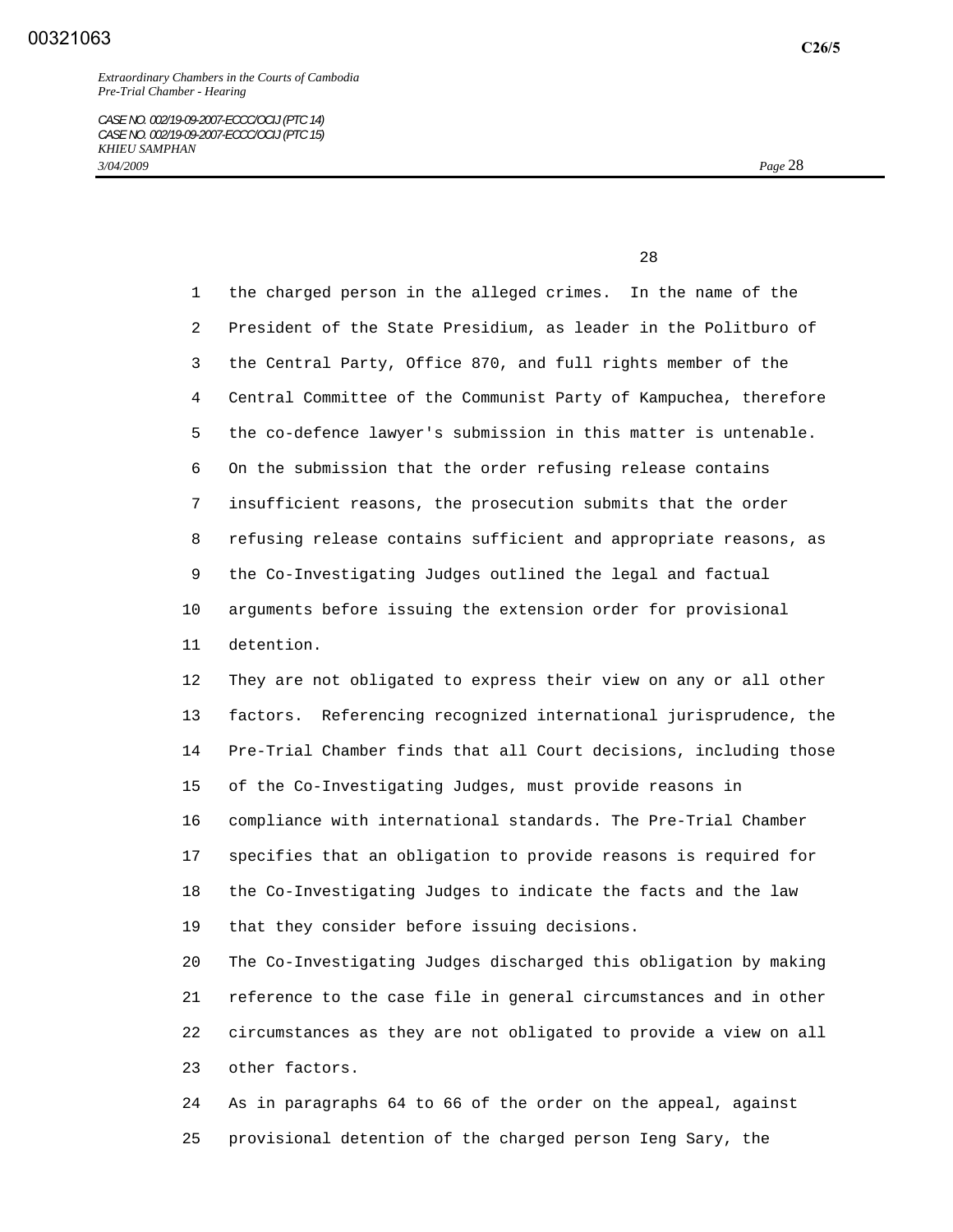1 Pre-Trial Chamber indicates that the Co-Investigating Judges are 2 not obligated to provide their views on all other factors. 3 The Co-Investigating Judges have discharged their obligation in 4 providing the facts and the law that they considered before 5 issuing the decision. The grounds stated in their numerous briefs 6 for various measures which violates the rights of the charged 7 persons for expeditious trial. Moreover, extension of provisional 8 detention is appropriate for the following reasons: the gravity 9 of the alleged crimes, the complexity of the case file to the 10 extent of on going investigation being carried out by the 11 Co-Investigating Judges, the charged person is faced with several 12 charges in relations to the mode of liability of the Joint 13 Criminal Enterprise, of its extended and systematic character 14 and, such provisional detention is warranted under the Internal 15 Rules.

 16 Therefore, the submission that the decision contains insufficient 17 reasons cannot be accepted. Regarding the issue of due 18 diligence: the duration of provisional detention is not without 19 any reason, and due diligence is shown in the conduct of the 20 proceedings by the Co-Investigating Judges. In general, specific 21 investigation conditions within the ECCC jurisdiction shall be 22 thoroughly examined. The charged person is charged with crimes 23 against humanity and grave breaches of the Geneva Convention. The 24 charged person is being investigated for planning, instigating, 25 ordering, committing, aiding and abetting and superior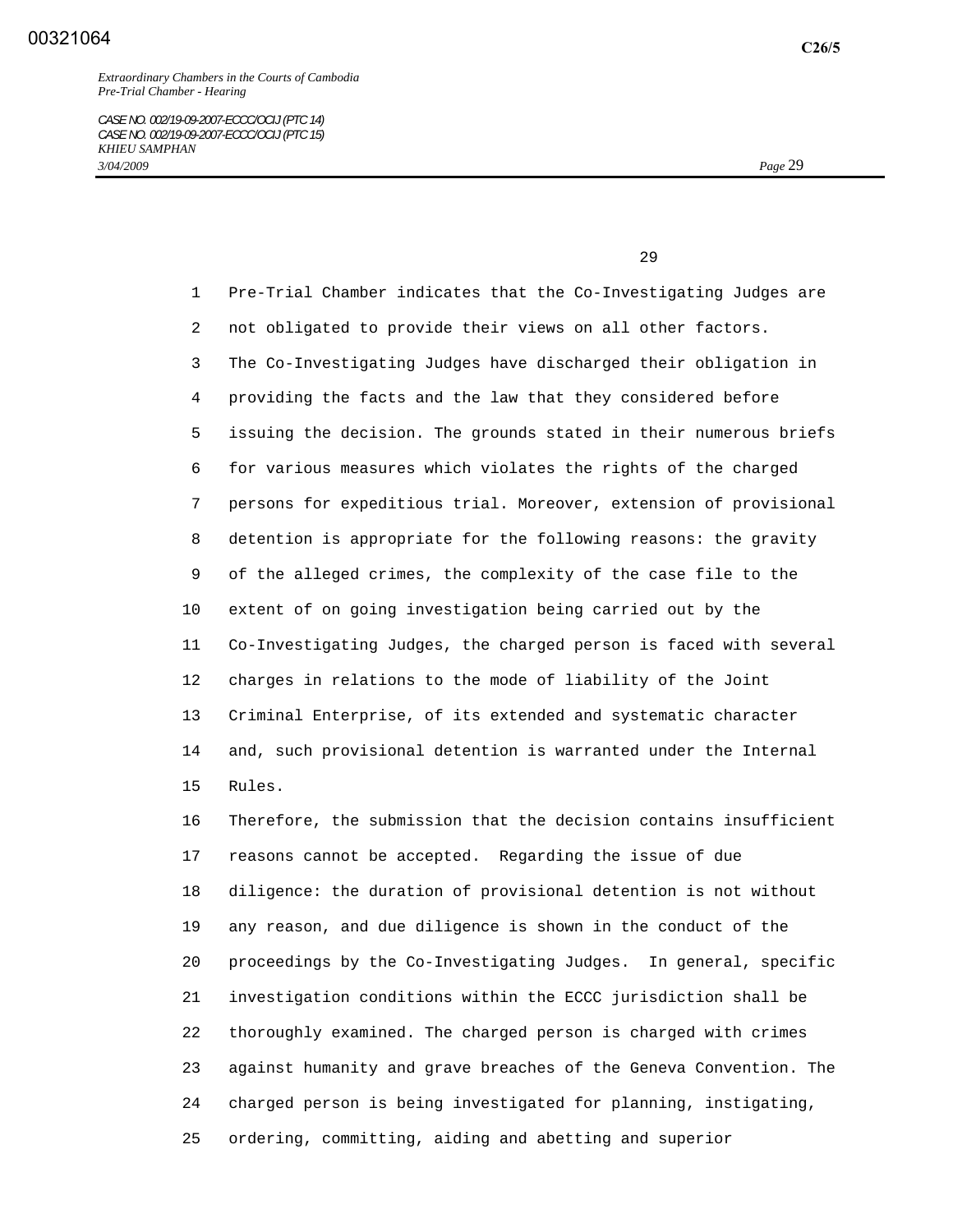*CASE NO. 002/19-09-2007-ECCC/OCIJ (PTC 14) CASE NO. 002/19-09-2007-ECCC/OCIJ (PTC 15) KHIEU SAMPHAN 3/04/2009 Page* 30

<u>30</u>

 1 responsibility for several crimes against humanity. In addition 2 as stated in the introductory submission and in subsequent 3 documents, on the charge of commissioning, indicating the charged 4 person's participation in the Joint Criminal Enterprise as a 5 co-perpetrator for the crimes committed throughout Cambodia, and 6 within the temporal jurisdiction of this Chamber. 7 These crimes are the most serious and complicated and if 8 convicted the charged person could face life imprisonment. By 9 reviewing the case file it clearly shows the progress of 10 investigation and the additional evidence collected indicating 11 the charged persons responsibility for the alleged crimes. 12 In the order refusing release the Co-Investigating Judges 13 considered that the passage of time shall be a factor to 14 determine whether grounds for provisional detention are still 15 being satisfied. Other international tribunals consider this 16 time period as a relevant factor in determining the legality for 17 detention. The defence lawyers fail to show that their client's 18 detention for the past period of one year has any impact on fair 19 trial. 20 The ICTR has yet to find provisional detention inappropriate. The

 21 ICTY considers a longer period of detention is appropriate due to 22 the serious nature of the alleged crimes. Moreover, the ECCC 23 Internal Rules safeguard a measure for provisional detention as 24 it can only be extended for a maximum of three years. In the 25 current case file there are well-founded reasons to believe that

**C26/5**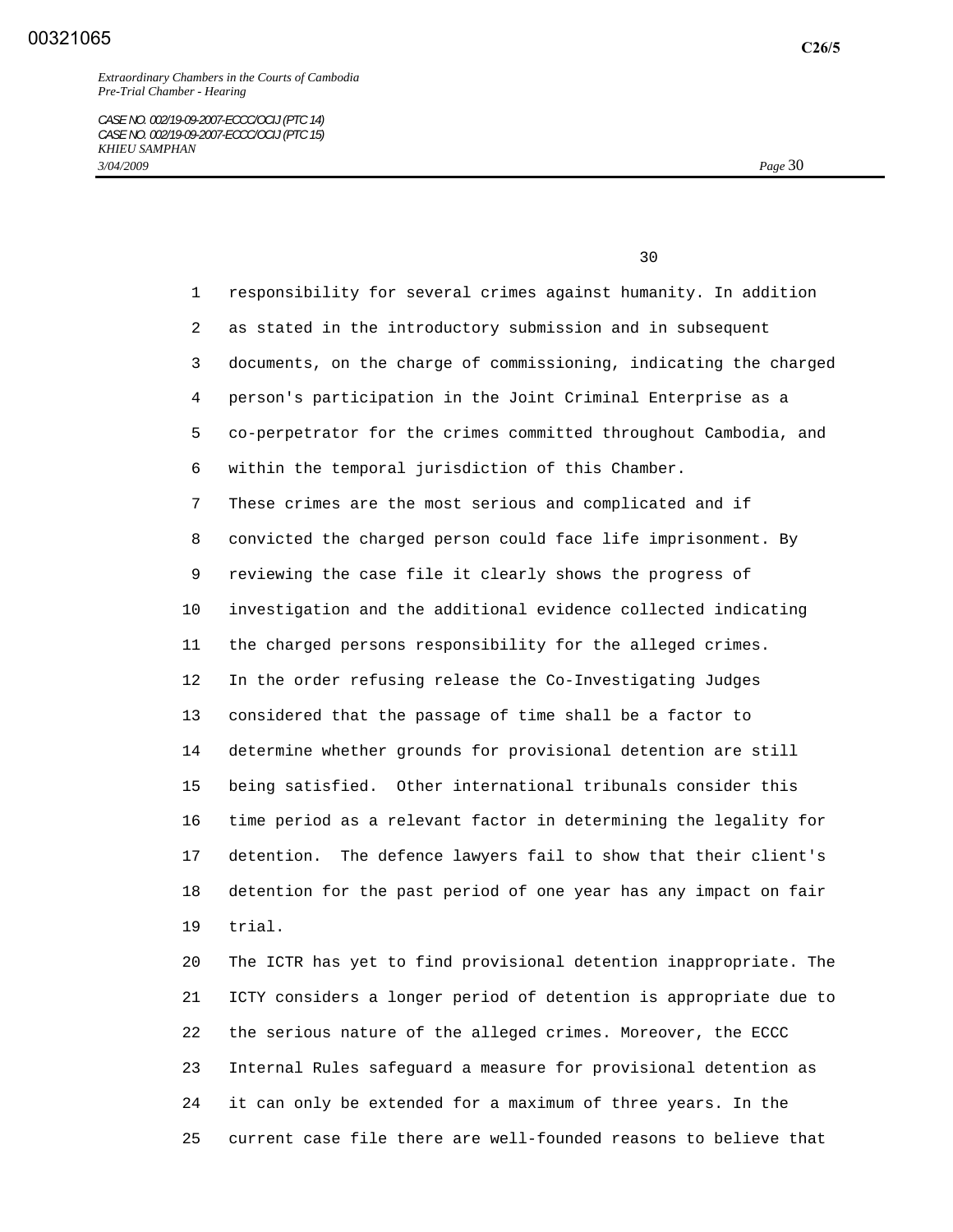1 the charged person may have committed crimes which are being 2 investigated. The Co-Investigating Judges also note that since 3 the arrest of the charged person the investigation has progressed 4 and a number of documentary evidence has been collected and the 5 passage of time has already been considered. Therefore 6 well-founded reasons to believe that have strengthened from one 7 year to another as the inculpatory evidence against the charged 8 person has increased both in volume and gravity.

9 [10.20.07]

 10 In addition the Co-Investigating Judges have issued several 11 rogatory letters for case file 002. The Co-Investigating Judges 12 themselves as well their investigators have interviewed more than 13 200 witnesses in connection to the charged person and the alleged 14 crimes. Moreover documents in case file 001 which relate to the 15 charged person Khieu Samphan have already been transferred to 16 case file 002. At the same the Office of the Co-Prosecutors makes 17 contribution to the investigation by placing documents since the 18 submission of the introductory submission and after the arrest of 19 the charged person. The evidence collected by the 20 Co-Investigating Judges as well as the evidence placed in the 21 case file at the request of the Co-Prosecutors covers all the 22 forms and modes of the charged persons participation in the 23 alleged crimes against humanity, including crime based evidence 24 -- evidence which links the locations to the leadership 25 structure, in which the charged person exercised his authority in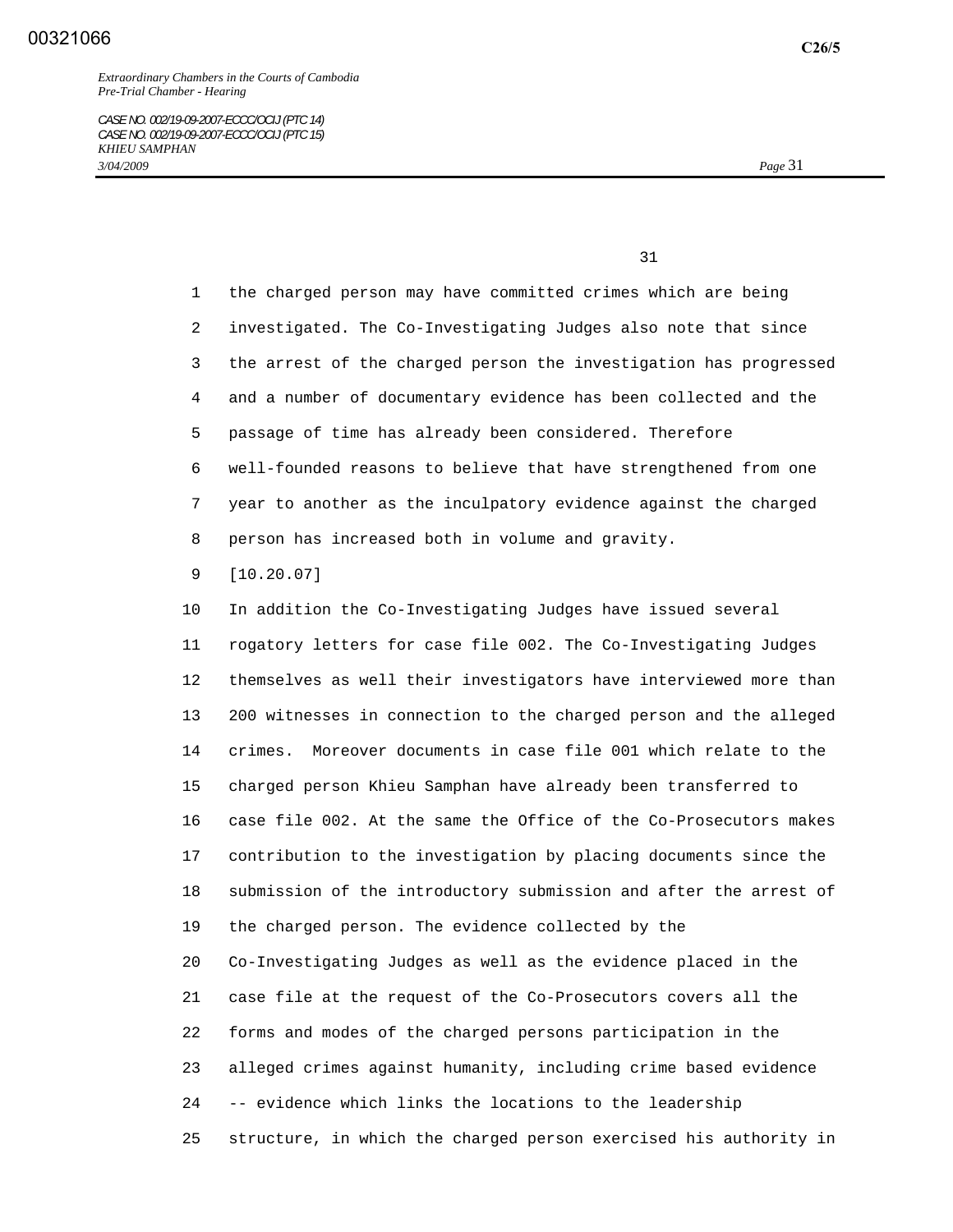- 1 ordering evidence to support his participation in the Joint
- 2 Criminal Enterprise, evidence to support jurisdictional elements.
- 3 Including wide spread and systematic attack against civilian
- 4 population.

 5 Therefore the Co-Investigating Judges discharged their duties 6 with due diligence in conducting their investigations. Your 7 Honours, the issue raised by the defence counsel that their 8 client lived happily for 10 years at the border in the Pailin 9 area, this is contradictory to what happened at that time. 10 In 1991 Mr. Khieu Samphan entered Phnom Penh and was surrounded 11 by massive number of population so it was very hard to predict at 12 the time. A huge number of population surrounded him, throwing 13 rock at him and only with the intervention of the government did 14 Khieu Samphan could be escaped. And recently everybody knows 15 that Khieu Samphan is being detained at the ECCC and if he is to 16 be released on bail, the victims - - the families of the victims, 17 in massive number would show their anger towards Khieu Samphan 18 and would have an impact on his personal security.

 19 In the name of the prosecution, I would submit, I would provide 20 the floor to my colleague to continue our submission. Thank you. 21 MR. PRESIDENT:

- 22 The Chamber will adjourn for 15 minutes break.
- 23 THE GREFFIER:
- 24 All rise.
- 25 (Court recesses from 1024H to 1040H)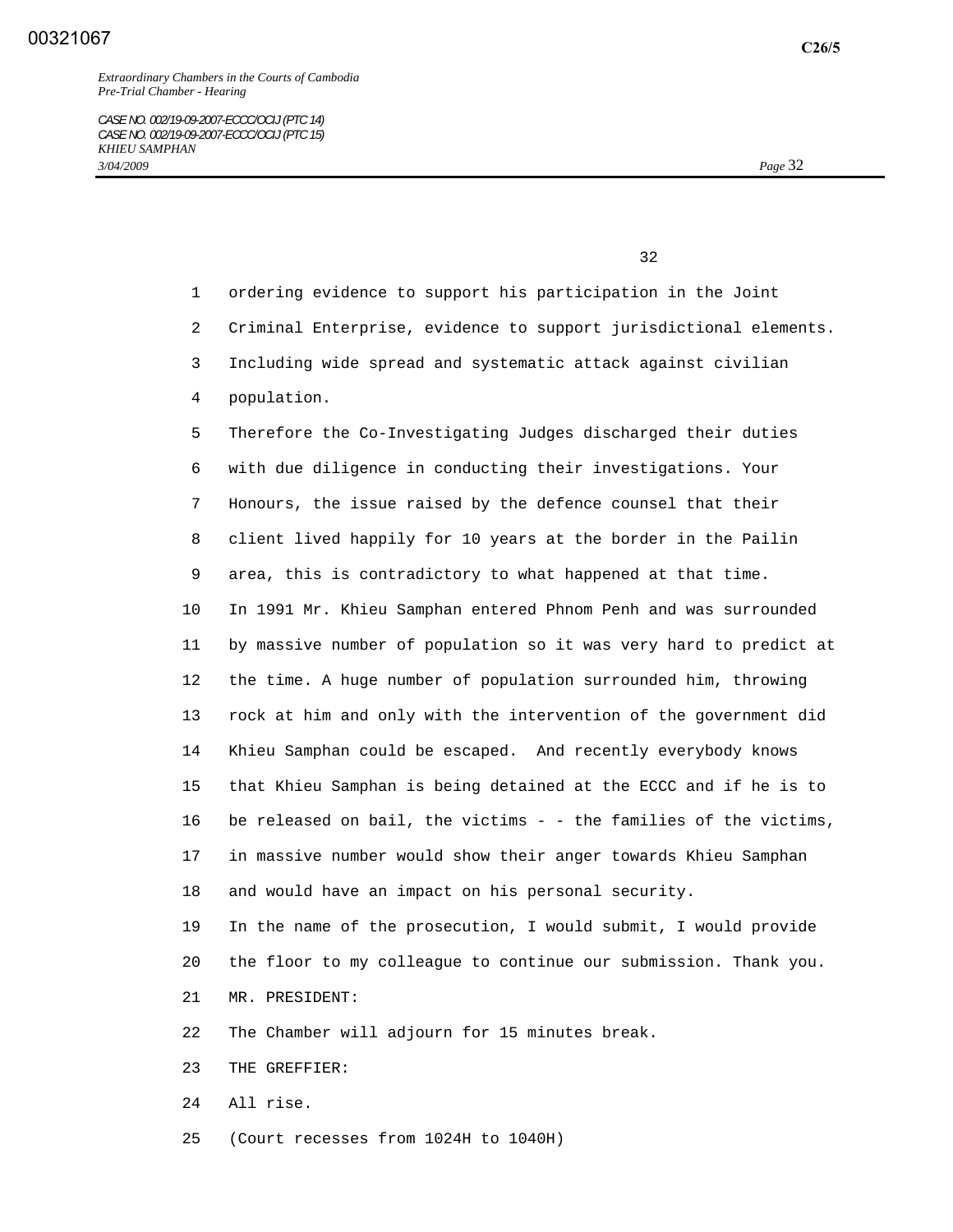*Extraordinary Chambers in the Courts of Cambodia Pre-Trial Chamber - Hearing* 

*CASE NO. 002/19-09-2007-ECCC/OCIJ (PTC 14) CASE NO. 002/19-09-2007-ECCC/OCIJ (PTC 15) KHIEU SAMPHAN 3/04/2009 Page* 33

- 1 [10.40.30]
- 2 MR. PRESIDENT:
- 3 I would like to invite the international Co-Prosecutor to make 4 your oral submission, the floor is yours.
- 5 MR. DE WILDE D'ESTMAEL:

 6 Mr President, Your Honours, my learned friends of the defence and 7 civil parties, I would like to say something brief regarding the 8 consequences of your decision on 20 February 2009 regarding 9 translation rights, because these have implications for the two 10 hearings that will be held today. It is like a house of cards 11 falling down in the wind. The two appeals were primarily based, 12 especially the second; on the translation of every single page of 13 the case file in French so that the international lawyer could 14 understand it. With your decision of 20 February, most of the 15 arguments presented by the defence in the two appeals have become 16 irrelevant because the defence was basing its arguments on the 17 possibility that the Chamber would grant them their application 18 on translation rights.

 19 That said, I should now like to turn to the appeal against the 20 order, denying release issued by the Co-Investigating Judges and 21 I will start with the discretionary power of the Investigating 22 Judges. The Co-Investigating Judges have discretion to refuse a 23 request for release and such power takes account of the material 24 in the case file and the property value of the evidence and the 25 prior conducts of the charged person the interests of witnesses

33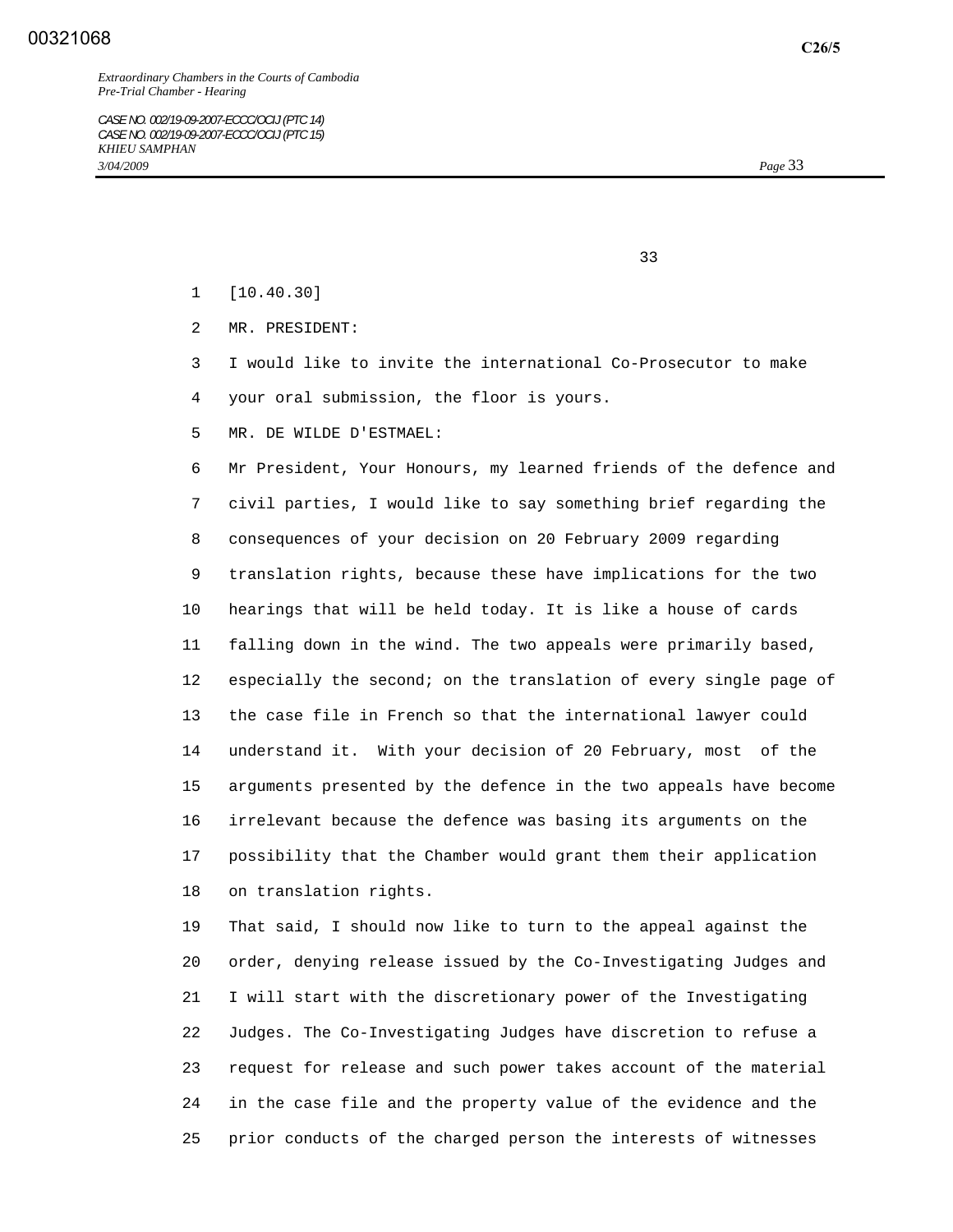| 1  | and victims and more generally the interests of justice. It seems |
|----|-------------------------------------------------------------------|
| 2  | to us, that the Co-Investigating Judges correctly exercised their |
| 3  | discretion in their order and the defence has failed to show that |
| 4  | the Co-Investigating Judges committed any error.                  |
| 5  | The conditions governing such an error are fairly restrictive     |
| 6  | because as it is said in the Judgement of 16 April 2007 of the    |
| 7  | ICTR Appeals Chamber in the Sredoje Lukic case at paragraph 5 and |
| 8  | I will quote it in English because there is no French version     |
| 9  | available.                                                        |
| 10 | MR. DE WILDE D'ESTMAEL (Speaking in English):                     |
| 11 | "The Appeal's Chamber will only overturn a Trial Chamber's        |
| 12 | decision on provisional release where it is found to be (1) based |
| 13 | on an incorrect interpretation of governing law, (2) based on a   |
| 14 | patently incorrect conclusion of fact or (3) so unfair or         |
| 15 | unreasonable as to constitute an abuse of the Trial Chamber's     |
| 16 | discretion".                                                      |
| 17 | MR. DE WILDE D'ESTMAEL (Speaking in French):                      |
| 18 | This is not what obtains (sic) here.                              |
| 19 | [10.44.18]                                                        |
| 20 | Furthermore, the appeal does not mention a significant change in  |
| 21 | circumstances which could justify ordering the provisional        |
| 22 | release of the appellant. In fact, on 28 October 2008, before the |
| 23 | Co-Investigating Judges took into account all the arguments       |
| 24 | submitted by the defence and reviewed the investigation file at   |
| 25 | the time, they also rejected the request for release on the       |

**C26/5**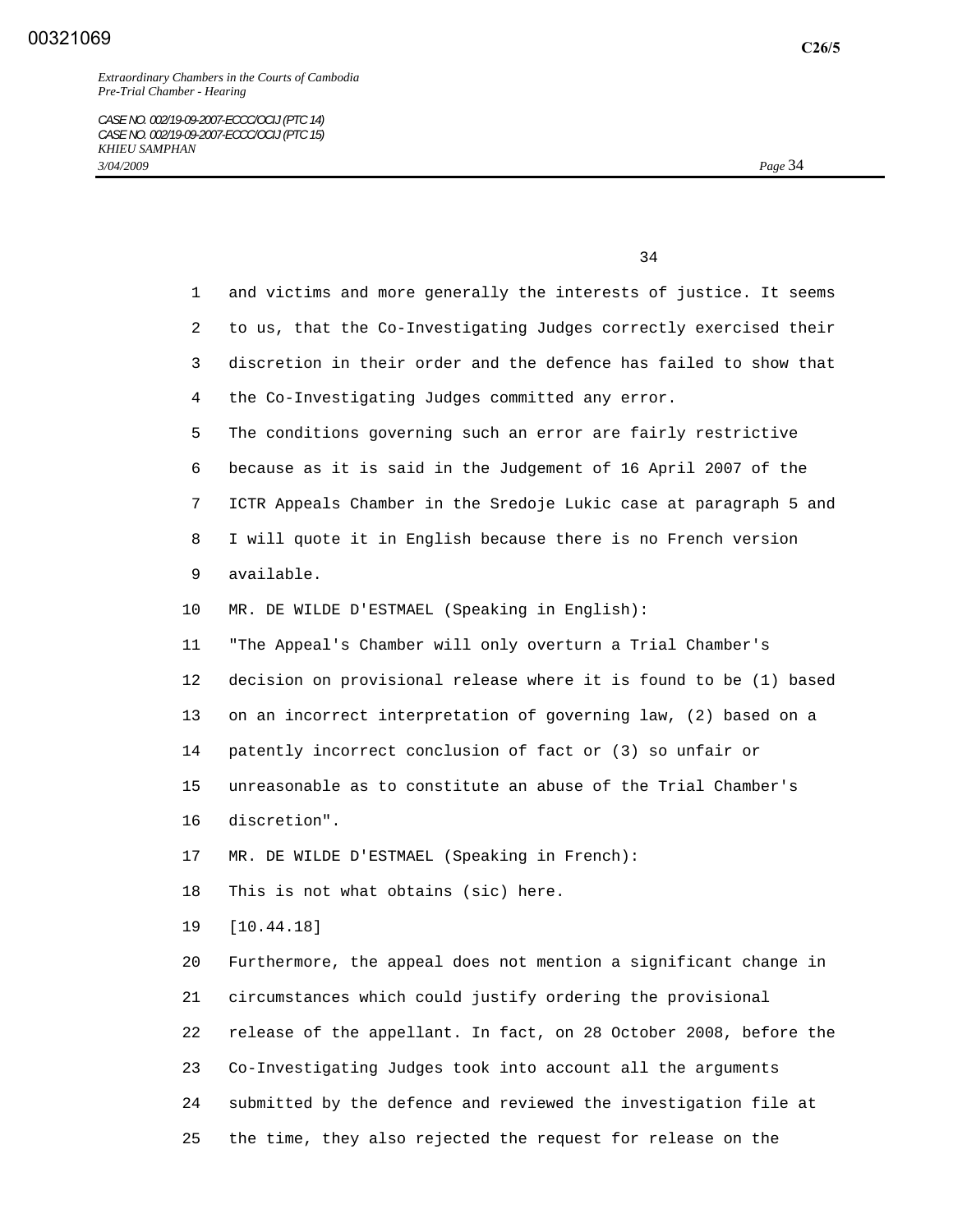- 1 grounds that the conditions set forth in Rule 63(3) were still
- 2 valid and that the duration of the provisional detention was not
- 3 excessive.
- 4 Now turning to Rule 63(3), it provides two conditions that must
- 5 be fulfilled so that a person can be placed in provisional
- 6 detention. The defence relies on the well founded reasons that
- 7 the appellant may have committed the crimes charged. We consider
- 8 that this condition is still being fulfilled, that the
- 9 Co-Investigating Judges briefly but brilliantly reasoned this in
- 10 paragraphs 7 to 11 of their order.
- 11 We shall return to this in further detail in our hearing this 12 afternoon.

 13 Moving on to Rule 63(3)(b). As we said in our reply and other 14 written briefs, the provisional detention of the charged person, 15 is necessary within the meaning of Rule 63(3)(b) and applies to 16 at least four of the five separate conditions. I shall not dwell 17 on these five conditions but, three of them have been challenged 18 by the defence.

 19 The defence considers that the Co-Investigating Judges refusal to 20 grant provisional release is based mainly, or only on the 21 seriousness of the crimes charged. We agree that the seriousness 22 of the crimes charged alone cannot justify a refusal to grant 23 release.

 24 But that is not what the Co-Investigating Judges say in their 25 order. What they say that this is a factor to take into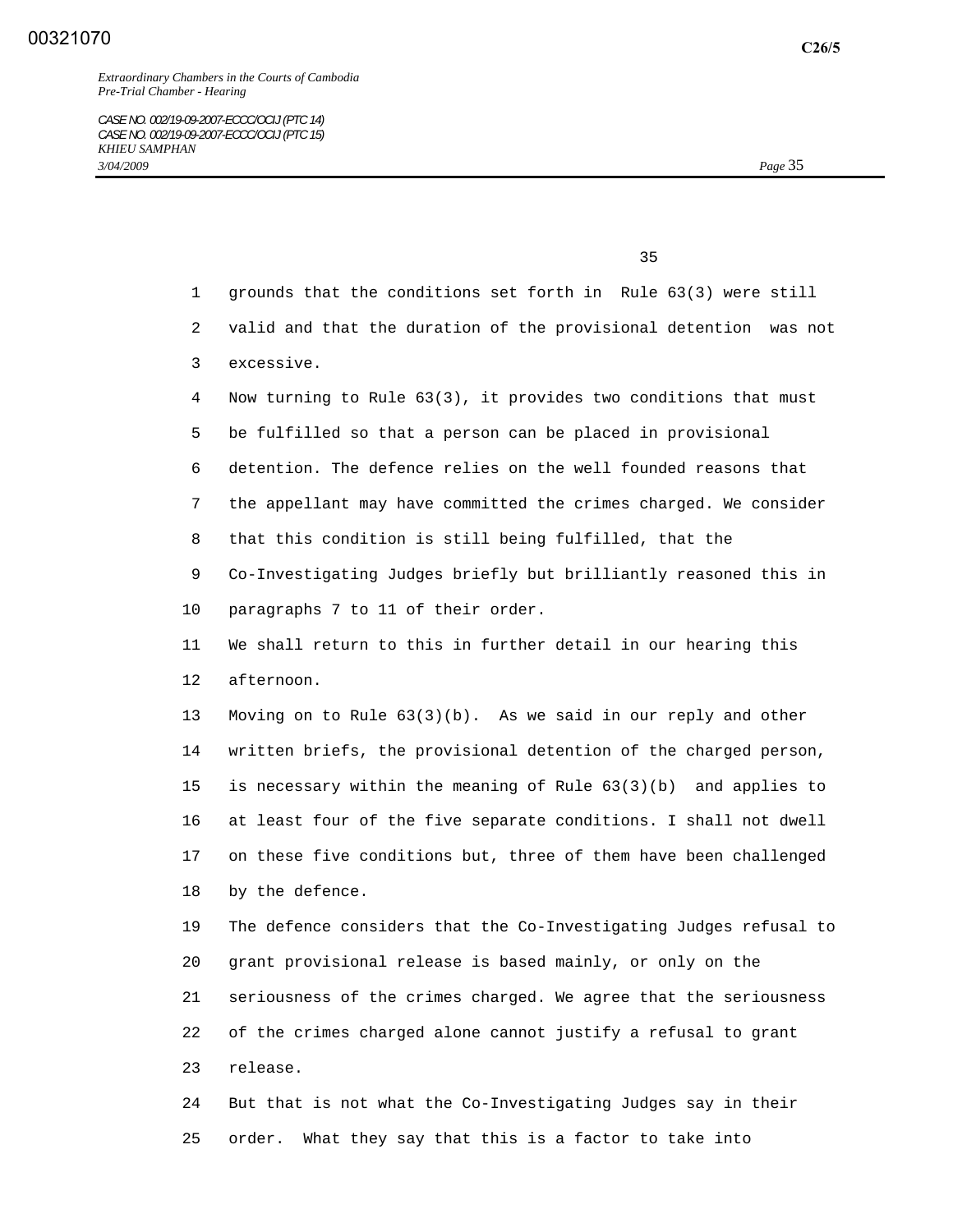1 consideration in examining the five separate criteria to decide 2 to continue the provisional detention. This is consistent with 3 international law. Combined with other factors, the seriousness 4 of the crimes charged can be considered as being relevant to deny 5 provisional release. I refer in this respect to the Gotovina 6 Judgement of 17 January 2008, at paragraph 15. 7 It is vital for the credibility of the ECCC that proceedings 8 concerning charged persons comply with or follow the rights and 9 interests of all parties. For justice to be done, it must be 10 ensured that the charged persons or accused, participate at all 11 stages of the proceedings. Next, witnesses should be present and 12 should cooperate. The security of documentary evidence should be 13 guaranteed and the chambers should in serenity (sic). In view of 14 the importance of these proceedings for Cambodia and the 15 international community, any risk to these conditions must be 16 analysed carefully because no error can be permitted. It is like 17 walking on a tightrope without a safety net.

18 [10.48.18]

 19 With the regard to the risk of pressure on witnesses and victims 20 and I refer here to Rule 63(3)(b), your Chamber has already 21 noted before that the vast majority of witnesses and potential 22 witnesses are ordinary people who may be intimidated by the 23 process of justice.

 24 These are people who have suffered trauma, these are people who 25 are used to being quiet because of the impunity that has reigned,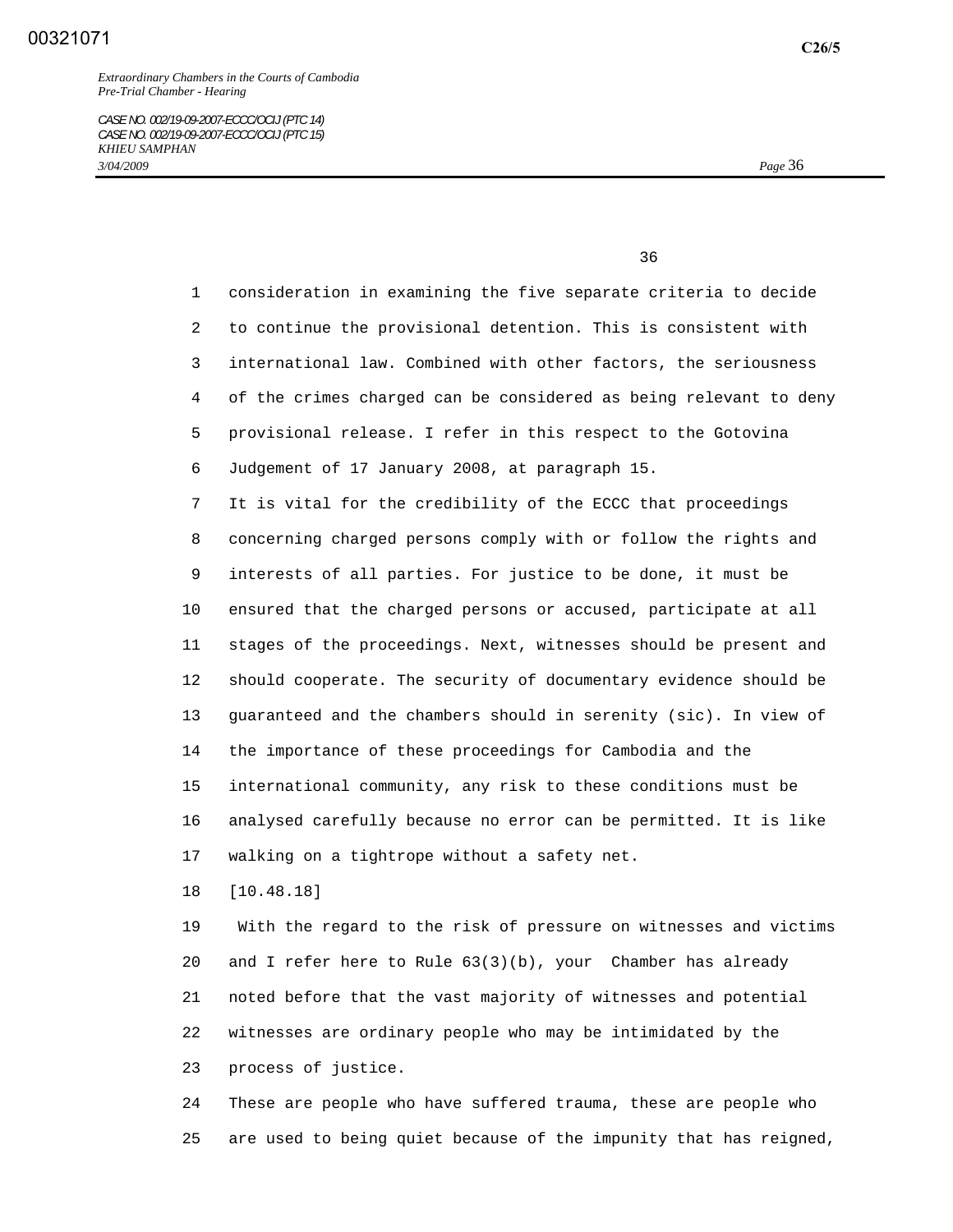*Extraordinary Chambers in the Courts of Cambodia Pre-Trial Chamber - Hearing* 

37

- 1 and these are people who may be afraid to give testimony for fear 2 of reprisals.
- 3 And here we have a former Head of State who has held high office 4 all his life, both before 1975 and after 1979 and of course I 5 shall not dwell on the Khmer Rouge period in this regard. Many of 6 the witnesses have heard what the charged person has said and he 7 still has influence today with former Khmer Rouge members in 8 Pailin or elsewhere.
- 9 In short this is a person with influence, who in 2002 issued 10 threats of reprisals in the press in case he was arrested, the 11 key witnesses of which there only a few in this case, should be 12 able to tell their story without fear of intimidation or revenge. 13 This is even more so in the case of former subordinates. 14 But there is an aspect of Cambodian culture which is that, the 15 authorities are respected and feared even when they are no longer 16 in power. There is a concrete risk that when the liberation of 17 the charged person would fuel the fears of the victims and 18 witnesses to such an extent that it would prevent them from 19 participating in the proceedings. We must also take into account 20 that in Cambodia the judicial system is still being established. 21 Witness protection is a fledging concept. Violence is a fact of 22 life and access to weapons is easy.
- 23 In the Haradinaj case, in the ICTY Trial Chamber on 20 July 2007, 24 it was said that if a Chamber does not measures to guarantee the 25 appearance of witnesses in before the Judges it would compromise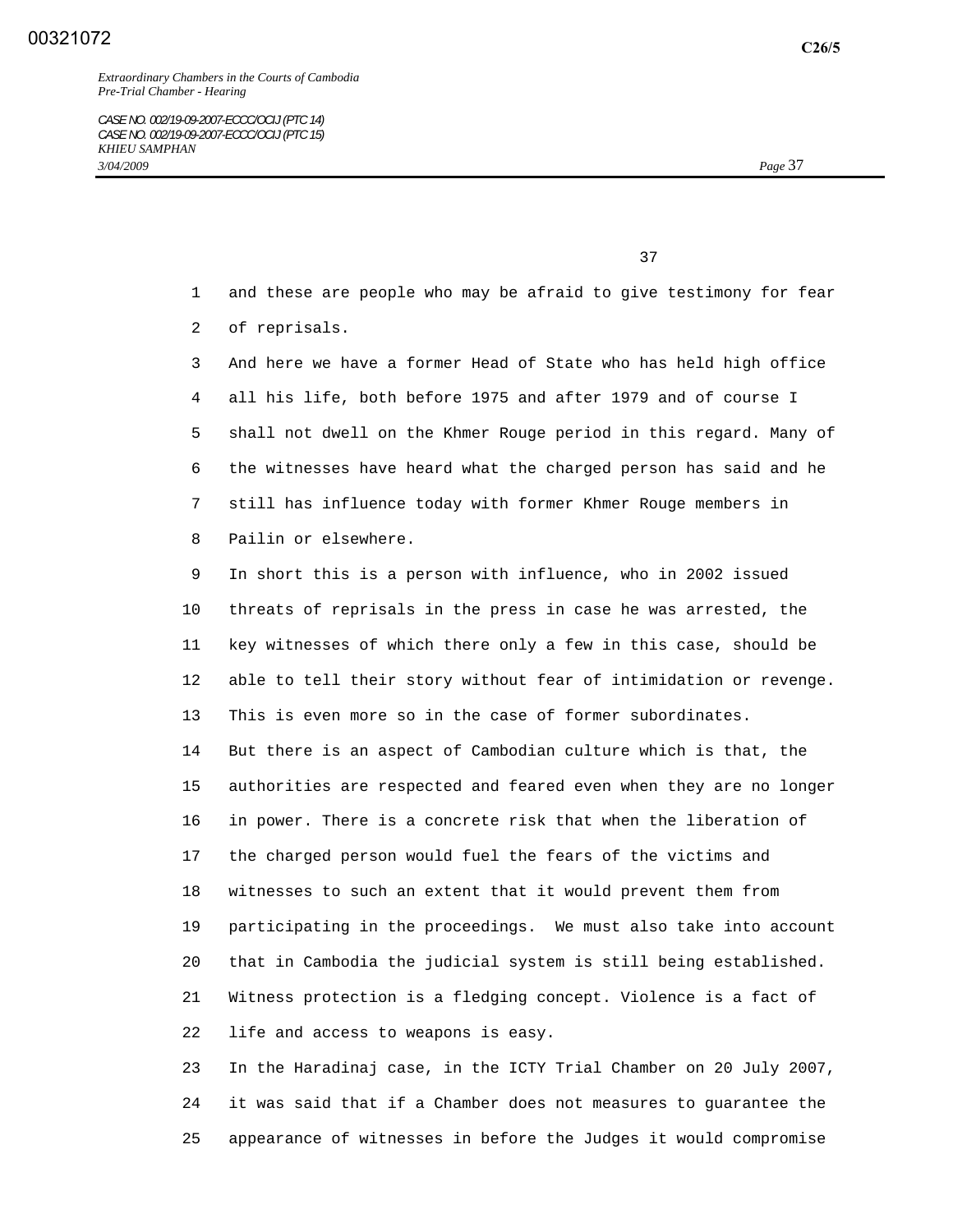<u>38</u> and the state of the state of the state of the state of the state of the state of the state of the state of the state of the state of the state of the state of the state of the state of the state of the state of the s

- 1 the proper administration of justice and the Chamber noted that 2 there was a risk that it could not perform its prime duty which 3 was to ascertain the truth.
- 4 We must also take into account the access of the charged person 5 to the case file, and therefore to the names of potential 6 witnesses, of whom many have not yet been interviewed. He also 7 has access to the names of civil parties.
- 8 The Co-Investigating Judges lastly considered, rightly that in 9 this case that because of the media coverage of the charged 10 person since his arrest, the time that has passed has only 11 increased the risk of interference and pressure on witnesses in 12 case of release. There is every reason to disregard the defence 13 arguments in this regard.

 14 With regard to protecting the security of the charged person, and 15 preserving public order. I shall not dwell on what has already 16 been submitted in writing, I will just highlight some new 17 information that could emphasize the threat to the charged 18 person's safety and the risk to public order.

 19 We should bear in mind that evaluating such risks necessarily 20 includes anticipation. My colleague has already mentioned the 21 event of 1991, when an angry crowd threw stones at the charged 22 person.

 23 The defence in its submissions forgot one thing, with regard to 24 the charged person's residence in Pailin. The fact that he lived 25 there without any major incidents should not lead the court to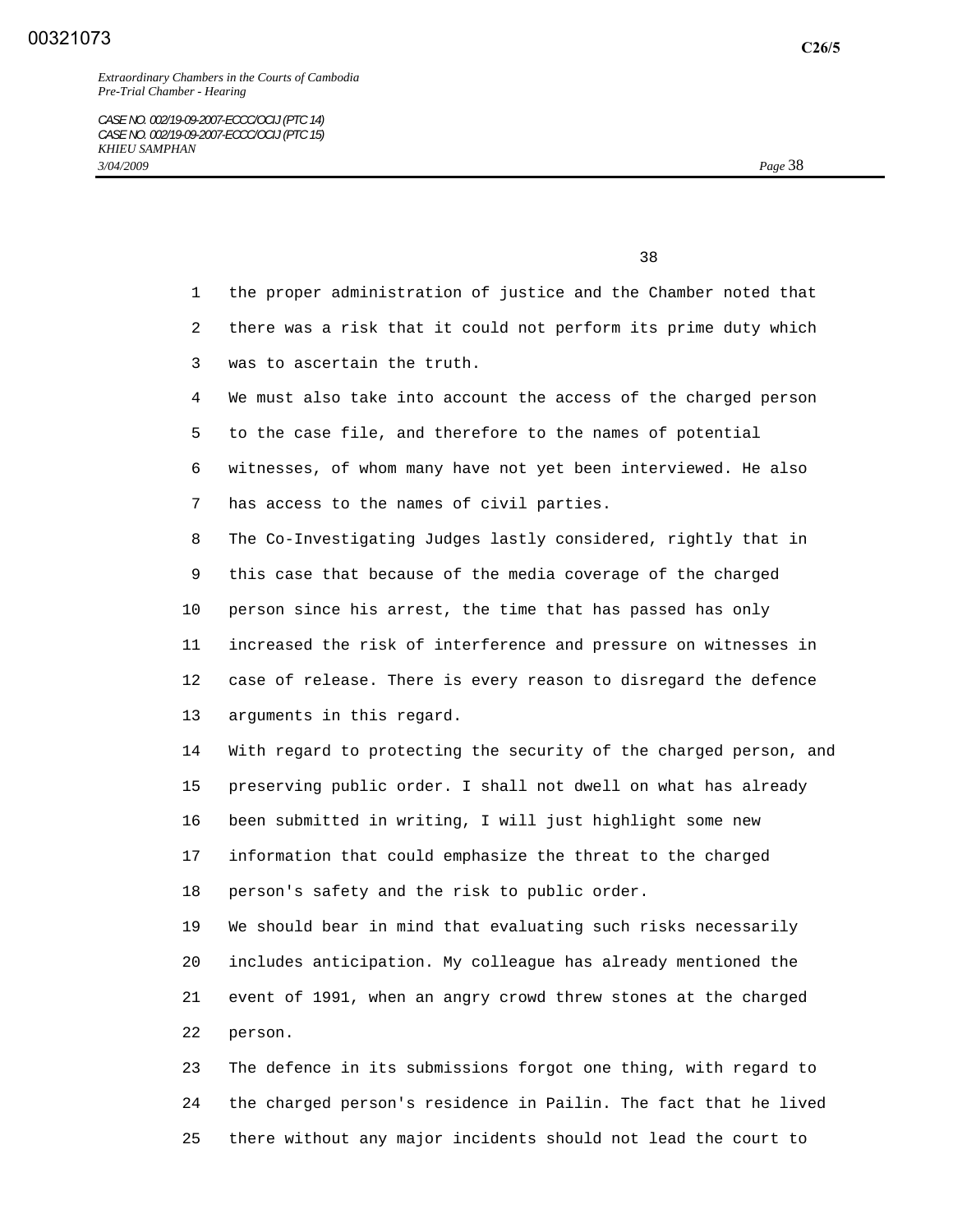1 think that the charged person would not encounter problems if he 2 was released. In fact, Pailin is a stronghold of the former Khmer 3 Rouge and the charged person and Nuon Chea lived there. I do not 4 think that they lived in peace but I think they were well 5 protected when they were there. 6 At the time, it was not possible for numerous incidents to occur. 7 Now, the charged person has been arrested and things have changed 8 completely. 9 I should like to mention the conclusions or the findings by the 10 University of Berkeley entitled "So we will never forget." Of 11 January 2009. The university made a presentation on this to the 12 ECCC and very recently the Co-Investigating Judges concluded that 13 it was not necessary to include it formally in the record of the 14 case. At the beginning of page 3, of the summary, it is apparent 15 that 90% of persons interviewed considered that the Khmer Rouge 16 should be tried for the crimes they committed. Also, the majority 17 of the interviewed persons said they felt hate towards the Khmer

 18 Rouge who were responsible for acts of violence, and 61% of the 19 persons interviewed said they wanted the Khmer Rouge to suffer as 20 they had suffered.

21 [10.55.17]

 22 Lastly, nearly 40% said they would take revenge if they were 23 offered the opportunity. So in our view this study only confirms 24 what we knew: many people and some people say its 30% of 25 Cambodians suffer from post-traumatic stress disorder, especially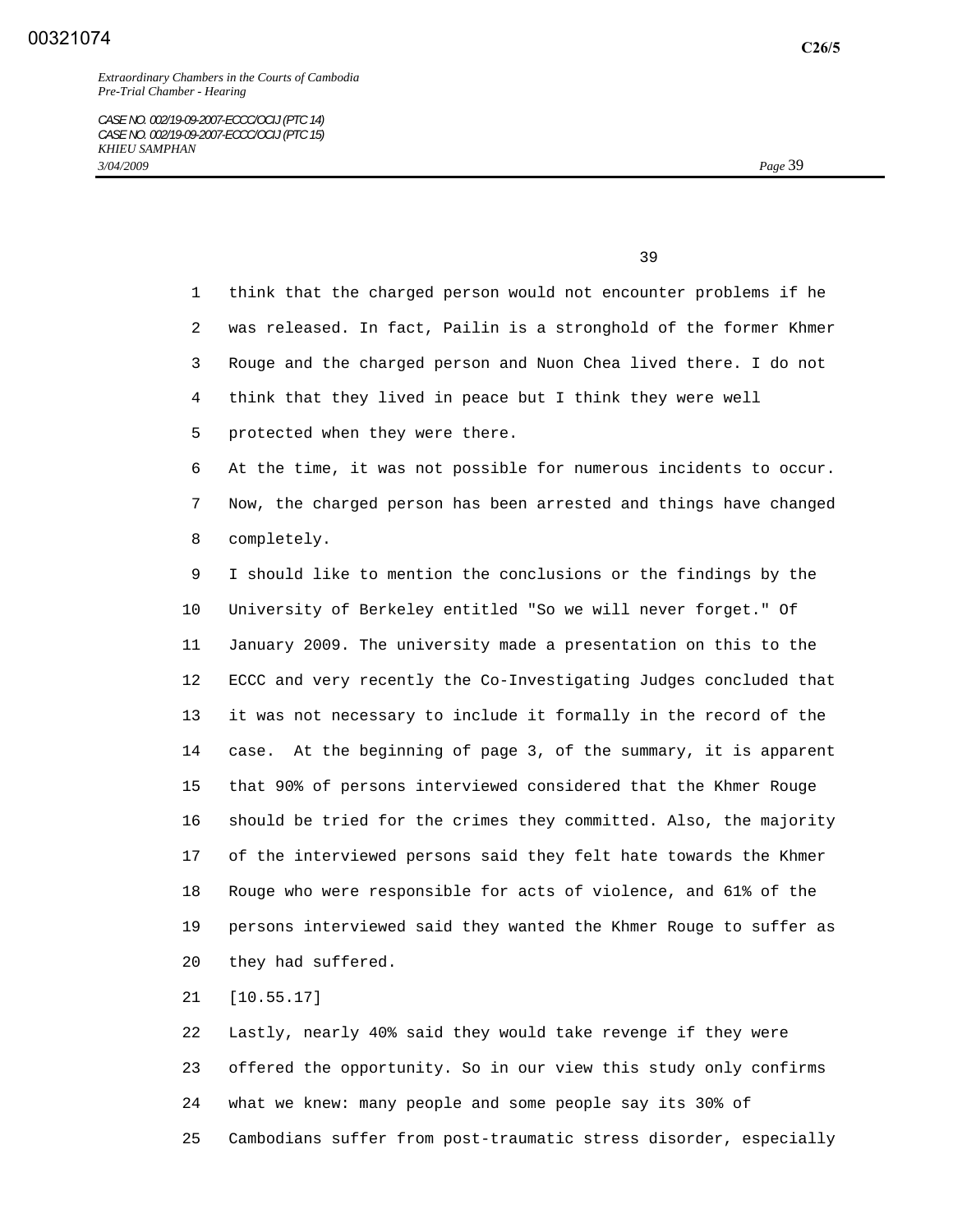*CASE NO. 002/19-09-2007-ECCC/OCIJ (PTC 14) CASE NO. 002/19-09-2007-ECCC/OCIJ (PTC 15) KHIEU SAMPHAN 3/04/2009 Page* 40

40

 1 among survivors of the Democratic Kampuchea regime. These people 2 have not in general received the appropriate care and therefore 3 their reactions in the face of the resurgence of the anxieties 4 occasioned by these proceedings is not foreseeable. So this deep 5 rooted hate and violence are not rhetorical, they well may occur 6 and who today would like to take such a risk? Who will like to 7 play puppet masters in such a situation?

 8 In addition we have some concrete information to corroborate the 9 risk we have raised. In the New York Times of 17 June 2008, two 10 victims said, and you will forgive me for quoting such hateful 11 words that they "wanted to chop Nuon Chea into little bits, and 12 pour salt on his wounds, to give him a drumming (sic), to torture 13 him, and to shock him with electricity so he could talk" another 14 said "they wanted to see the charged person to suffer as they had 15 suffered because it is only by the charged person being killed 16 that they would find peace".

 17 Similar threats were repeated during the press conference which 18 followed the lively hearing of 4 December 2008 on the issue of 19 translation. As you saw in the video footage of this conference 20 which was filed in the record of the case, the first victim said 21 bitter words and had violent gestures when responding to the 22 defence council and another threatened to use a terrorist group 23 and said that she or he would "twist his neck and eat him". 24 Let us be clear, we deplore, we regret these incidents and 25 statements and the fact that these people are attacking the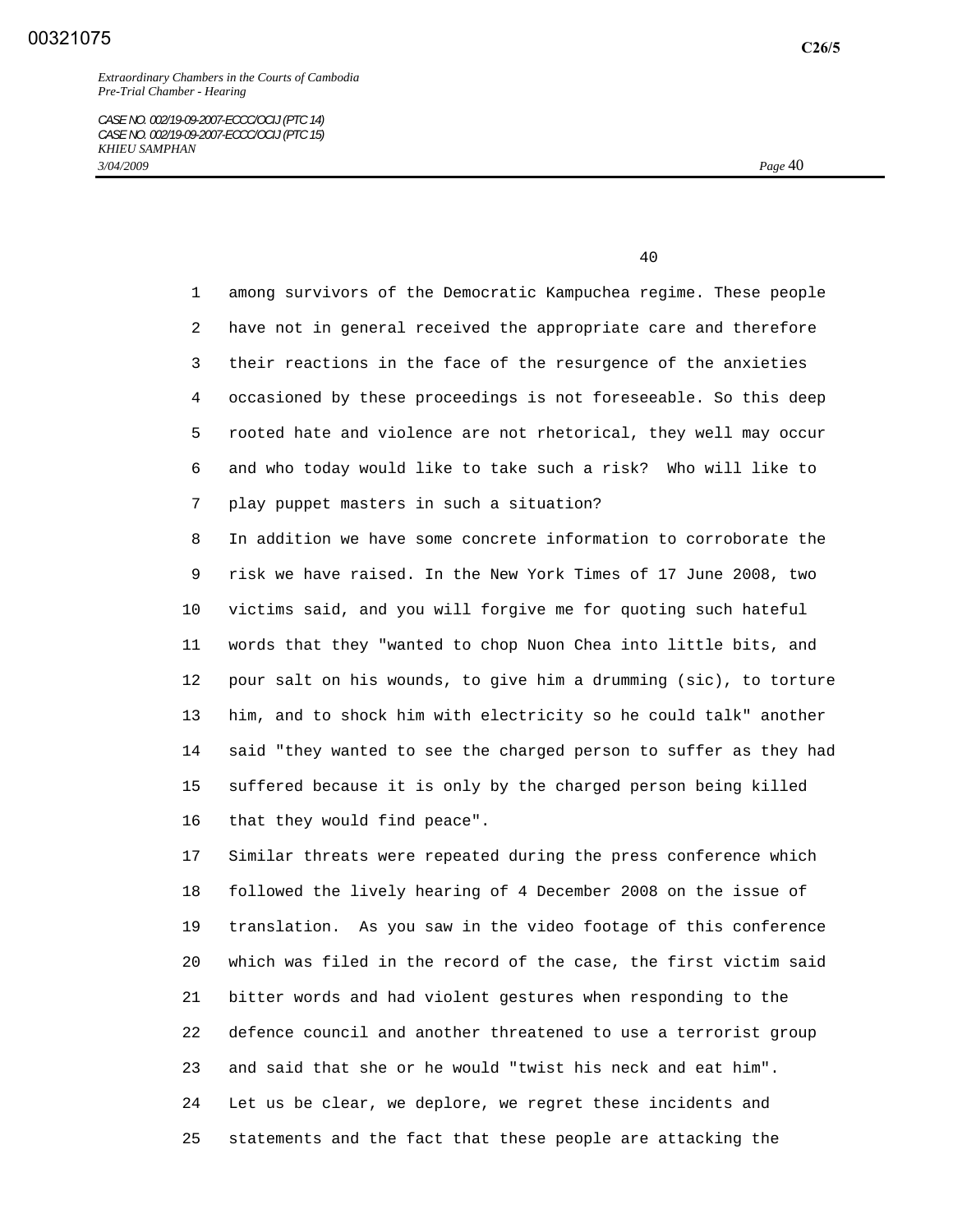1 lawyers of Khieu Samphan. But we should not take lightly or 2 minimise these incidents because they strengthen the real risk of 3 violence the charged persons, his lawyers or the ECCC as an 4 institution if the charged person were to be released. 5 In its appeal the defence stated that at the very most the 6 Co-Investigating Judges were able to establish that there was 7 continued suffering amongst the victims of the regime but that 8 the judges had failed to establish that the release would disrupt 9 public order, in fact these two issues are not mutually 10 exclusive. 11 We shall refer briefly to a report by the Institute for Economy 12 and Peace dated 2008 which we mention in our response to the 13 appeal, with says that in regard to Cambodia, that there is a 14 high probability of acts of violence, a high probability of 15 violent crime and there is possibility - - and that it is easy to 16 procure small arms. This is at odds with the defence argument 17 that Cambodia is no longer a fragile state. 18 Lastly, I would ask you to consider closely the jurisprudence of 19 ICTY which is referred to by the defence especially in footnote 20 62, pertaining to the purported provisional release of charged 21 persons in post conflict contexts, because this jurisprudence 22 actually wholly contradicts the argument it is supposed buttress. 23 Neither Lukic or Galic or Boskoski or Gotovina were granted 24 provisional release in the quoted decisions. The appeal is full 25 of such errors when we study the jurisprudence that is quoted.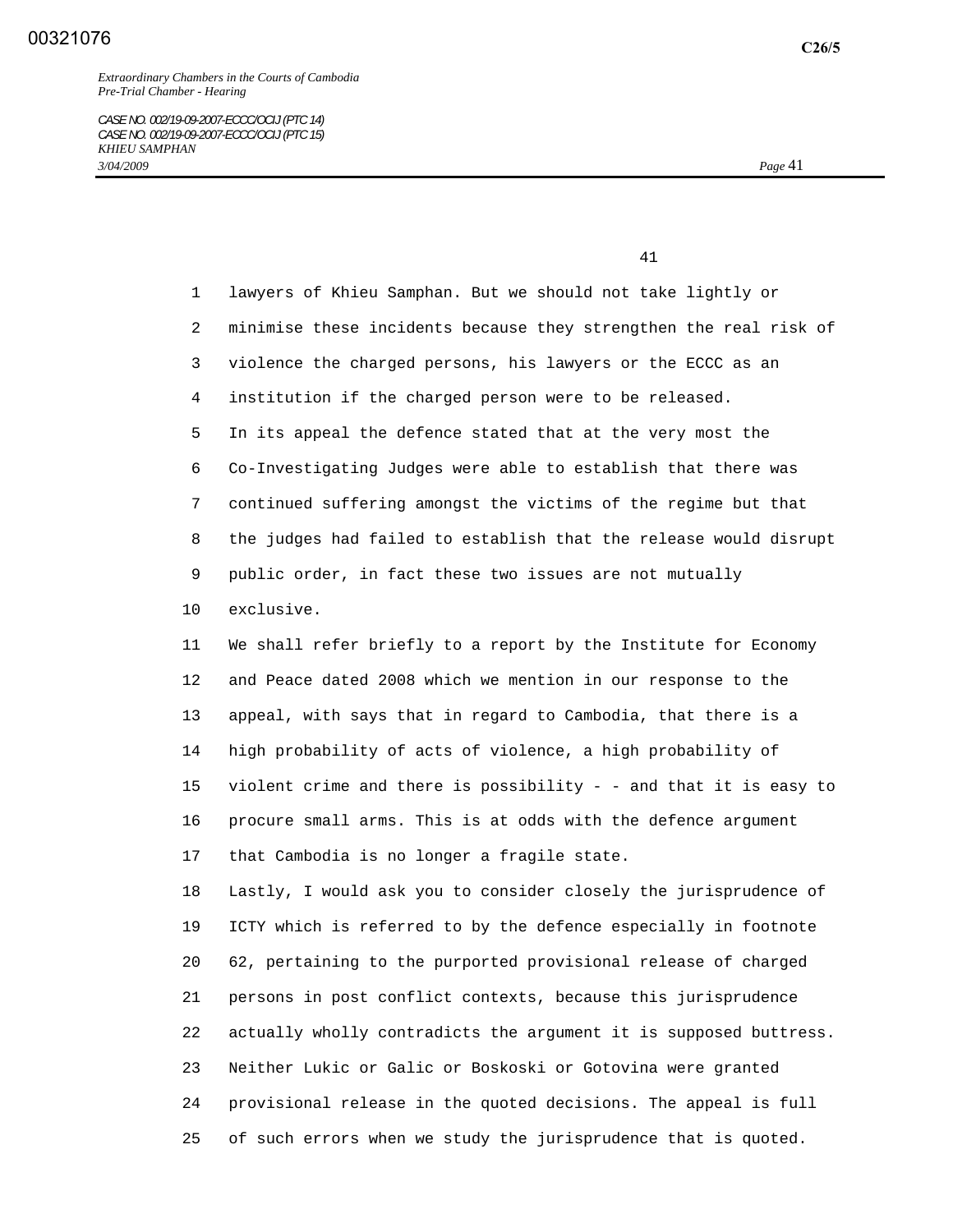1 With regard to the Haradinaj case we have mentioned this in our 2 response and I do not think that they are relevant to this 3 proceeding. Furthermore, in the regard to the five non-cumulative 4 conditions of Rule 63(3)(b), I shall refer to the arguments which 5 were developed in this regard in the response to this appeal and 6 also in our response to the order closing the investigation, as 7 well as our response to the defences initial appeal against the 8 provisional detention which the defence abandoned in due course. 9 [11.01.26]

 10 To conclude on this point I would ask you to note, that the 11 defence arguments have no basis and cannot challenge the 12 continued existence or indeed the existence of the five 13 conditions set forth in Rule 63(3)(b).

 14 I would like to conclude with a comment regarding the 15 possibilities for release on bail, under whatever conditions. We 16 concur with the Co-Investigating Judges who believed that since 17 provisional detention is deemed necessary for a number of 18 reasons, there is no alternative to detention be it stringent 19 that would be capable of fully meeting the requirements served 20 by provisional detention and its maintenance. In the event of 21 release, provisional release, there is no bail condition such as 22 the obligation to report daily to the police station, applying 23 curfew, the obligation to not leave Pailin or Phnom Penh or of 24 handing over passports et cetera. None of these measures would be 25 compatible with the fact that one or several of the conditions of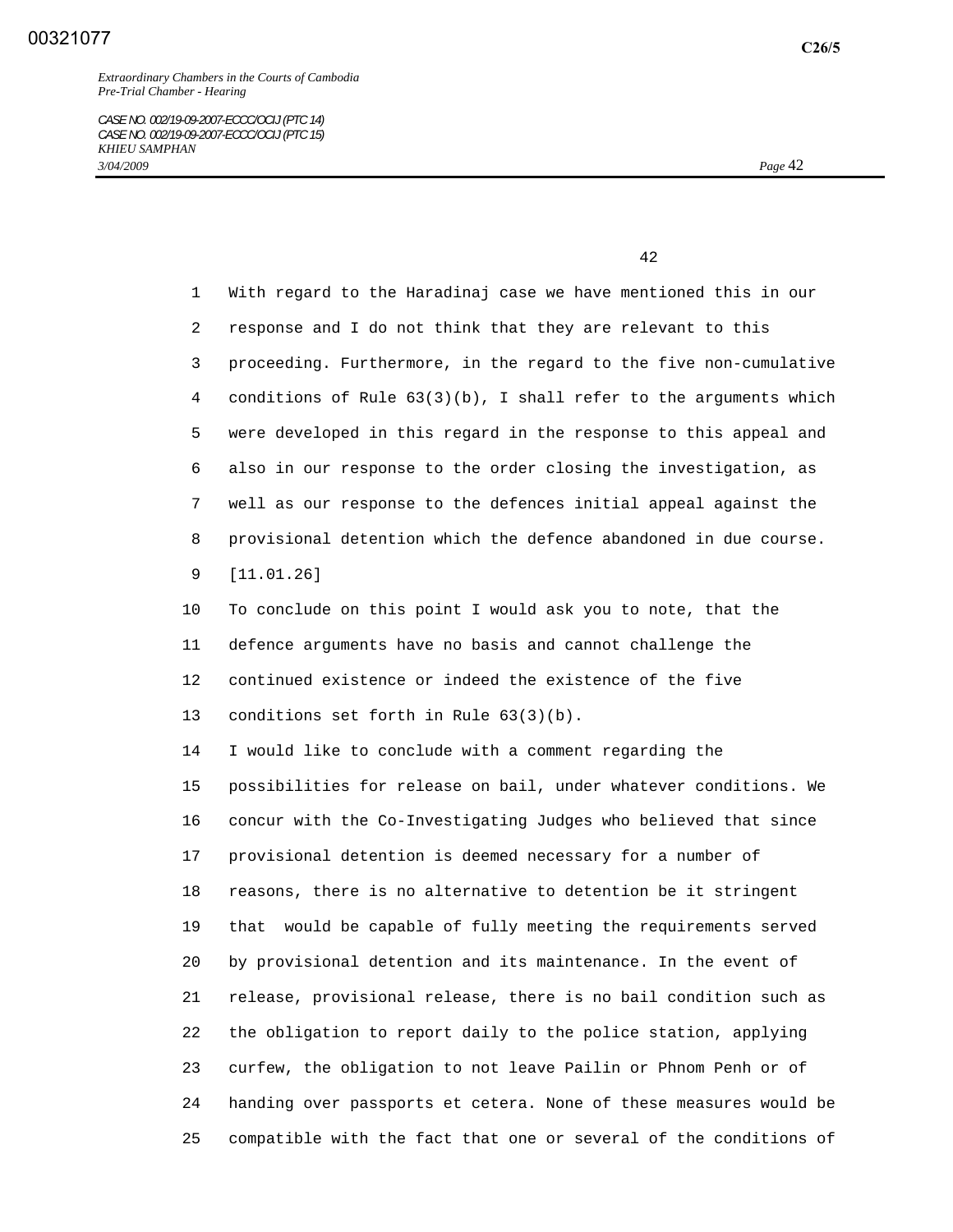*CASE NO. 002/19-09-2007-ECCC/OCIJ (PTC 14) CASE NO. 002/19-09-2007-ECCC/OCIJ (PTC 15) KHIEU SAMPHAN 3/04/2009 Page* 43

|              | 43                                                                 |
|--------------|--------------------------------------------------------------------|
| $\mathbf{1}$ | Rule $63(3)(b)$ are met. If this chamber believes that the charged |
| 2            | person might indeed influence witnesses, might indeed be attacked  |
| 3            | in his security, or that his presence in society at large might    |
| 4            | disturb public order.                                              |
| 5.           | It would not be normal, it would not be consistent to allow this   |
| 6            | person to move about freely, even under a whole array of           |
| 7            | conditionalities. Such a measure would be inconsistent             |
| 8            | incompatible with the fact that such risk as being real and        |
| 9            | concrete has been found to exist, furthermore I would like to      |
| 10           | point out that right now, the public is increasingly aware of      |
| 11           | what is happening at ECCC, the public is now very much aware of    |
| 12           | the past of the charged person and this is connected with the      |
| 13           | fact that more than 3,000 complaints have been filed in case file  |
| 14           | 002.                                                               |
| 15           | In this respect I would like to conclude my intervention by        |
| 16           | asking for a full denial of all the requests by the defence.       |
| 17           | Thank you.                                                         |
| 18           | [11.04.26]                                                         |
| 19           | MR. PRESIDENT:                                                     |
| 20           | The defence counsel you can now respond.                           |
| 21           | MR. SA SOVAN:                                                      |
| 22           | (inaudible)                                                        |
| 23           | MR. PRESIDENT:                                                     |

 24 Please press the button to activate the mike before you can 25 speak.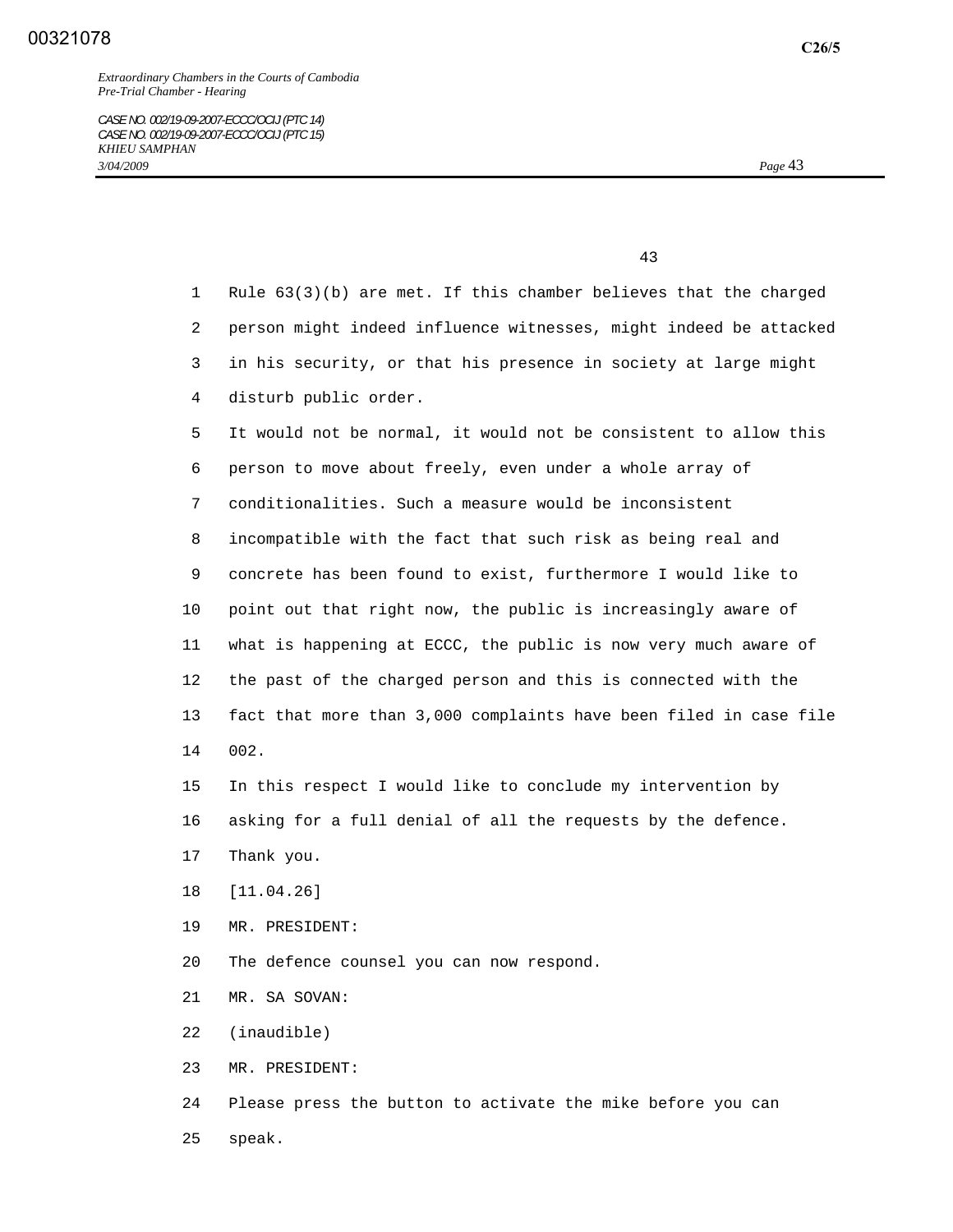1 MR. SA SOVAN:

 2 Thank you Your Honour I would like to state again, I think I will 3 be brief, I am wondering regarding the recollection of events 4 from 1991, I can see that there has been development and good 5 progress because the government states clearly that we would like 6 to have stability in the society.

 7 I already stated that there might be some crimes like robbery and 8 theft but the situation has improved and this has been rejected 9 by the Co-Prosecutors, they said that when Khieu Samphan was 10 released he would have been beaten again. And doubt has been cast 11 on me, what language are we using here if I say it is wood and 12 then you said it is a metal things like that - - object? 13 My second doubt, for example if Khieu Samphan were to be release 14 that he would exert pressure on witnesses by the Co-Prosecutors, 15 1.7 million people died including my family members - -people in 16 my family who died, and then you said that if he were released 17 that he would be threatened or mistreated. I think it does not 18 exist. If you know you have any proof to support your arguments, 19 you can have to present it right here, because he himself is 20 afraid of dying. Of his risk, of his security and the prosecutor 21 said that you went to Pailin but Mr. Robert Petit also went to 22 Pailin and no one caused any harm to them but I think if we talk 23 about the truth, I also talked to Mr. Khieu Samphan, he doesn't 24 need to even thank me, what I am here doing is to help seek for 25 the truth, and when you said that Cambodian people were violent,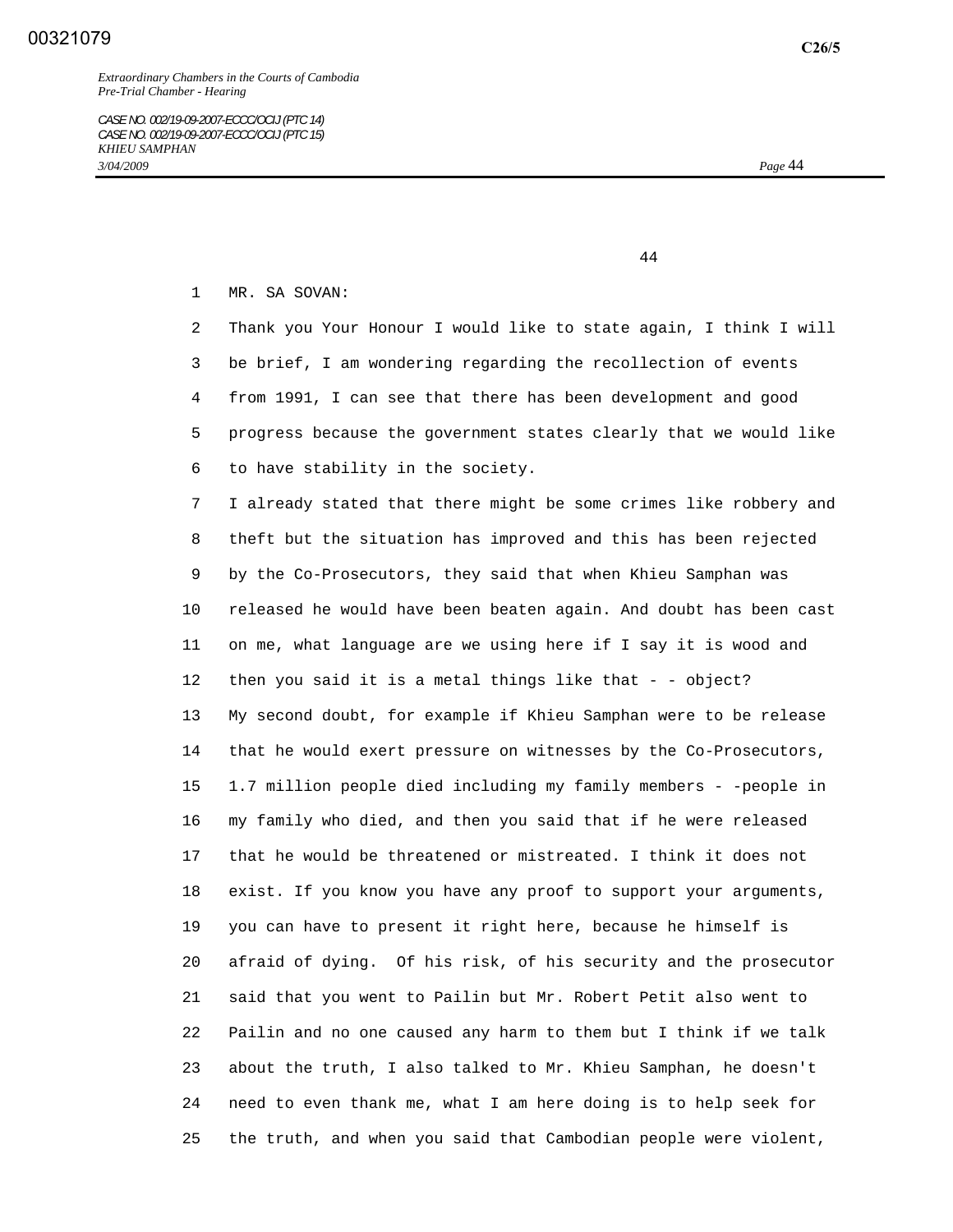*Extraordinary Chambers in the Courts of Cambodia Pre-Trial Chamber - Hearing* 

45

 1 I think - - on 4 December I can recall, a senior lady approached 2 me, and pulled me, I was not very angry with her. In the future 3 when I see her again I will apologise to her. 4 [11.08.07] 5 If I did something wrong but now they came here with a kind of 6 T-shirts with logos of the boat races and we provoked them 7 actually, they were provoked to start the violence and I am 8 suspicious why this kind of thing happened. And now, after all, 9 why should we really detain him further? 10 I would like to move back to the Pre-Trial Chamber Judges, I 11 would like you to consider the matter as for example the 12 Co-Investigating Judges agreed that he would not escape. And he 13 is here, and I believe that he will never flee. But I would like 14 to wrap up, just to save our time. 15 I am very suspicious now; I would like to end by maybe giving 16 five to ten minutes to my colleague to make a comment, because he 17 will talk on my behalf also. I just filed an application to the 18 Investigating Judges to investigate the matter of alleged 19 corruption because it is widespread now and rampant. So I would 20 like my colleague now to add further on top of my comments. 21 [11.09.45] 22 MR. PRESIDENT: 23 The co-defence lawyer you can now take the floor. 24 MR. VERGÈS:

25 We have asked of the Co-Investigating Judges to give us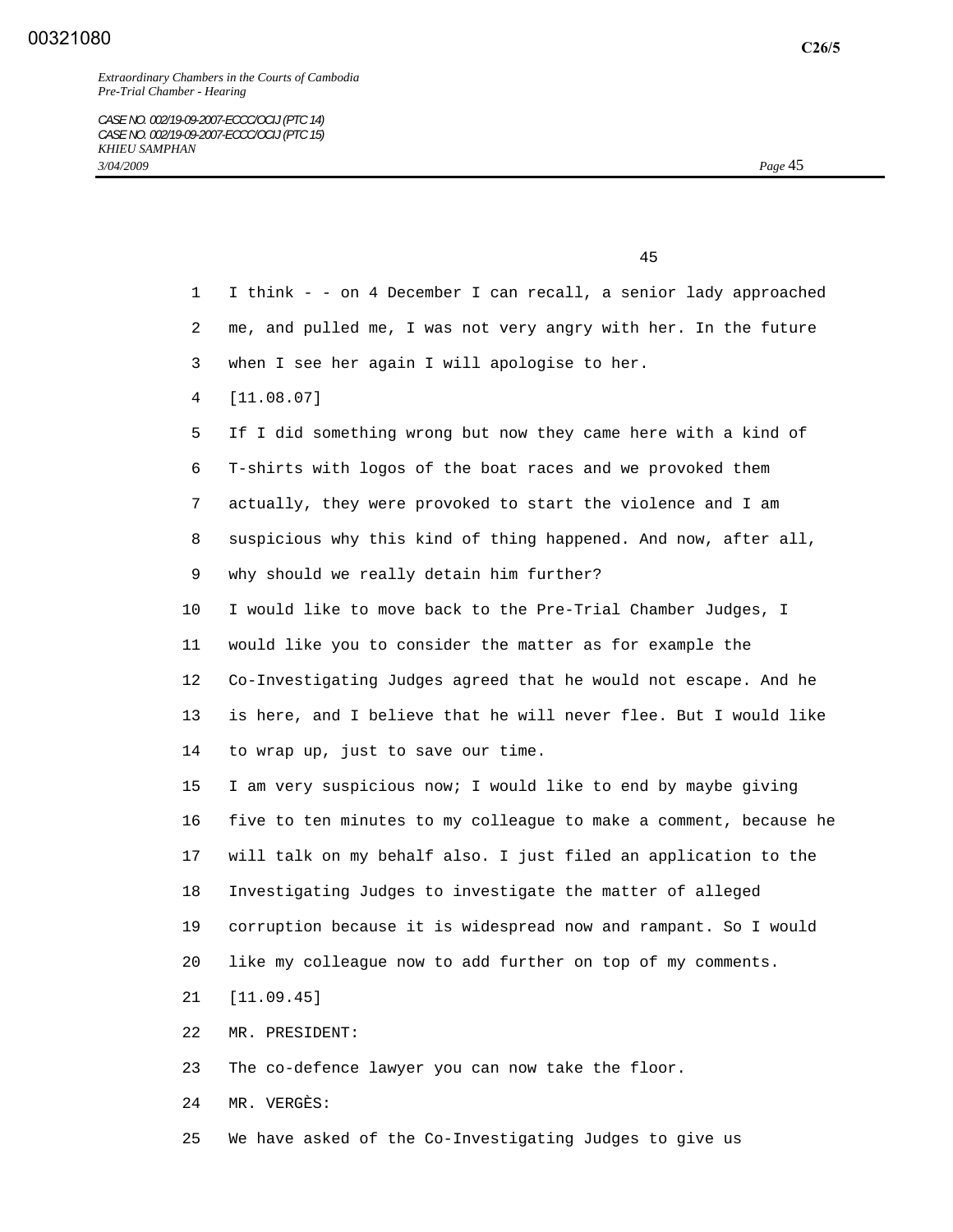*CASE NO. 002/19-09-2007-ECCC/OCIJ (PTC 14) CASE NO. 002/19-09-2007-ECCC/OCIJ (PTC 15) KHIEU SAMPHAN 3/04/2009 Page* 46

46

- 1 information regarding the proceedings that are underway in the
- 2 field of corruption, and on this subject perhaps I could provide
- 3 some explanations.
- 4 JUDGE DOWNING:
- 5 Counsel, you appear to be raising new issues, and not by way of
- 6 response to what has been provided or asserted by the --
- 7 MR. VERGÈS:
- 8 (Not interpreted)
- 9 JUDGE DOWNING:

 10 I'm sorry, let me finish. You are given an opportunity to 11 respond to the remarks of the prosecutors, not to open new 12 matters at this point. If you wish to raise these issues, which 13 I think you are now wishing to raise, it should have been done 14 when you first addressed us. Not by way of response. It may be 15 that you can raise these matters in this afternoon's case, but 16 you are at the moment given the opportunity to respond to the 17 submissions by the prosecutors, not to raise new issues. You are 18 now, it seems to me, to be raising new issues.

19 MR. VERGÈS:

 20 So, with your leave, I shall not raise a new issue, I shall 21 follow your guidance, but I would like to explain why I am not 22 insisting, in line with what happened with the civil parties this 23 morning. I shall be very brief. First of all, I shall remain 24 silent because I need not be more careful about your honour than 25 you are yourselves. If you believe that we should not talk about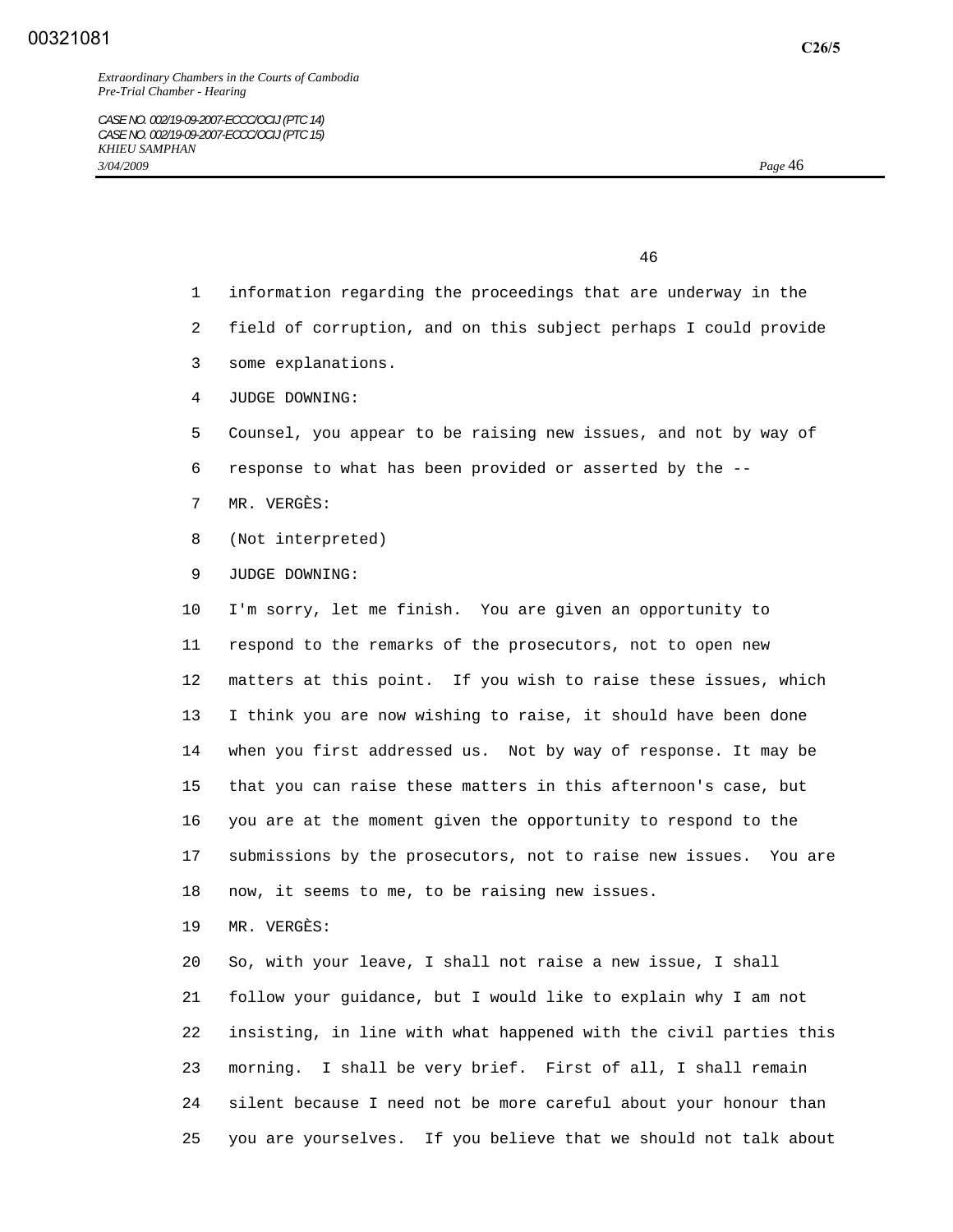| 1  | corruption here I shall not impose such a debate upon you.        |
|----|-------------------------------------------------------------------|
| 2  | I shall keep silent because I understand your caution in this     |
| 3  | respect, and I believe that the presumption of innocence that you |
| 4  | sometimes question in respect of our accused might be beneficial  |
| 5  | to you. And I shall also remain silent because the head of state, |
| 6  | of this state, has publicly stated that he wants this Chamber to  |
| 7  | be brought to a conclusion. In this sense, you are mere           |
| 8  | squatters. A member of the government that accommodates you here  |
| 9  | says that you're obsessed only by money, thus corroborating the   |
| 10 | accusations, be they grounded or not, regarding corruption that   |
| 11 | might possibly be plaguing this tribunal.                         |
| 12 | And once again, still being brief, I shall stay silent because    |
| 13 | it's not good to be shooting on ambulances and victims and the    |
| 14 | wounded, it is not good to be shooting on houses and dying people |
| 15 | or institutions.                                                  |
| 16 | MR. PRESIDENT:                                                    |
| 17 | The charged person, Mr. Khieu Samphan, would you like to make any |
| 18 | final statement. You can take the floor now if you wish to do     |
| 19 | SO.                                                               |
| 20 | [11.13.33]                                                        |
| 21 | THE CHARGED PERSON:                                               |
| 22 | (inaudible)                                                       |
| 23 | MR. PRESIDENT:                                                    |
| 24 | I beg your pardon?                                                |
| 25 | THE CHARGED PERSON:                                               |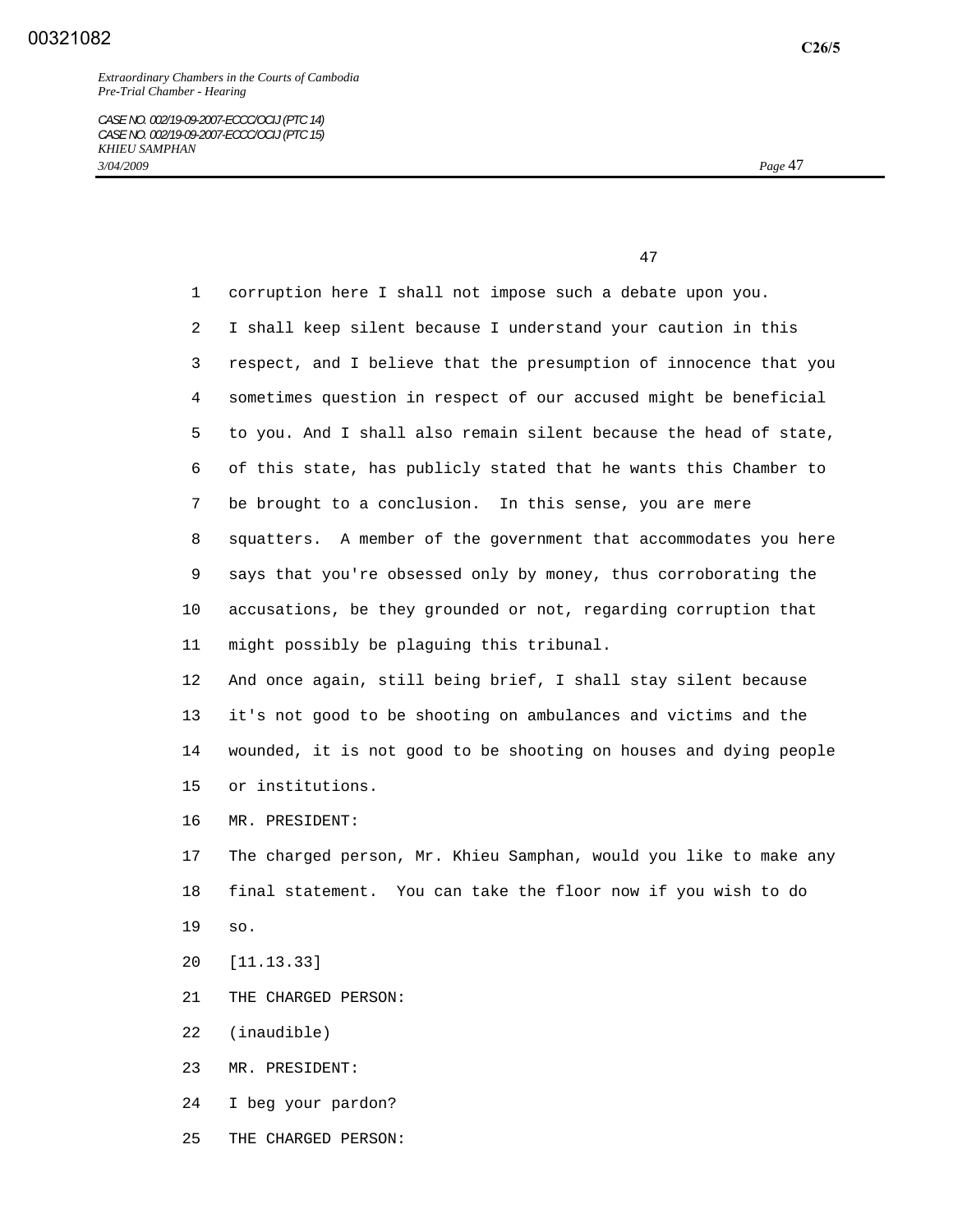48

- 1 Because I did not put my headset, I could not hear you.
- 2 MR. PRESIDENT:
- 3 Would you make any final statement?
- 4 THE CHARGED PERSON:
- 5 I would like my defence counsel to continue speaking on my
- 6 behalf.
- 7 MR. SA SOVAN:
- 8 I would like to respond to the submission made by the
- 9 Co-Prosecutors, I thank you Your Honour for giving me the last
- 10 minutes. I am very suspicious with the international

 11 Co-Prosecutor. And I don't want to be long, I think he may not 12 know Pailin very well because he said that Khieu Samphan was in 13 Pailin and then I am suspicious, however Jacques Vergés, my 14 colleague, already stated clearly that the government has been 15 aware of the matter, so my suspicion has been already stated by 16 my colleague that we would like the Pre-Trial Chamber to take 17 this seriously.

 18 Because Khieu Samphan he, himself, loves himself so much, because 19 he really does not want to die and as I told you earlier when we 20 met with the victims, the senior lady, told me and she cursed me 21 and I was so disappointed to hear her message, because she cursed 22 me to die in a plane crash for example. And I follow the 23 proceedings and I am seeking for the truth, and I think we can 24 discuss this matter in another trial. I thank you very much Your 25 Honours, that is my comment.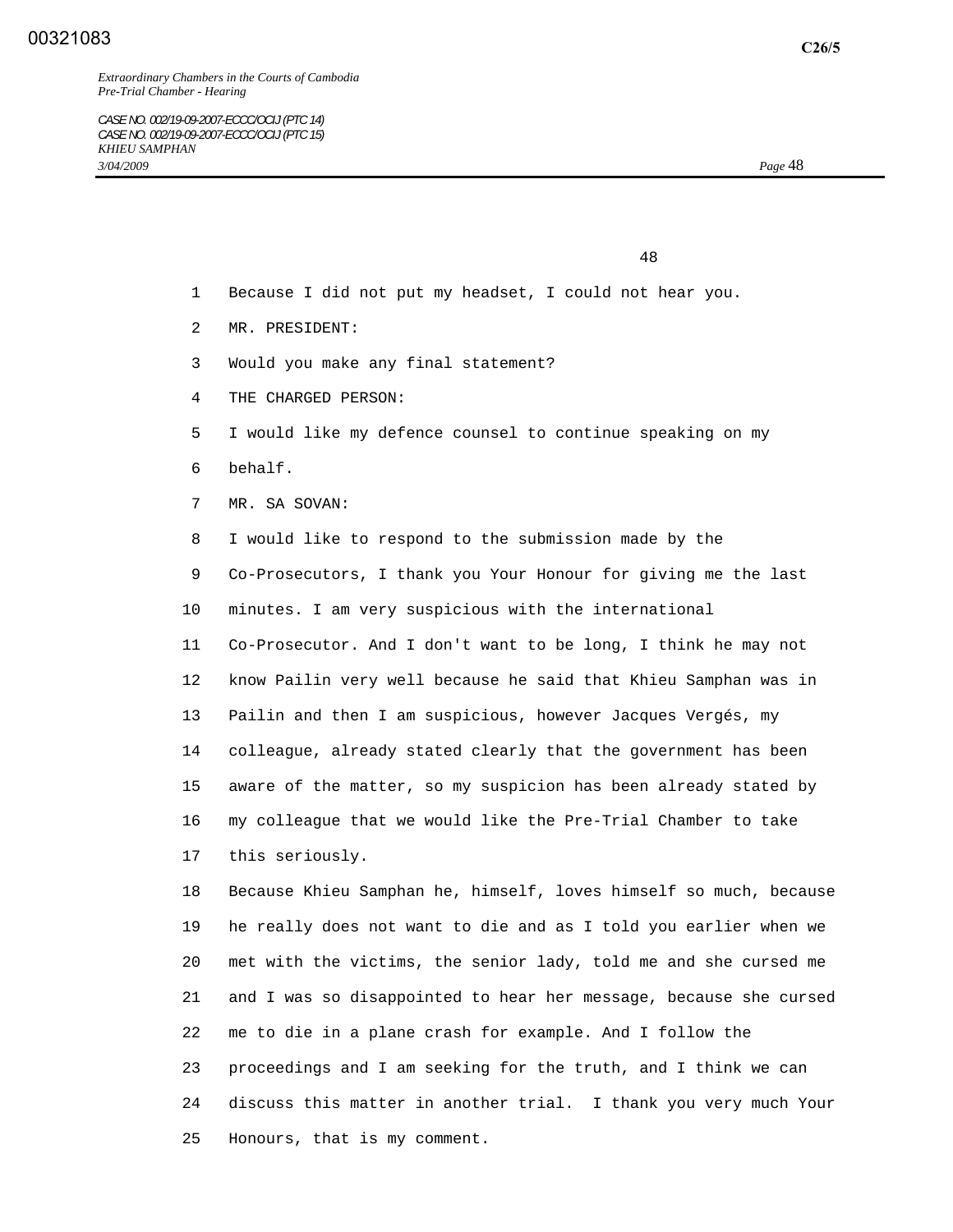- 1 [11.16.29]
- 2 MR. PRESIDENT:

- 3 The Pre-Trial Chamber will proceed to the second criminal case
- 4 file, I would like the reporting judge to read the report of
- 5 examination.
- 6 JUDGE VUTHY:
- 7 The Pre-Trial Chamber Criminal Case file number 002/19/09/2007.
- 8 A, Introduction. Pursuant to Rule 77(10) of the Internal Rules
- 9 of the Extraordinary Chambers in the Courts of Cambodia, the
- 10 President of the Pre-Trial Chamber has assigned Judges Huot Vuthy
- 11 and Rowan Downing to set out the details of the Order on
- 12 Extension of Provisional Detention issued on 18 November 2008 by
- 13 the Co-Investigating Judges, against which the present Appeal is
- 14 lodged, and the relevant facts of Case File No.
- 15 002/19-09-2007-ECCC-OCIJ (PTC 15).

 16 Identification of the Charged Person. Khieu Samphan, alias Hem, 17 male, born 27 July 1931, at Commune of Rom Chek, District of Rom 18 Duol, Province of Svay Rieng, Cambodia, Khmer nationality, 19 pre-arrest address village of KonKhlong Sangkat Otavao, Khan 20 Pailin, Pailin City, father's name Khieu Long, deceased, mother's 21 name Por Kong, deceased, spouse's name So Socheat, with four 22 children.

 23 Khieu Samphan is represented by co-lawyers Mr. Sa Sovan and Mr. 24 Jacques Vergès.

25 Charges. Khieu Samphan is under investigation for crimes against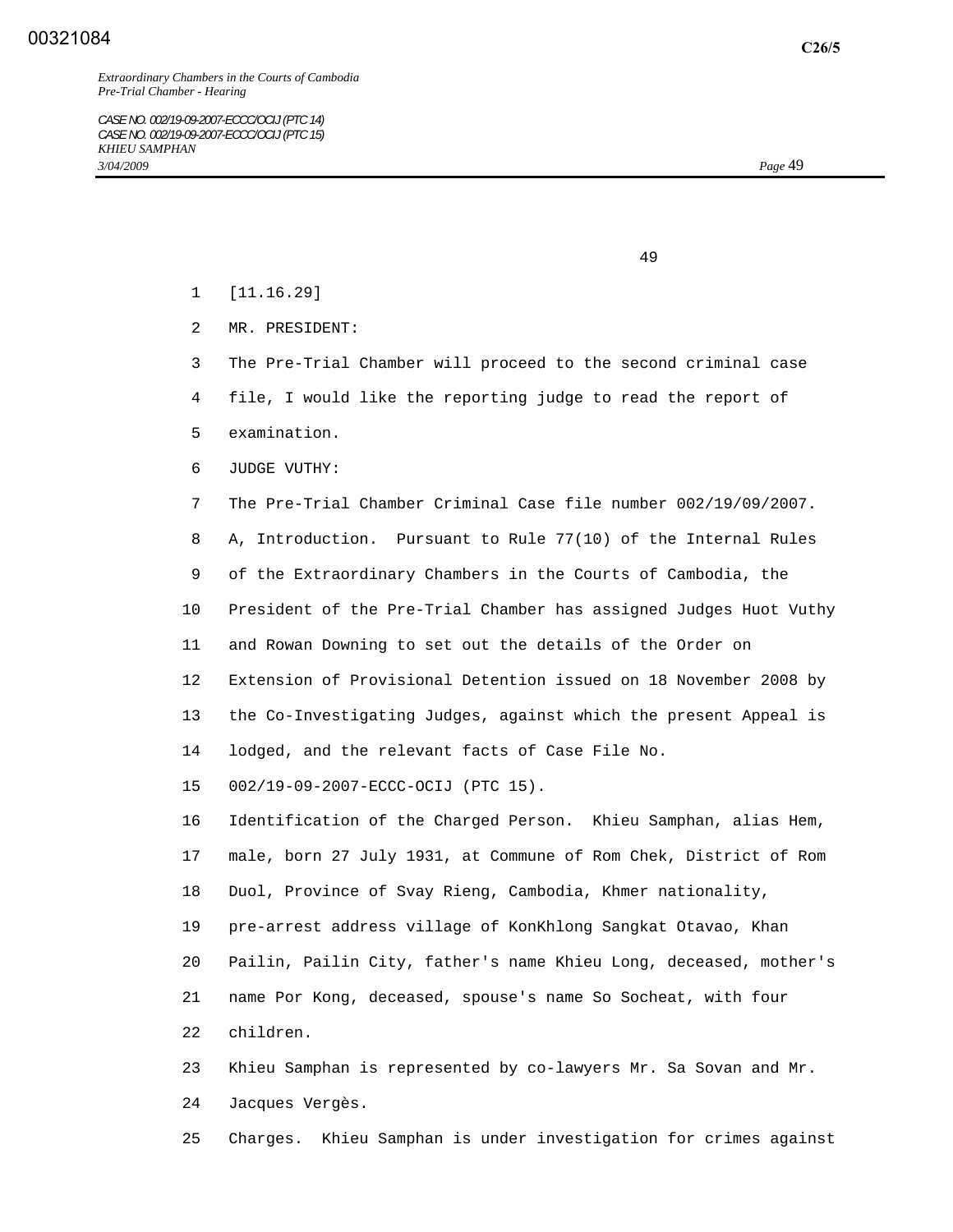$50<sub>50</sub>$ 

 1 humanity, murder, extermination, imprisonment, persecution and 2 other inhuman acts, and grave breaches of the Geneva Conventions 3 of 12 August 1949, wilful killing, wilfully causing great 4 suffering or serious injury to body or health, wilful deprivation 5 of rights to a fair trial of a prisoner of war or civilian, 6 unlawful deportation or transfer or unlawful confinement of a 7 civilian, being crimes set out and punishable under articles 5, 8 6, 29(new) and 39(new) of the Law on the Establishment of the 9 Extraordinary Chambers in the Courts of Cambodia dated 27 October 10 2004.

 11 Purpose of this report. This report of the co-rapporteurs sets 12 out the details of the decision appealed against and the facts at 13 issue before this Court. It is to assist those who are not 14 parties to the proceedings understand the matters before the 15 Court.

 16 B, Co-Investigating Judges' Order on Extension of Provisional 17 Detention. On 18 November 2008, the Co-Investigating Judges of 18 the ECCC issued an Order extending provisional detention of the 19 Charged Person, who has been detained since 19 November 2007, for 20 another term not exceeding one year. The Co-Investigating 21 Judges dismissed the co-lawyers' arguments that Khieu Samphan's 22 international co-lawyer's inability to "examine the investigation 23 file in a language he understands" has rendered the detention 24 arbitrary and that they must have stayed their decision on 25 extension of provisional detention pending the Pre-Trial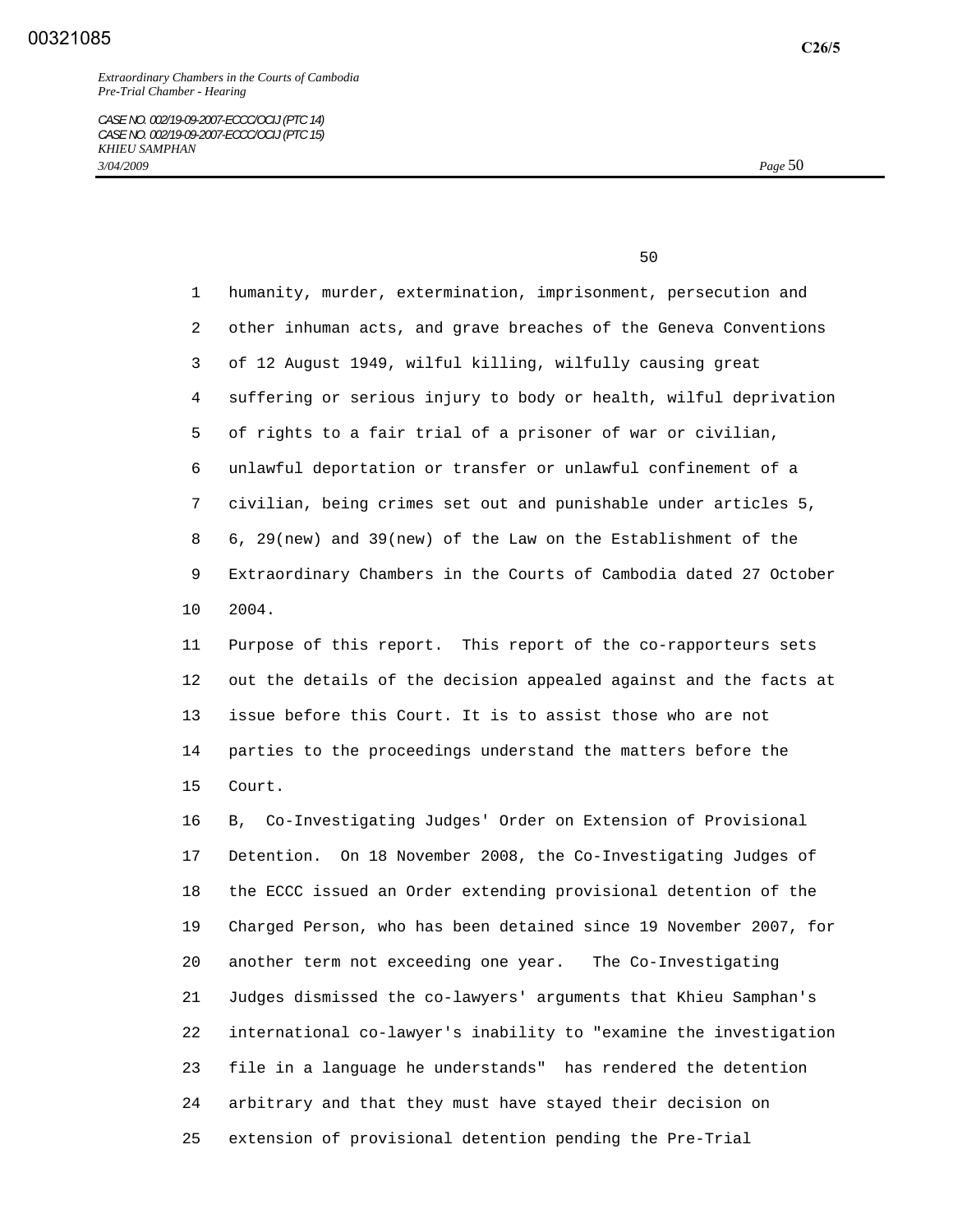1 Chamber's decision on their appeal relating to translation rights 2 and obligations. The Co-Investigating Judges held that "the Order 3 extending the provisional detention of Khieu Samphan is not 4 contingent upon the outcome of the appeal against the Order on 5 Translation Rights and Obligations of the Parties." They 6 considered that they must instead look to the requirements laid 7 out in Internal Rule 63 to determine whether an extension of 8 provisional detention is warranted.

 9 The Co-Investigating Judges found that the co-lawyers' contention 10 that they lack impartiality equates to an application for 11 disqualification per Internal Rule 34(5) for which they have no 12 jurisdiction. The Co-Investigating Judges also concluded that 13 they were not obliged to recuse themselves under Internal Rule 14 34(1) as neither the fact that they are charged with ordering 15 provisional detention while at the same time conducting the 16 judicial investigation nor their previous order on translation 17 affect their impartiality with regard to provisional detention. 18 Further, the Co-Investigating Judges held that there had been no 19 change in circumstances since they issued their Order Refusing 20 Request for Release on 28 October 2008, in which they found that 21 provisional detention was still justified and necessary. 22 C, Khieu Samphan's Appeal. On 4 December 2008, the co-lawyers 23 filed their Appeal Brief Against the Order on Extension of 24 Provisional Detention , in which they request that the Pre-Trial 25 Chamber, 1) note that Khieu Samphan is being held on a basis of a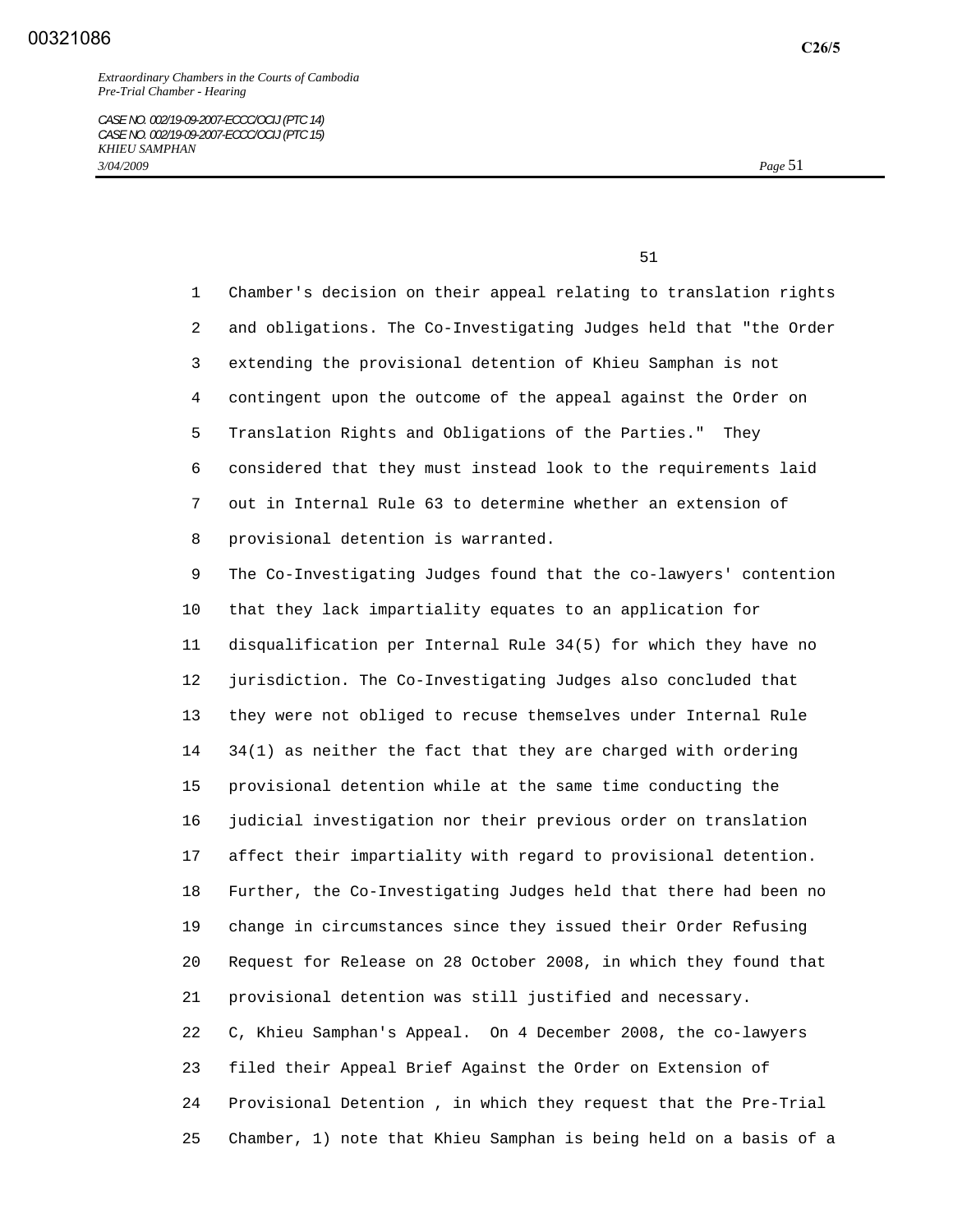**C26/5**

| $\Gamma$ $\Omega$ |
|-------------------|
|                   |

| $\mathbf{1}$ | null and void measure, 2) order his immediate release, and 3)     |
|--------------|-------------------------------------------------------------------|
| 2            | award him compensation for being detained arbitrarily and without |
| 3            | legal authority. They do so on the ground that the                |
| 4            | Co-Investigating Judges had to defer their decision, that they    |
| 5            | issued an unnecessary decision extending an arbitrary detention   |
| 6            | and that the charged person is being held without legal           |
| 7            | authority.                                                        |
| 8            | D, Co-Prosecutors' Response. On 9 January 2009, the               |
| 9            | Co-Prosecutors filed their Response to the Appeal, requesting     |
| $10 \,$      | the Pre-Trial Chamber to dismiss the Appeal on the main grounds   |
| 11           | that the Co-Investigating Judges "had no obligation to defer      |
| 12           | their decision" and that the charged person "has failed to        |
| 13           | demonstrate any material change in circumstances since he was     |
| 14           | originally detained"                                              |
| 15           | E. Civil Parties' Response. The Co-Lawyers of the Civil Parties   |
| 16           | did not file any responses.                                       |
| 17           | Two, Examination by the Co-Rapporteurs.                           |
| 18           | Obligation of the Co-Investigating Judges to Defer their<br>A)    |
| 19           | Decision. The co-lawyers submit that the Co-Investigating Judges  |
| 20           | were under an obligation to defer the decision relating to the    |
| 21           | extension of provisional detention for two reasons. First, they   |
| 22           | argue that the proceedings were fundamentally flawed and delayed  |
| 23           | primarily as a result of the Co-Investigating Judges' refusal "to |
|              |                                                                   |
| 24           | order translation of all the materials in the Khieu Samphan Case  |

25 File" which "severely impair Khieu Samphan's rights" . The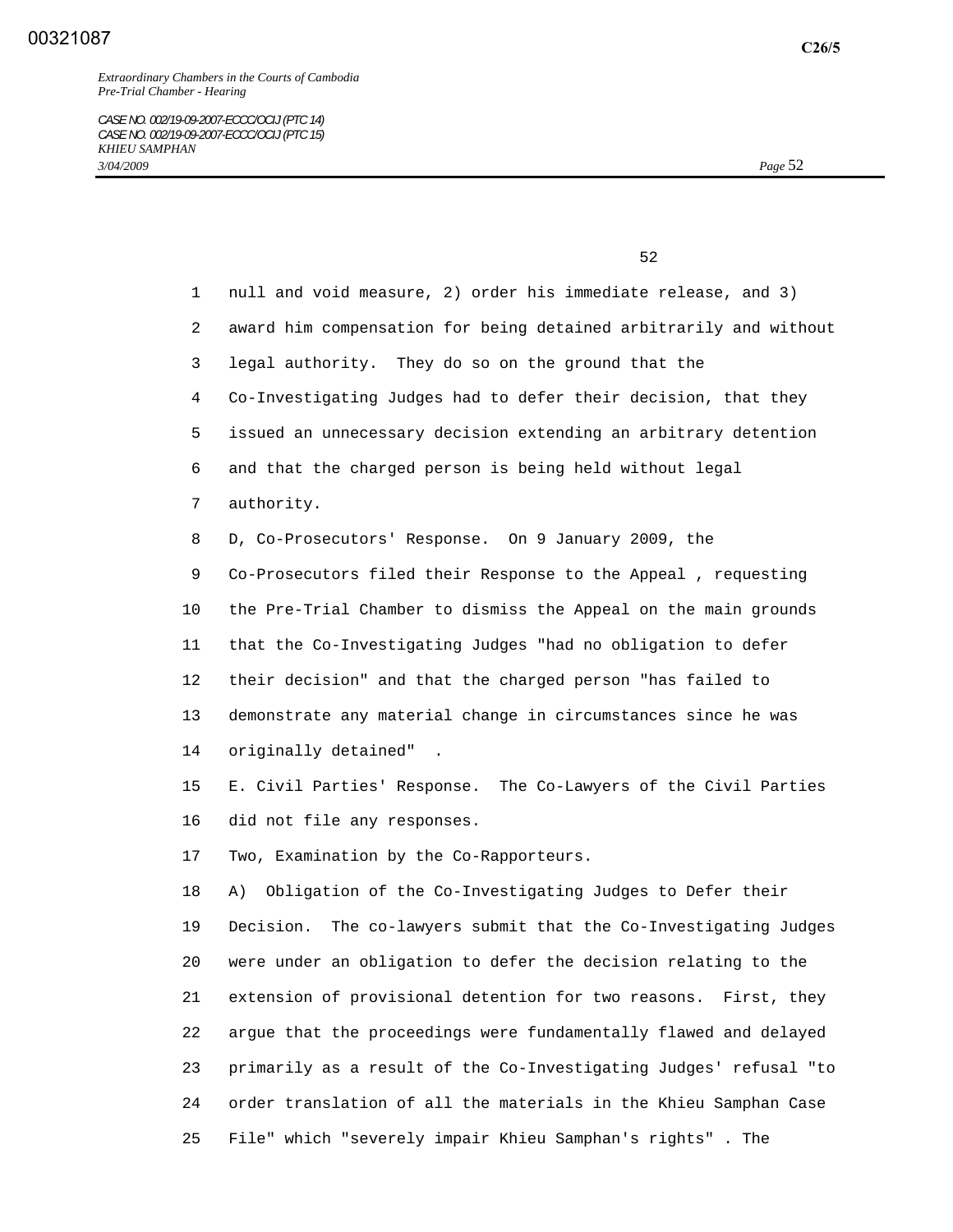$\sim$  53

 1 co-lawyers point out that they have appealed the Co-Investigating 2 Judges' refusal to order the translation of the case file before 3 the Pre-Trial Chamber and that proceedings concerning extension 4 of detention should have been stayed pending the outcome of this 5 appeal. Moreover, in their view, the delay in those proceedings 6 should have obliged the Co-Investigating Judges to defer their 7 decision with regard to extension of detention. 8 Second, the Co-Lawyers argue that "the Co-Investigating Judges 9 could not decide impartially, in view of their position on the 10 translation issue and the exceptional circumstances surrounding 11 the proceedings." Further, they contend that the 12 Co-Investigating Judges lack impartiality owing to the fact that 13 they are "charged with conducting the judicial investigation" 14 thereby making them unable to "take into account the defence's 15 views" on the issue of well-founded reasons that the charged 16 person may have committed the crimes mentioned in the 17 Introductory Submission. 18 In response, the Co-Prosecutors submit that the Co-Investigating 19 Judges "had no obligation to defer their decision; on the 20 contrary, they had to make a decision on the extension of 21 provisional detention before its expiry." In addition, they

 22 argue that "this is not the proper forum to hear contentions 23 regarding the impartiality of the Co-Investigating Judges which 24 are in any event baseless."

25 B, Arbitrariness of the Order. The co-lawyers raise the argument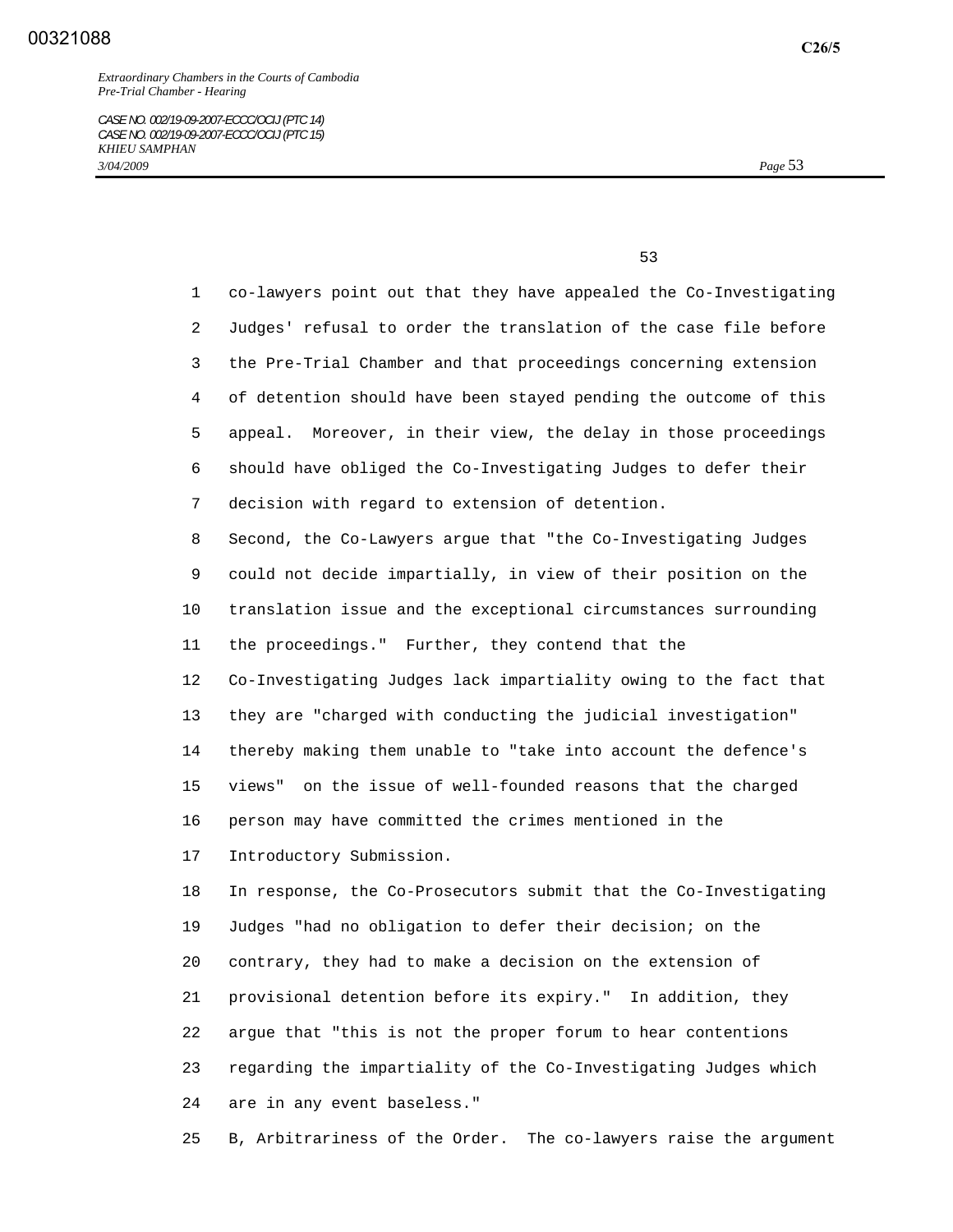1 that the order made by the Co-Investigating Judges extending 2 Khieu Samphan's detention is arbitrary because the 3 Co-Investigating Judges were under no obligation to decide on the 4 extension of detention as, in principle, provisional detention is 5 for a one-year term only. The co-lawyers also submit that "the 6 Order dated 28 October 2008 does not demonstrate the need for 7 detention" and that expiry of provisional detention in itself 8 constitutes a change which should be considered by the 9 Co-Investigating Judges. 10 Further, they state that: "The co-lawyers for the defence clearly 11 demonstrated that in releasing Khieu Samphan, there was no risk 12 of pressure being exerted on any witnesses or victims or 13 prejudice to public order or, for that matter, putting his 14 personal security at risk. Therefore the Co-Investigating Judges 15 could have deemed an alternative to detention to be an 16 appropriate measure. They declined to do so, and have no reason 17 for their refusal." 18 In response, the Co-Prosecutors argue that the Co-Investigating 19 Judges, who "are mandated, by virtue of the Rules, to decide on 20 the placement in, as well as, the maintenance and extension of, 21 provisional detention" had "the positive obligation to re-assess 22 the conditions for continued detention and decide whether to 23 extend the provisional detention order or not." 24 The Co-Prosecutors assert that the "defence do not challenge the 25 existence of a well-founded reason to believe that the charged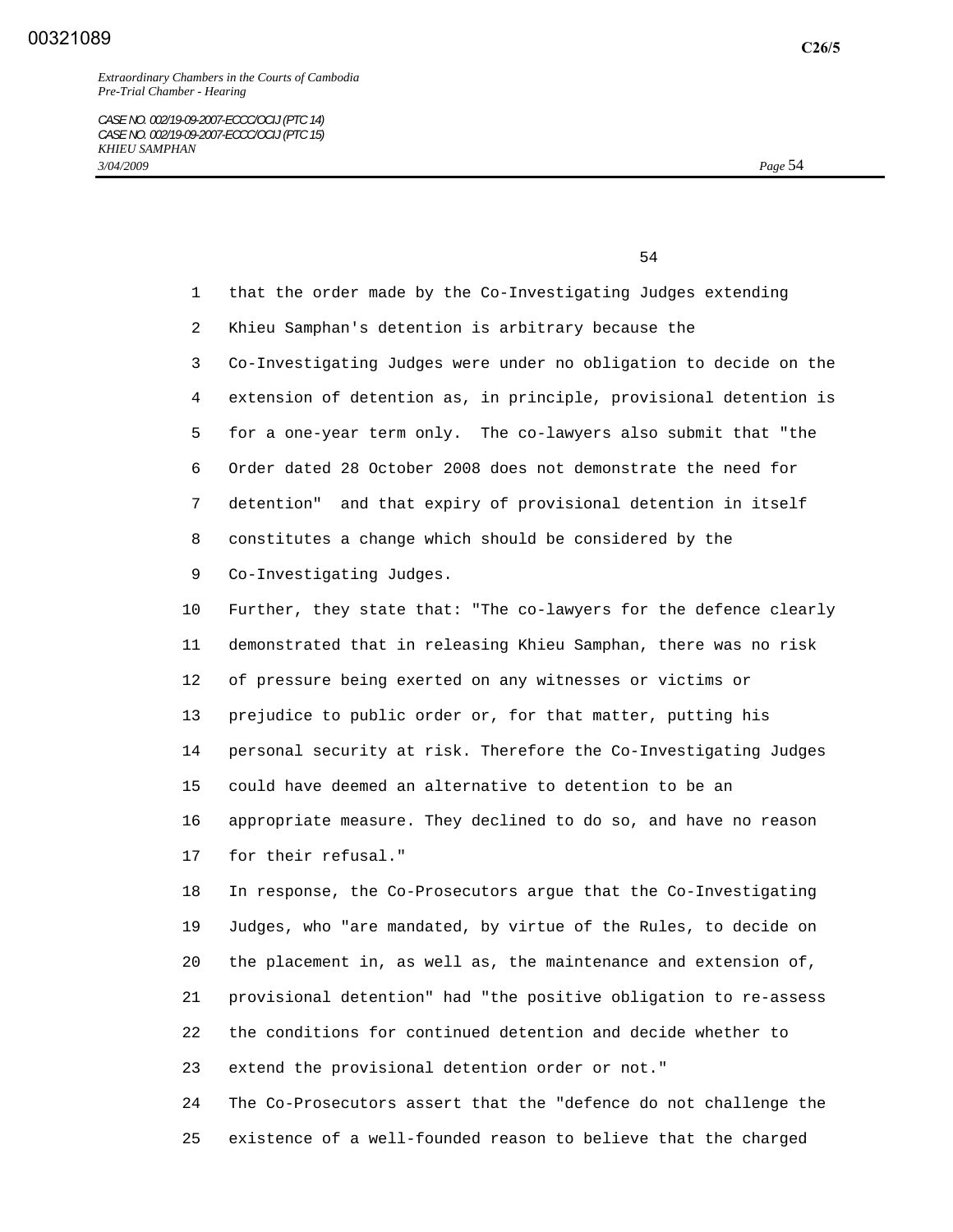*CASE NO. 002/19-09-2007-ECCC/OCIJ (PTC 14) CASE NO. 002/19-09-2007-ECCC/OCIJ (PTC 15) KHIEU SAMPHAN 3/04/2009 Page* 55

 $55$ 

 1 person may have committed the crimes specified in the 2 Introductory Submission" nor "identify any material change of 3 circumstance to show that the conditions necessitating his 4 detention under Rule 63(3)(b) are no longer met." 5 C, Legal Authority Underpinning Provisional Detention. The 6 co-lawyers for the charged person consider that the initial Order 7 on Provisional Detention issued by the Co-Investigating Judges 8 "is null and void" , as the lack of translation of the case file 9 had led to a "nullity of the proceedings" . As a result, they 10 submit that the subsequent Order on Extension of Provisional 11 Detention "should be considered to be non-existent" in that 12 "there is no legal authority underpinning Khieu Samphan's 13 detention." Further, the co-lawyers add that the Pre-Trial 14 Chamber's delay in issuing a decision concerning detention 15 obliged the Co-Investigating Judges to release the charged person 16 from detention per Article 278 of the Cambodian Code of Criminal 17 Procedure.

 18 The Co-Prosecutors respond that "[t]his argument is without merit 19 for two reasons: (1) the defence voluntarily withdrew their 20 appeal against the Provisional Detention Order, and thus failed 21 to submit any alleged violation of the charged person's rights to 22 the Pre-Trial Chamber; (2) article 278 of Cambodian Code of 23 Criminal Procedure, which is the lynchpin of the defence's 24 argument, is inapplicable before the ECCC." Phnom Penh, 26 25 February 2009, Co-Rapporteurs, Judge Huot Vuthy, Judge Rowan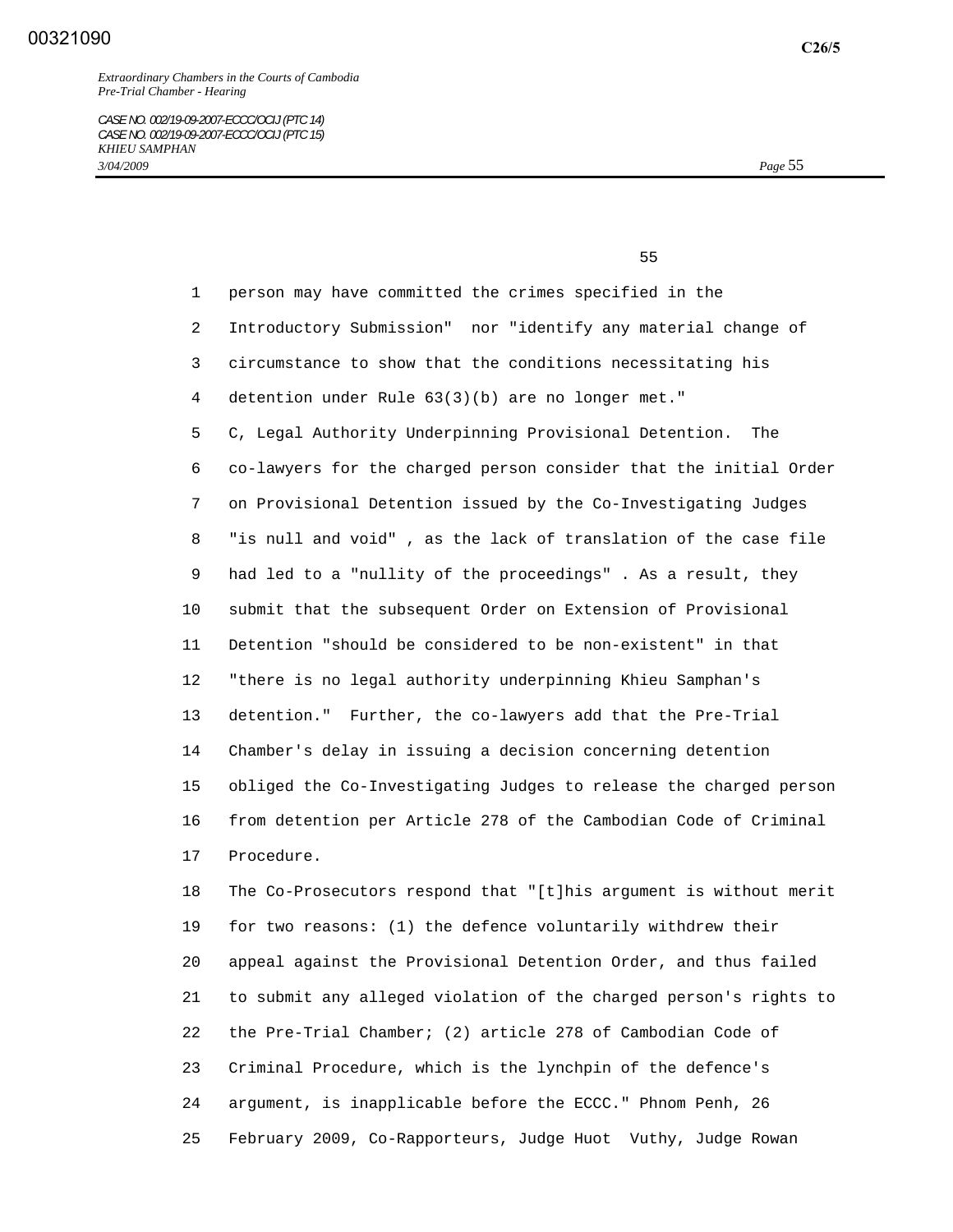*Extraordinary Chambers in the Courts of Cambodia Pre-Trial Chamber - Hearing* 

*CASE NO. 002/19-09-2007-ECCC/OCIJ (PTC 14) CASE NO. 002/19-09-2007-ECCC/OCIJ (PTC 15) KHIEU SAMPHAN 3/04/2009 Page* 56

- 1 Downing.
- 2 [11.34.01]
- 3 MR. PRESIDENT:
- 4 Mr. Khieu Samphan, please stand up. In the second case, you are
- 5 entitled the same rights as I mentioned earlier, according to
- 6 Rule 21(1)(d) of the Internal Rules, so the rights are still
- 7 maintained, and in this case, this appeal, would you like to talk
- 8 or to make any statement related to this appeal? Or if you would
- 9 like your lawyers to speak on your behalf?

 $\sim$  56

- 10 THE CHARGED PERSON:
- 11 I would like to give the rights to my defence counsel to speak on 12 my behalf. Thank you.
- 13 MR. PRESIDENT:
- 14 So I would like the lawyer of the charged person to make his oral 15 submission.
- 16 MR. SA SOVAN:

 17 Mr. President, Your Honours, as I informed Your Honours I would 18 like to combine the two appeals together so I will not repeat 19 what I said on the detention.

 20 Regarding his initial detention, there was a controversial issue 21 on the translation issues, into the French language, because the 22 international co-defence lawyer is French, and he requested for 23 the French translation. Therefore I would like to make an 24 observation only, on the issue of the deferring of the decision 25 on the appeal against the initial detention.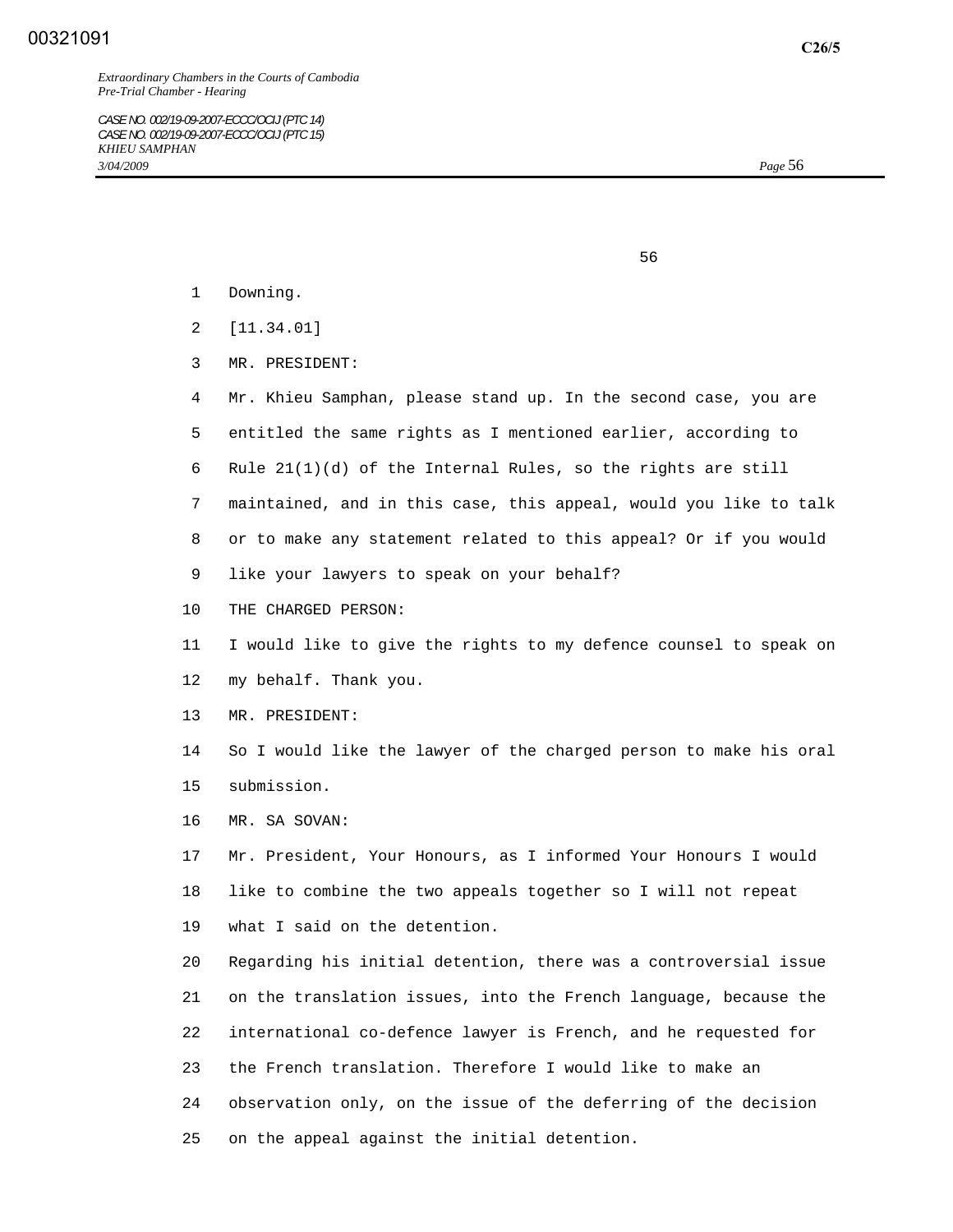1 Because when a person is detained for one year there should be a 2 possibility of a person to make an appeal and an appeal was made 3 and the decision on that appeal is deferred because on 4 December 4 2008, the Pre-Trial Chamber made a public hearing, but did not 5 announce the decision. I also, as the defence counsel for the 6 charged person, think that deferring such a decision is a 7 violation on his rights. At least the decision on that appeal 8 shall be reached first, so that the Co-Investigating Judges can 9 consider their decision on the extension of the provisional 10 detention.

 11 However, as I understand, since Mr. Khieu Samphan's arrest on 17 12 November 2007 until 19 November 2008, when there is no decision 13 on the extension of provisional detention he shall be released on 14 bail. Therefore the Co-Investigating Judges continued the 15 detention of Mr. Khieu Samphan on 18 November 2008 and we, the 16 defence counsel for Mr. Khieu Samphan made an appeal to the 17 Pre-Trial Chamber regarding that extension of provisional 18 detention. Without waiting for the decision of the Pre-Trial 19 Chamber. This is the point I would like to make. And this is 20 contradictory the principle of law.

 21 So It means they have a presumption that my client is guilty and 22 this is a violation of his right and freedom.

 23 I do not want to return to the issues on the grounds for his 24 detention. I would like Your Honour, the Pre-Trial Chamber to 25 consider on this issue and I would like to remind Your Honours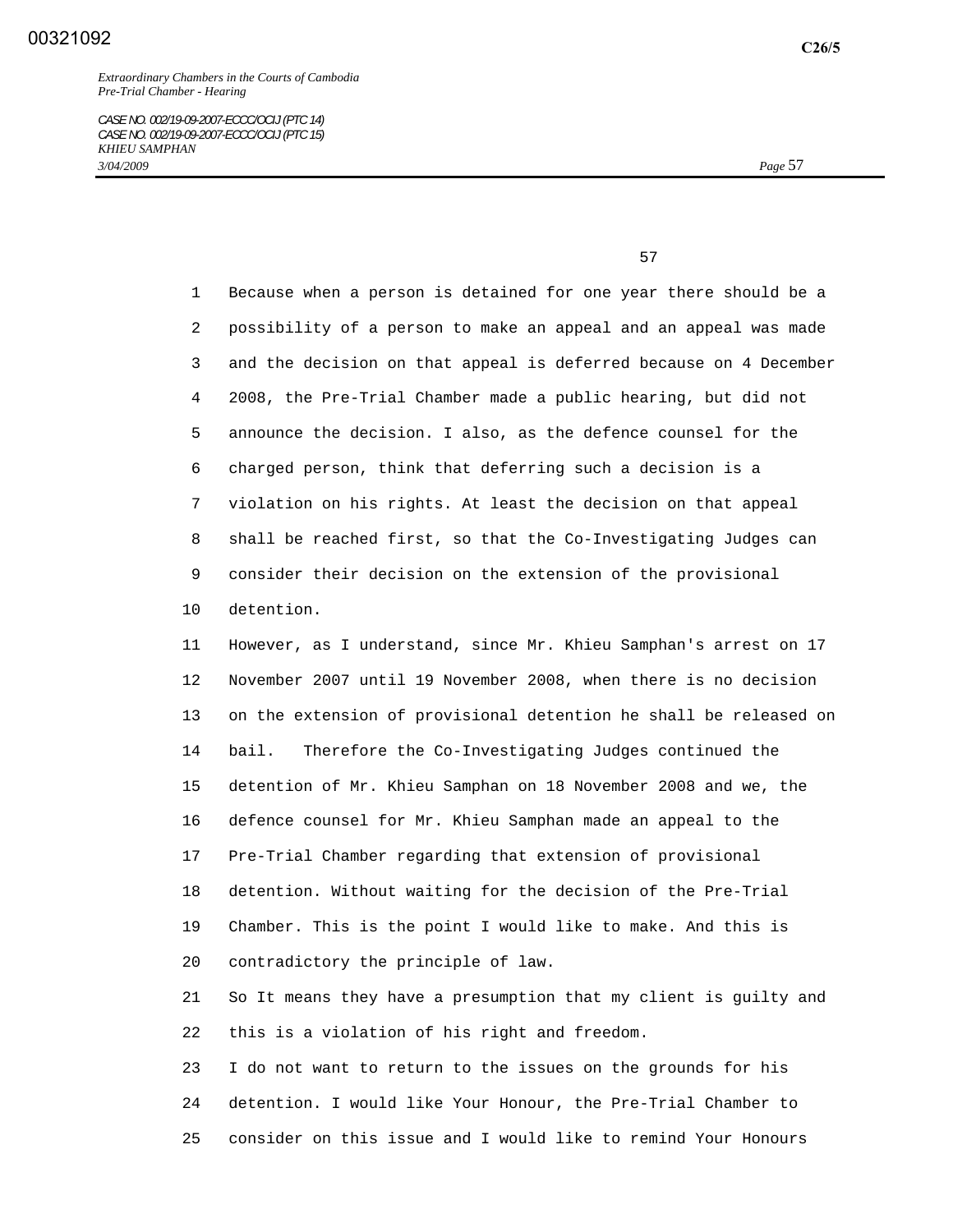$\sim$  58

 1 that, we, the defence counsel for Mr. Khieu Samphan as well as 2 other lawyers for the charged persons. We are not consulted for 3 the internal rules or its amendments. Usually in the past, in 4 practice, when a client is not satisfied with the lawyers, they 5 could appeal or they could lodge an appeal to the appeals court 6 but within this particular court such appeal is not possible, for 7 either Mr. Khieu Samphan or other charged persons. 8 Let me know return to the issue of the translation. When there is 9 an issue on the translation, the Co-Investigating Judges issue an 10 order regarding the right and obligations on the translation 11 issue. So, they are themselves, the law and they are also the 12 Judge. I would like to remind your honours that, I have to defend 13 Mr. Khieu Samphan. He is being detained by this court. What I 14 remind Your Honour is on the equality of arms and I would like 15 all the Chambers, all these Extraordinary Chambers in the Courts 16 of Cambodia to seek justice. I myself I love justice. So certain 17 points I am not satisfied but I have to accept it, I thank you 18 very much Your Honours, and the President.

19 [11.41.04]

20 MR. PRESIDENT:

21 The international co-defence lawyer may make your response.

22 MR. VERGÈS:

23 Mr. Sa Sovan has said what I thought.

24 MR. PRESIDENT:

25 May the Co-Prosecutors make your oral submission.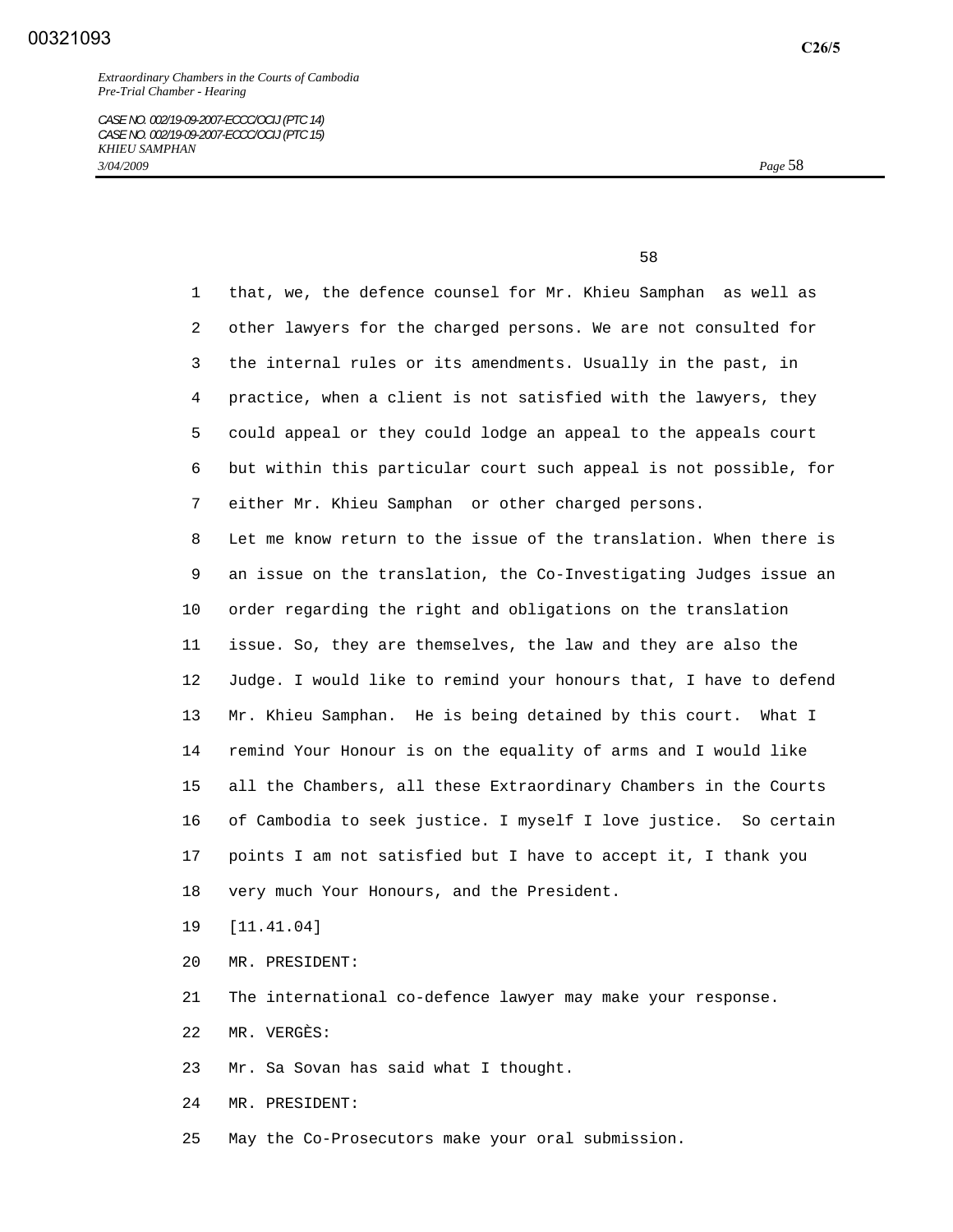$\sim$  59

1 YET CHAKRIYA:

 2 Thank you, Mr. President, Your Honours. In the name of the ECCC 3 prosecution, I submit to uphold the response of the 4 Co-Prosecutors against the appeals by the defence lawyers of 5 Khieu Samphan, and I would like to make additional observations, 6 as follows: 7 On 18 July 2007 the Co-Prosecutor submitted the introductory 8 submission, and also on the extension of the detention not 9 exceeding one year. And on 4 December 2008 the defence lawyers 10 lodged and appeal to the Pre-Trial Chamber and the Pre-Trial 11 Chamber set a date for 27 February 2009 regarding that appeal. 12 However, the hearing was adjourned due to the absence of the 13 international co-defence lawyer. The defence lawyers submit 14 that, the charged person shall be released because the 15 Co-Investigating Judges have an obligation to defer their 16 decision, the Co-Investigating Judges are not partial thus cannot 17 render an extension order for provisional detention. The 18 Co-Investigating Judges issued an unnecessary decision on an 19 extension on provisional detention within inappropriate reasons, 20 and the extension order for the provisional detention was based 21 on a non-existent measure. 22 In this matter, the prosecution submits that, the 23 Co-Investigating Judges have no obligation to defer their

 24 decision, but they have an obligation to decide on the issue of 25 extending provisional detention. There is no provision or article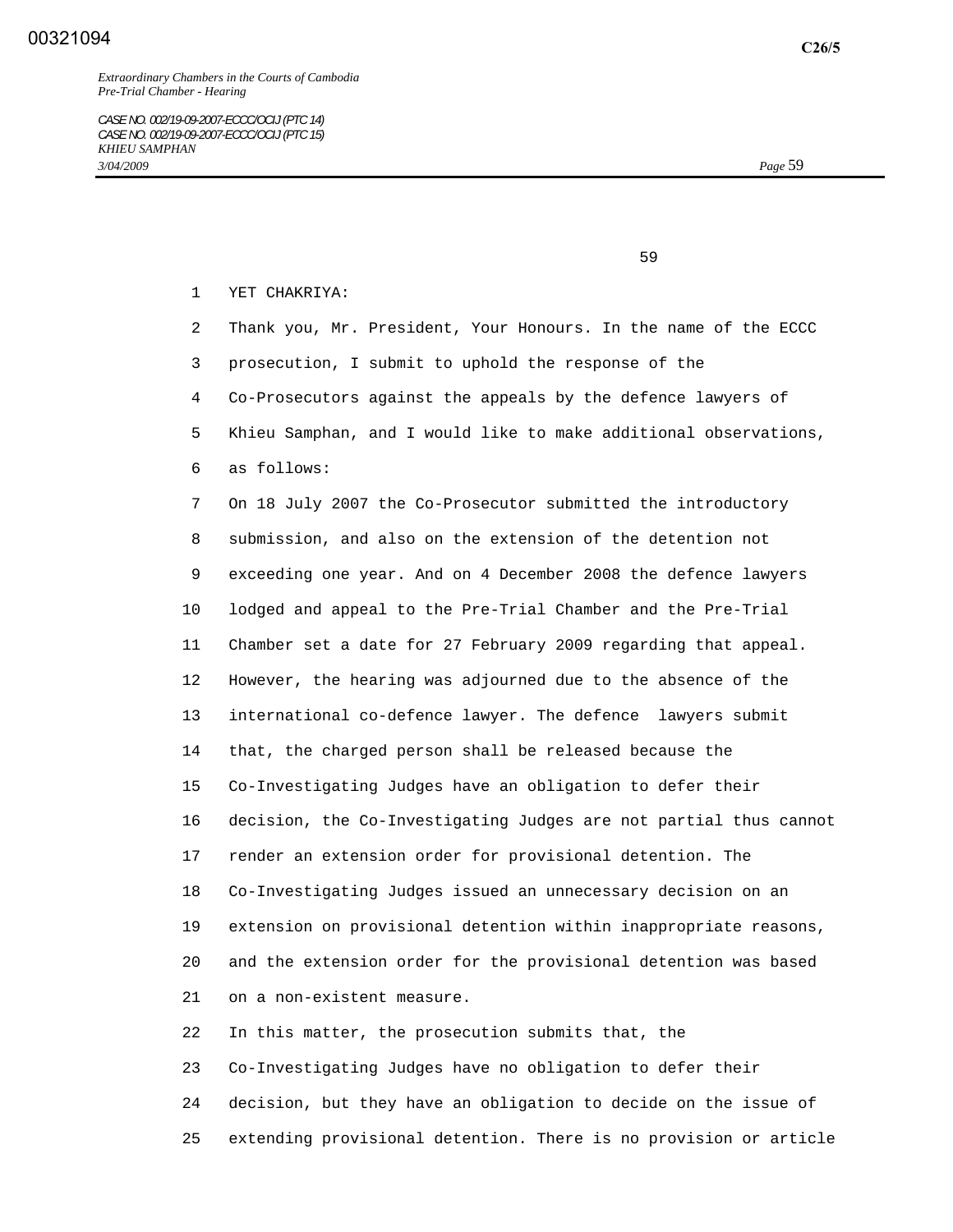*CASE NO. 002/19-09-2007-ECCC/OCIJ (PTC 14) CASE NO. 002/19-09-2007-ECCC/OCIJ (PTC 15) KHIEU SAMPHAN 3/04/2009 Page* 60

60

 1 in the internal rules of the Code of Criminal Procedure 2 authorizing the Co-Investigating Judges to defer their decision 3 making or waiting until such time the Pre-Trial Chamber makes it 4 decision in a separate procedure. An appeal to the Pre-Trial 5 Chamber does not have any facts to interrupt any proceedings. 6 Rule 63 (4) and (7) do not specify any effect for suspending a 7 charged persons appeal against a Co-Investigating Judges order. 8 The Co-Investigating Judges do not have an obligation to defer 9 any proceedings; it is insufficient to base an irregular process 10 of the proceedings before the Pre-Trial Chamber to prevent the 11 Co-Investigating Judges from taking measure necessary for the 12 investigating process. Specifically their decision to extend 13 provisional detention.

14 [11.45.13]

 15 A violation of the charged person rights as submitted in respect 16 of the translation issue for documentary evidence and which has 17 been mentioned in every submission made by the defence lawyers 18 since April 2008 is weak, unclear and mostly based on an 19 assumption.

 20 Arguments raised by the defence lawyers in their submissions 21 intend to define a delay in taking measures as being equal to 22 procedural infringement, moreover as a consequence delaying in 23 making extension decisions of provisional detention can impact 24 the investigation as it can lead to a release of the charged 25 person although the Co-Investigating Judges have found that het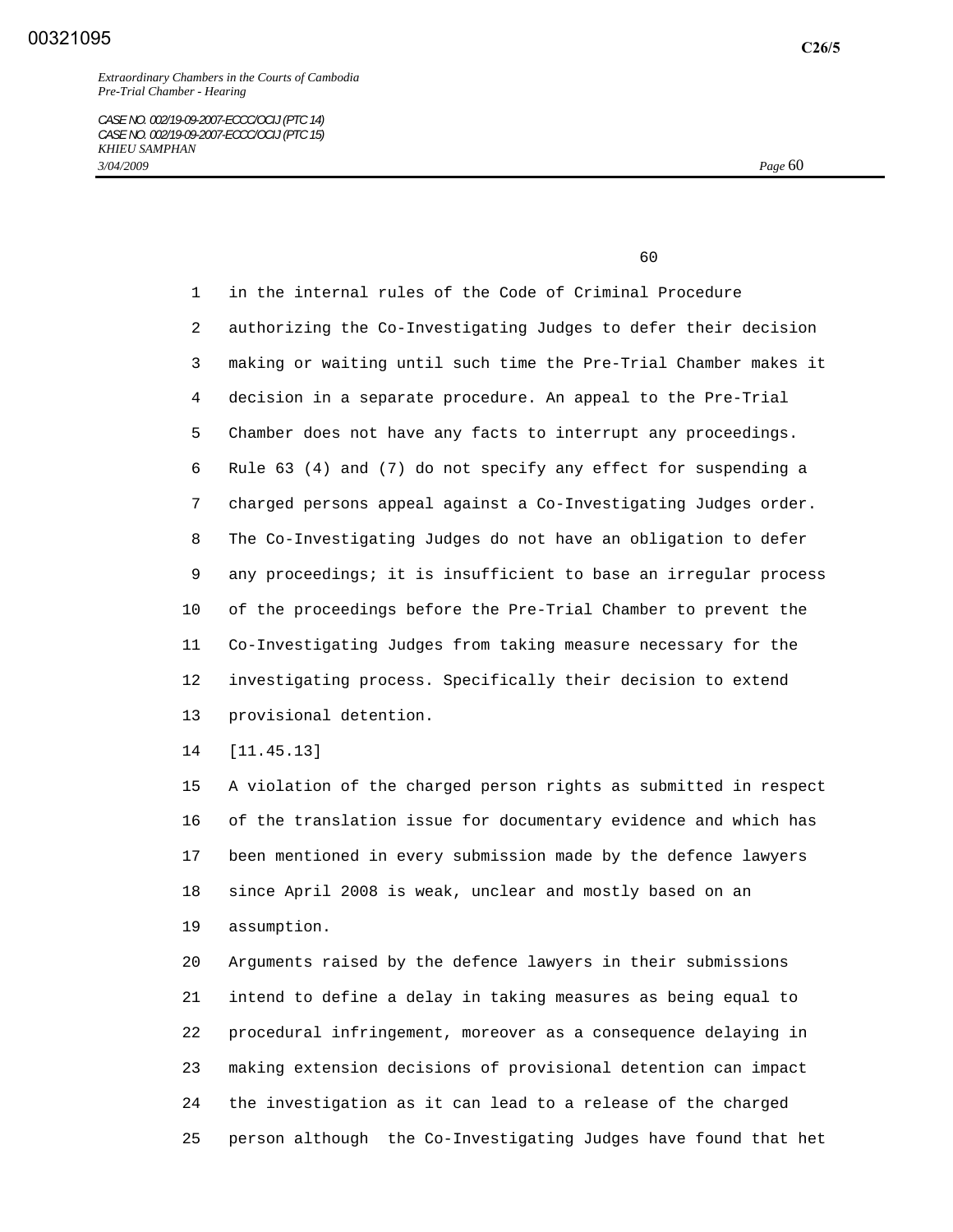1 release will lead to eventual risks on victims and witnesses, on 2 preserving evidence, on the security of the charged person and 3 public order, and these actions can lead to violations of Rule 4 63(3) (a) and (b). 5 The defence lawyers for the charged person cannot submit to 6 issues of Co-Investigating Judges impartiality in their appeal. 7 The charged person accused that the Co-Investigating Judges are 8 not impartial, thus any extension decision on provisional 9 detention is illegal. 10 In the name of the prosecution we submit that this allegation is 11 improper. The principle criteria for making an appeal against

 12 extension order on provisional detention are whether the 13 conditions specified in Rule 63(3) are still being satisfied. 14 In addition the internal rules allow the charged person to appeal 15 any lacking of impartiality of any Chamber of the ECCC by request 16 for disqualification as set out in Rule 64 - - 34.

17 [11.48.00]

 18 It is submitted that arguments in the appeal of the defence 19 lawyers in respect in lacking impartiality or bias shall not be 20 considered by the Pre-Trial Chamber as the issue is beyond the 21 scope of the appeal against the extension order of provisional 22 detention.

 23 If the defence lawyers are confident they have satisfactory legal 24 ground fro making disqualification request against any of the 25 ECCC Judge the charged person shall make such request for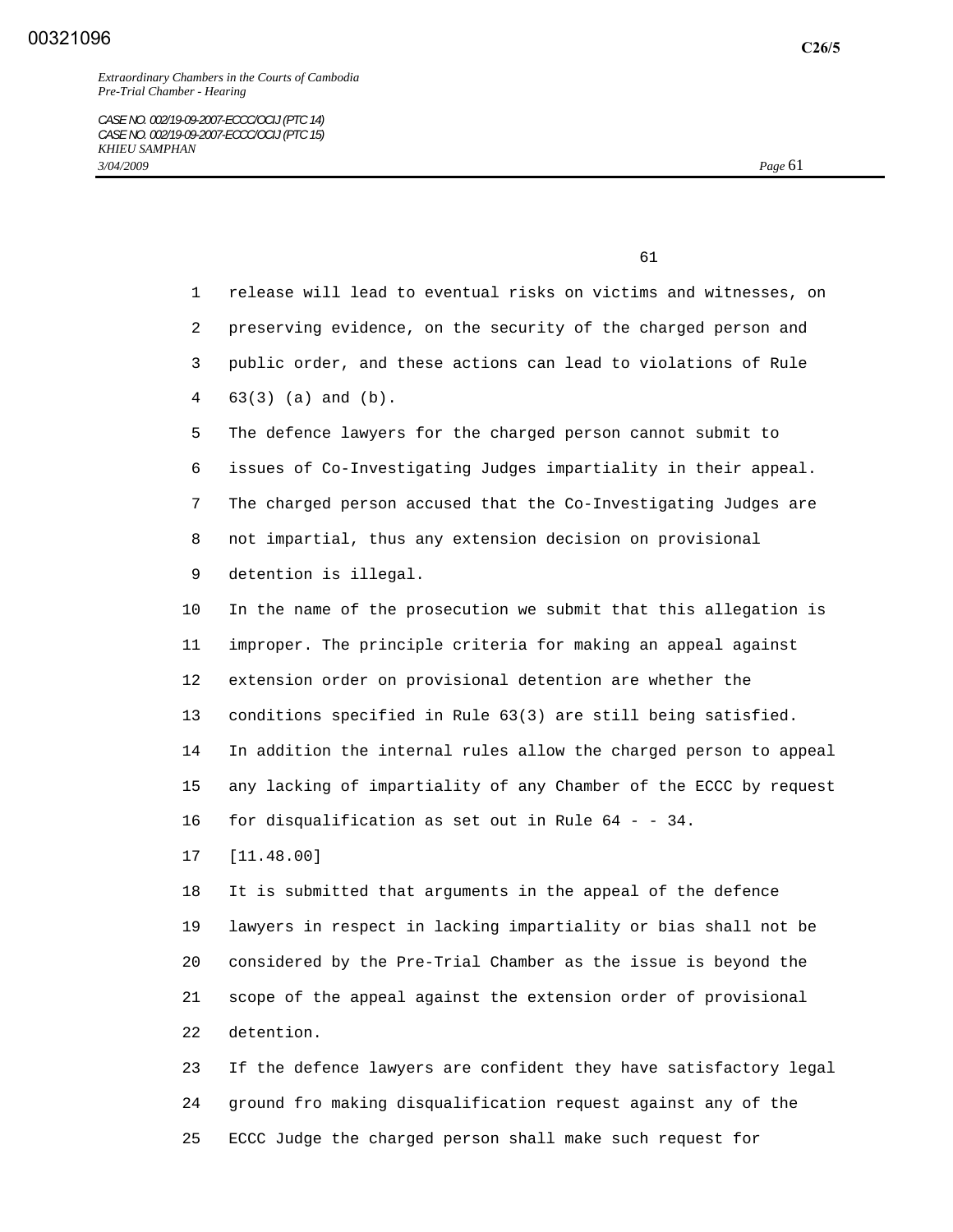*CASE NO. 002/19-09-2007-ECCC/OCIJ (PTC 14) CASE NO. 002/19-09-2007-ECCC/OCIJ (PTC 15) KHIEU SAMPHAN 3/04/2009 Page* 62

 $\sim$  62

 1 disqualification in compliance with Rule 34 of the Internal 2 Rules. In any case the arguments that the Co-Investigating 3 Judges are not impartial are untenable it is necessary for the 4 defence lawyers not to base entirely on previous decisions of the 5 Co-Investigating Judges on the translation issue of documentary 6 evidence in making there submission that the extension order for 7 provisional detention is not impartial. 8 It should be recalled that the Co-Investigating Judges fulfilled 9 their duties independently and impartially while other parties 10 may or may not play an active role during their investigation. 11 The extension order for provisional detention was based on legal 12 and factual arguments as stipulated in Rule 63(3). It is 13 unreasonable to argue that the extension order for provisional 14 detention issued by the Co-Investigating Judges is as a result of 15 a separate decision on the translation right. 16 The decision on the translation of documentary evidence is 17 irrelevant to the legality of provisional detention. Therefore 18 the arguments made by the co-lawyers for the charged person in 19 respect to the Co-Investigating Judges impartiality are 20 untenable. 21 Your Honour I would like my international colleagues to continue 22 our submission.

23 [11.50.40]

24 MR. PRESIDENT:

25 The international Co-Prosecutor, you now take the floor.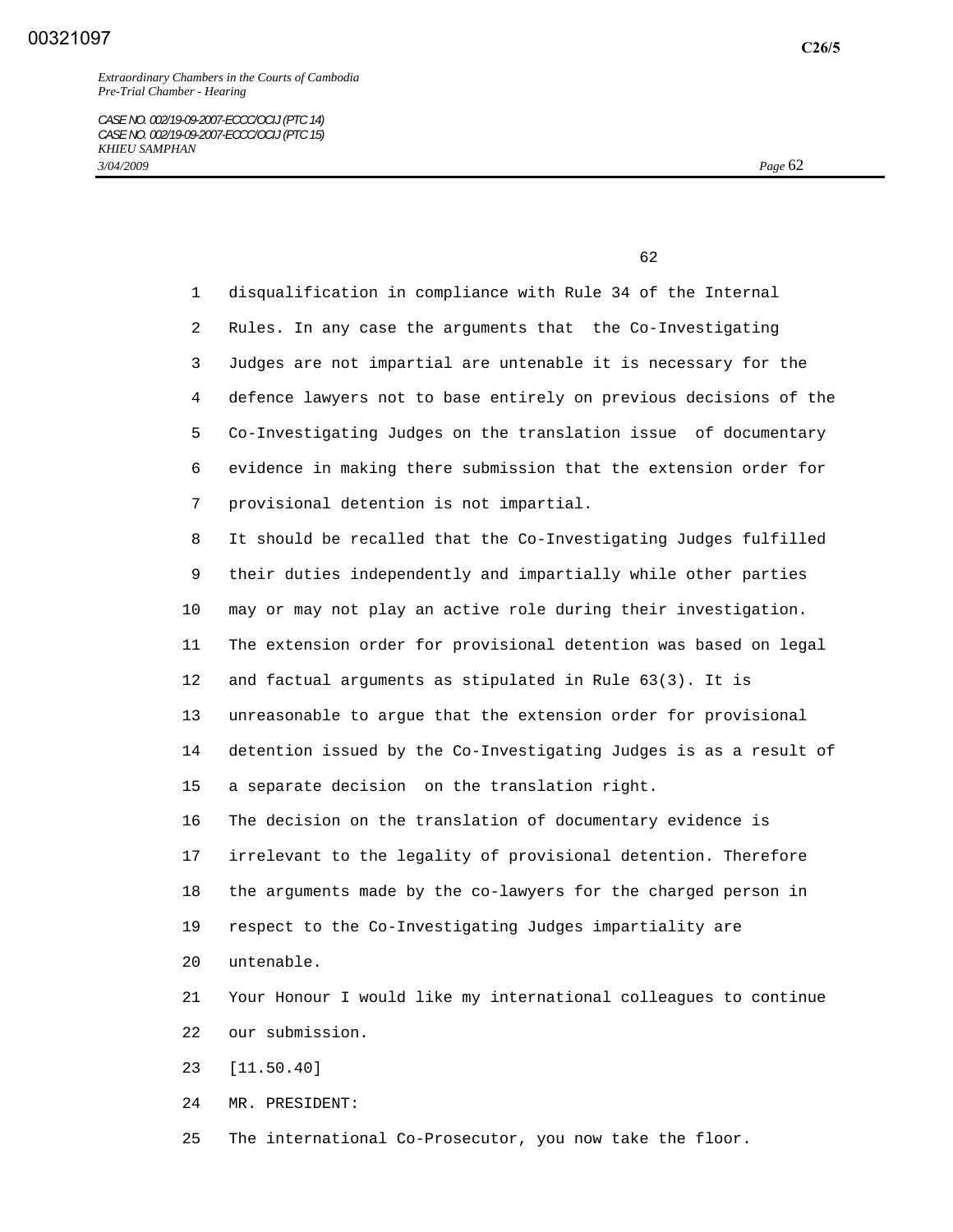1 MR. DE WILDE D'ESTMAEL:

- 2 In view of the time, I would like to be sure that I will not be
- 3 cut short in the middle of my presentation. Shall I develop the
- 4 arguments now? I shall take about 20 minutes or do you think the
- 5 lunch break will cut into my presentation?

 $\sim$  63

- 6 MR. PRESIDENT:
- 7 As requested by the Co-Prosecutor we will adjourn for our lunch
- 8 break and the Chamber will resume at 1:30 this afternoon.
- 9 THE GREFFIER:
- 10 All rise.
- 11 (Court recesses from 1151H to 1329H)
- 12 MR. PRESIDENT:
- 13 The Chamber is now back in session. I would like to invite the 14 Co-Prosecutor to continue your submission.
- 15 MR. DE WILDE D'ESTMAEL:

 16 The length, Mr. President, Your Honours, of the proceedings 17 before your Chamber -- in regard to the defence initial appeal 18 against the provisional detention in 2007, it is worth noting, as 19 the Co-Investigating Judges said, that the defence voluntarily 20 withdrew its appeal before it was decided upon by the Chamber. 21 Secondly, the Pre-Trial Chamber has already had occasion to 22 repeat, at least on two occasions, first during the hearing of 23 the 23rd of April 2008, and in its instructions on the 2nd of 24 October 2008, that the delays in the proceedings were due to the 25 defence, which from April 2008 placed itself in a position where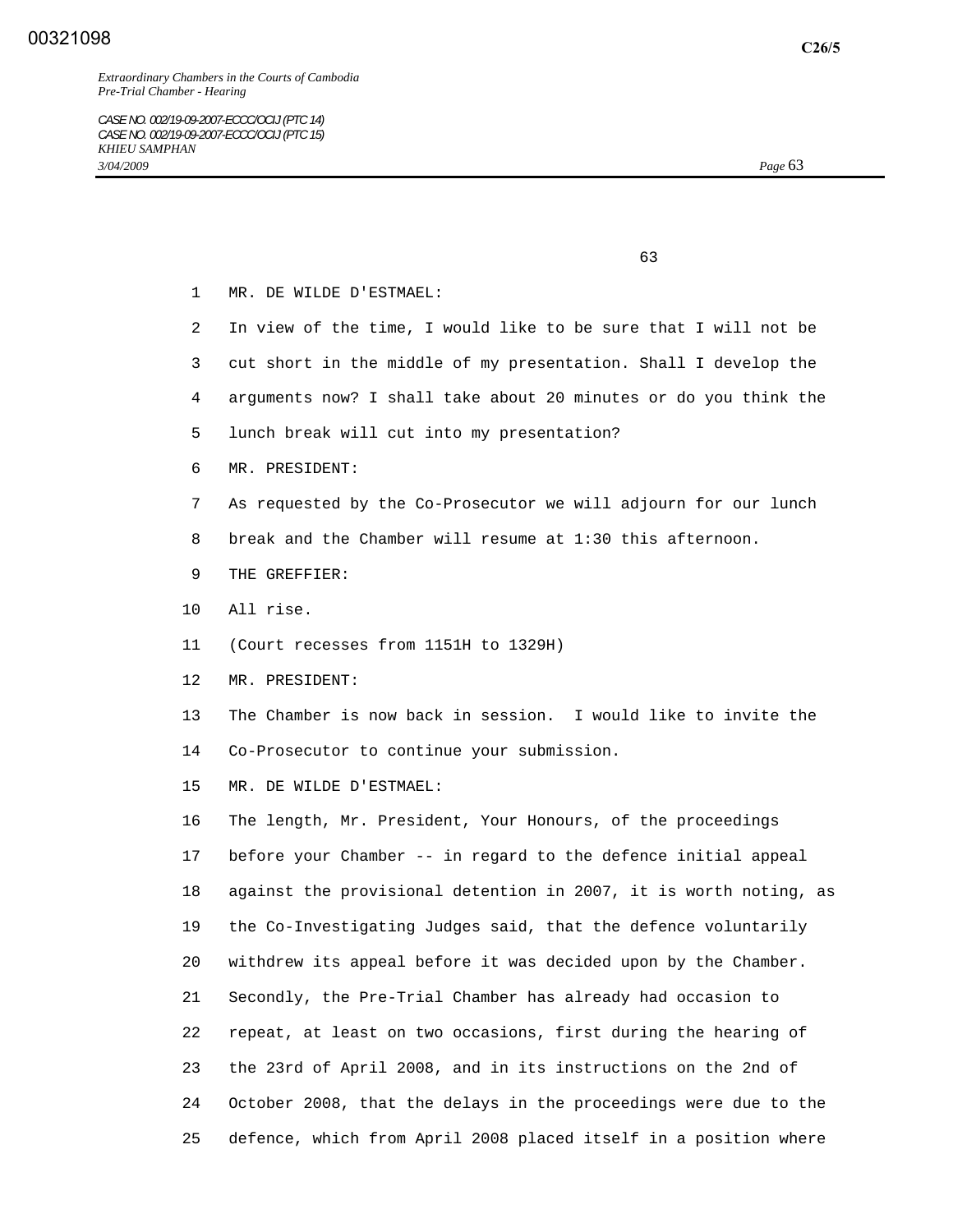- 1 it could not offer an effective defence for its client by
- 2 choosing not to cooperate with the ECCC.

 3 Furthermore, you heard the international co-lawyers, in a few 4 sentences, explicitly and fundamentally challenge the existence 5 of the ECCC, its legitimacy, the length of its duration and made 6 particular reference in so doing to the Pre-Trial Chamber. This 7 is a strategy of disruption on the part of the defence, which for 8 one year has only submitted one argument, that is the argument on 9 translation, and which has refused to cooperate with the ECCC, in 10 particular with the administrative organs or services of the 11 Court.

 12 This strategy on which this international lawyer has based all 13 his career consists in wilfully disrupting and delaying 14 proceedings so that no trial worthy of the name can be concluded 15 within a reasonable time frame. Can this Chamber afford to 16 continue to tolerate such a strategy before the ECCC? Can it be 17 tolerated further when impunity is coming to an end, when charged 18 persons are aging, when victims have been waiting so long for 19 justice to be done, and efficiently, in compliance with 20 international standards? Does this strategy -- does it have any 21 relevance before a Court such as ours, when decolonisation and 22 the Cold War are now well behind us?

 23 The rules apply to people appearing before the ECCC apply to all 24 parties. The prosecution, the defence and civil parties. They 25 are identical to the rules that apply before other international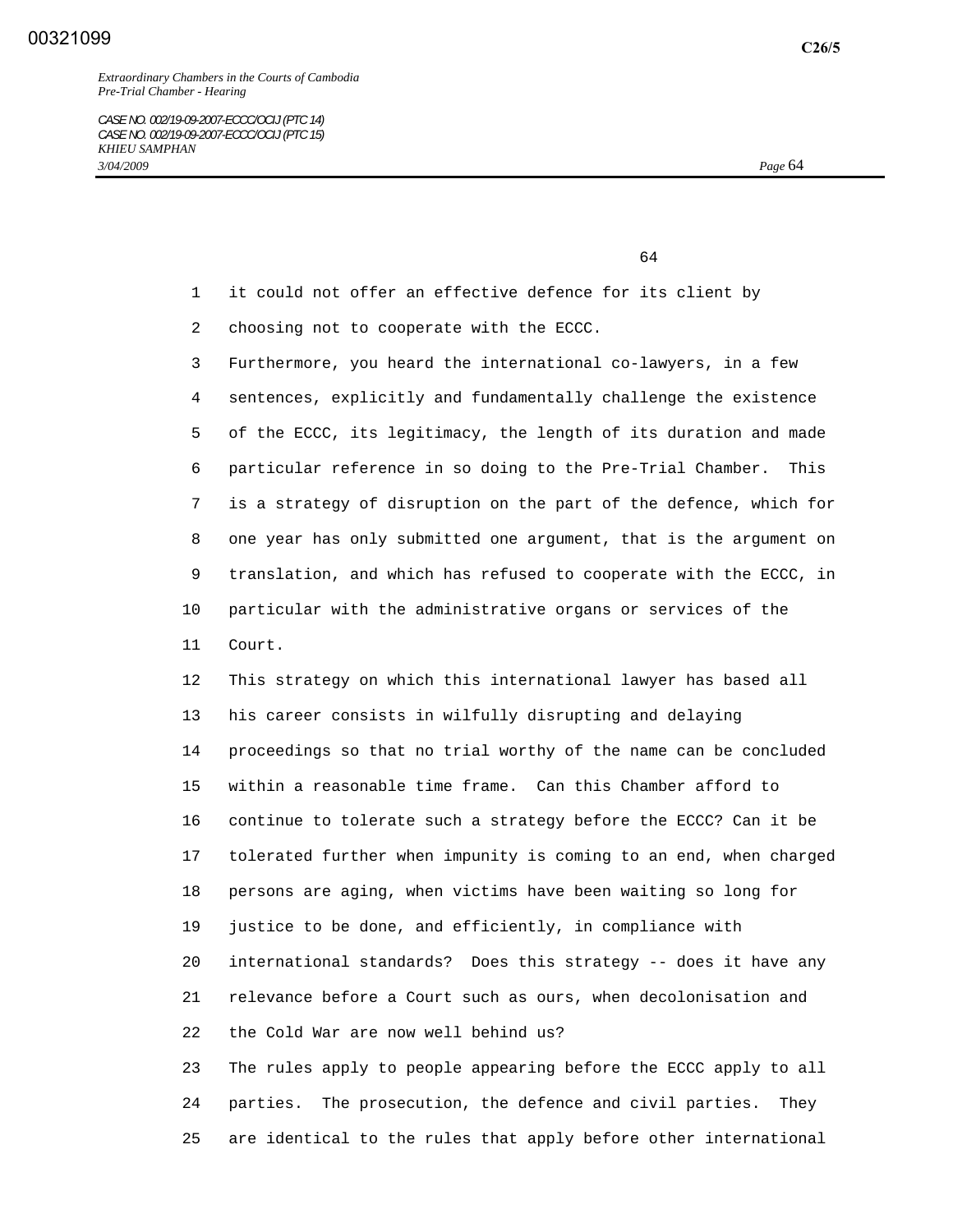$\sim$  65

 1 courts, or hybrid courts. When one agrees to represent a charged 2 person before the ECCC, one does so knowingly. Each defence team 3 is required to cooperate with the administrative services of this 4 Court. Each defence team must act as a team by using all the 5 skills, means and resources, both linguistic and intellectual, to 6 provide effective and efficient representation of a client. 7 To return to the absence of cooperation on the part of the 8 defence, and the systematic challenge of the authority of this 9 Chamber and the ECCC in general, this defence strategy, one 10 wonders, or one might think, it might be a sign of a lack of 11 availability and commitment of the defence in respect of this 12 team. But every lawyer must be diligent in defending his or her 13 client before this Court, and the lawyer has the duty to study 14 the case file to afford the charged person due process. 15 A fair trial is in the interest of all parties, and therefore of 16 the prosecution as well, and this is not only because the 17 prosecution wishes to ensure that the trials have credibility, it 18 is not in the interests of the Co-Prosecutor for the charged 19 person not to have effective representation, because this could 20 be a ground for appeal at a later stage in the proceedings. 21 The defence has never asked for investigative action, it has 22 never asked to place exculpatory documents in the case file. The 23 underlying question is linked to what the Chamber raised during 24 the hearing on the 23rd of April 2008, which is, in the main, 25 finding out whether defence lawyers are now ready, effectively,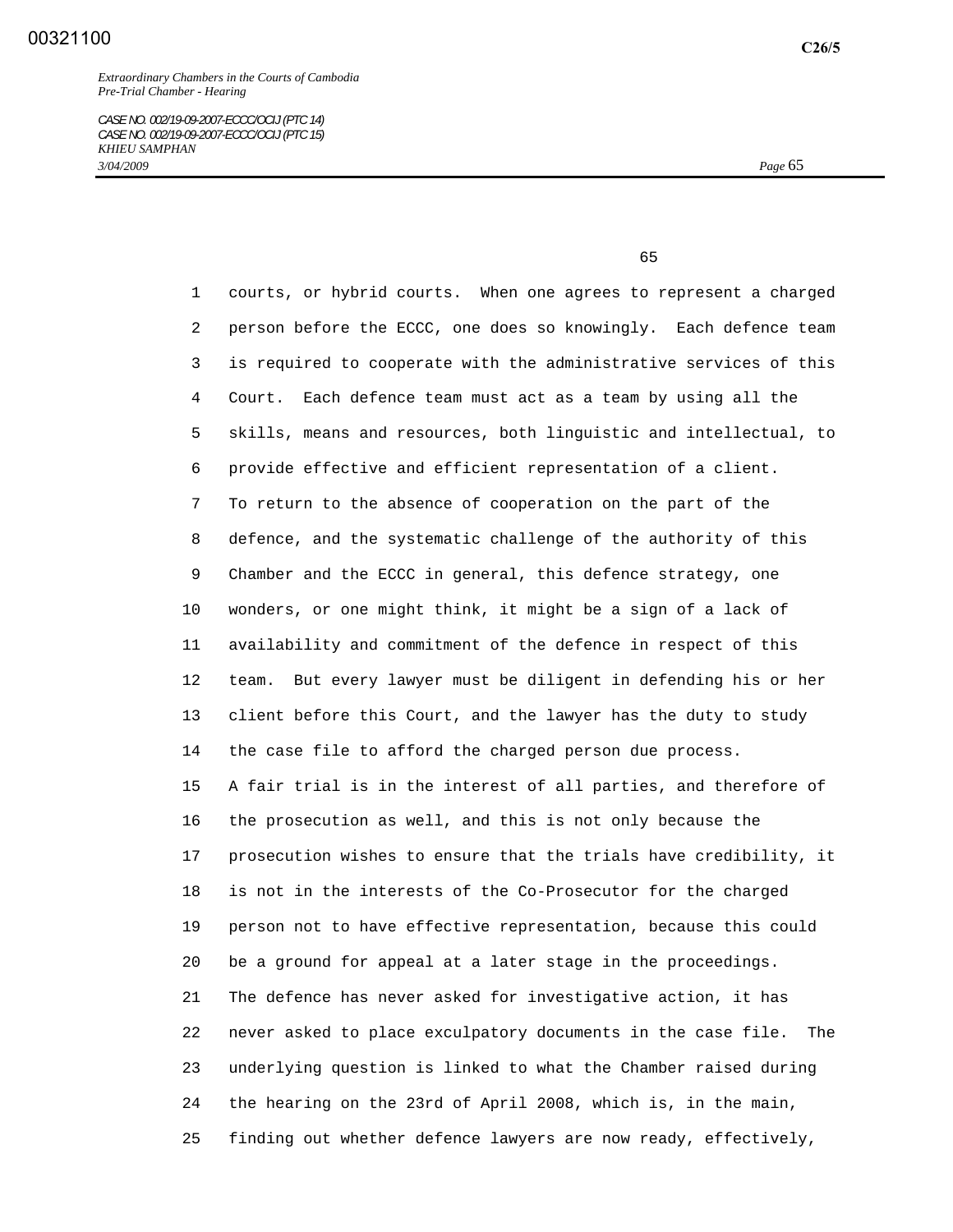$\sim$  66

 1 to defend the rights of the client and to do so diligently. This 2 would, in particular, require acceptance of your decision of the 3 20th of February 2009 and to apply the Co-Investigating Judges' 4 order in respect of the rights and obligations for translation. 5 [1.37.45] 6 In our view, this application should not be granted, so the 7 Chamber can draw all the necessary inferences in order to 8 preserve the fundamental rights of the charged person. And now, 9 I shall move on to the appeal against the order on the extension 10 of provisional detention. 11 Rule 63(6) and (7) provide for review of the detention. This 12 review is carried out after having heard the defence alone. The 13 prosecution and the civil parties are not authorised to submit 14 their viewpoints, at least at that stage. In case of extension 15 of provisional detention, the charged person may appeal against a 16 decision, a reasoned decision, which he has done. It is now for 17 the appellant to provide sufficient material to support the fact 18 that the reasoning set forth by the Co-Investigating Judges in 19 their extension order is in error, or is no longer justified. It 20 is for the defence to identify a material change in the 21 circumstances, or a change in the conditions of detention. 22 This is not the case in the extension order, or the appeal 23 against the order, because it relies solely on the violation of 24 the defence's rights in respect of appeal, which you found not to 25 exist on the 20th of February. The defence considers that the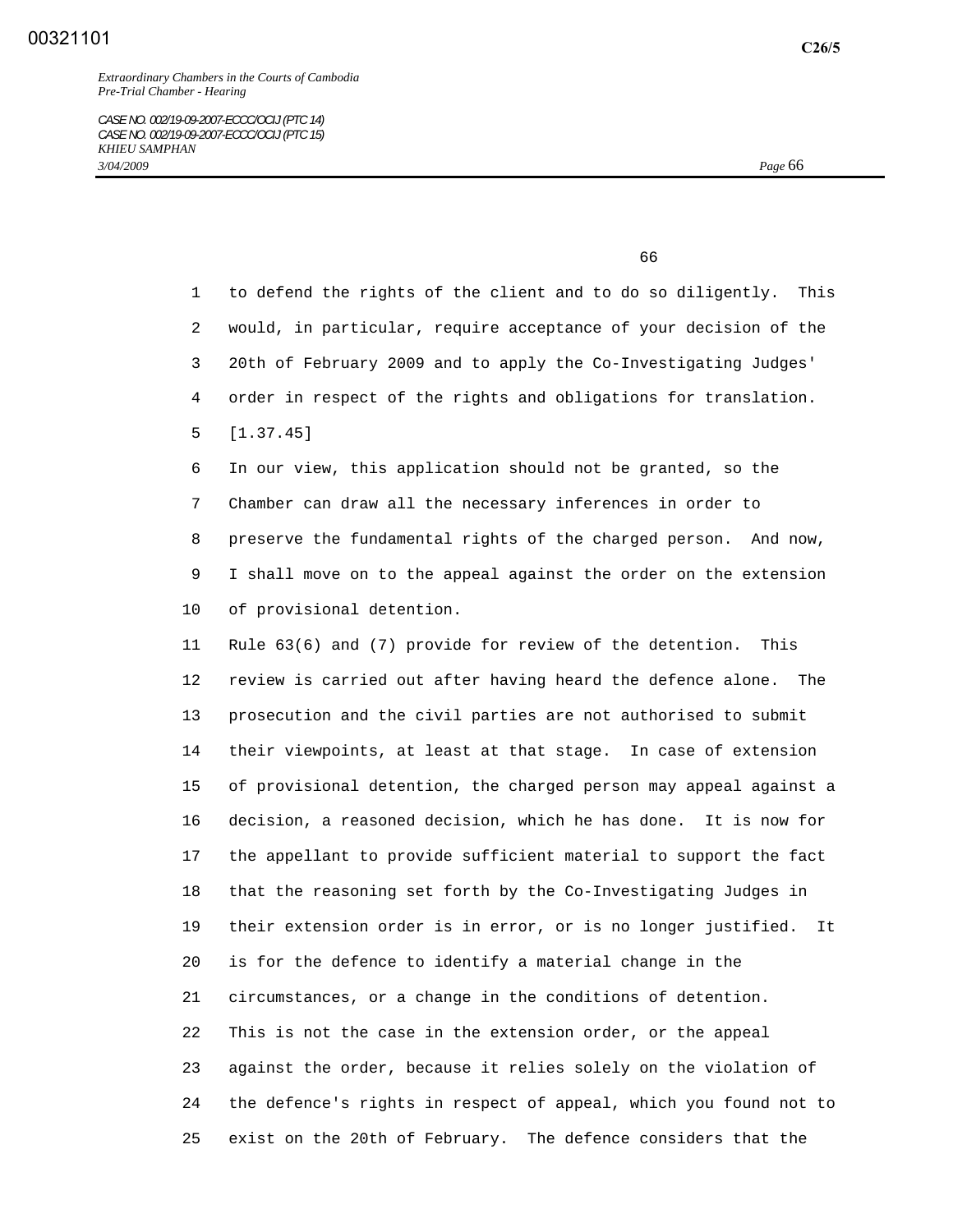*CASE NO. 002/19-09-2007-ECCC/OCIJ (PTC 14) CASE NO. 002/19-09-2007-ECCC/OCIJ (PTC 15) KHIEU SAMPHAN 3/04/2009 Page* 67

67

 1 expiry of the detention is a change to take into consideration. 2 It is not a change in circumstance, because the purpose of the 3 periodic review of the Investigating Judges is to ensure that the 4 conditions for detention are being met. Furthermore, due to the 5 extension of the order, provisional detention remains legal. 6 As we have said before, in their order the Co-Investigating 7 Judges also took into account the duration of the detention in 8 order to come to their decision. They found this to be 9 reasonable, because of the complexity of the file, the 10 seriousness of the crimes and the scope of the investigations. 11 The defence also failed to show how detention for a year could 12 have been prejudicial to the charged person and prevented a fair 13 trial.

14 [1.41.10]

 15 As to the well-founded reasons to believe that the charged person 16 committed the crimes, and here I make reference to Rule  $63(3)(a)$ , 17 which I did not develop this morning, and which I wish to refer 18 to now, the investigation record still contains facts and 19 information to convince an objective observer that the person 20 concerned may have been responsible for the crimes mentioned in 21 the introductory submission or may have committed them. The 22 Co-Investigating Judges showed why in their order of the 18th of 23 November 2008 which itself refers to the order of 20th October. 24 Although none of the two appeals of the defence contain arguments 25 concerning the well-founded reasons to believe, or an analysis of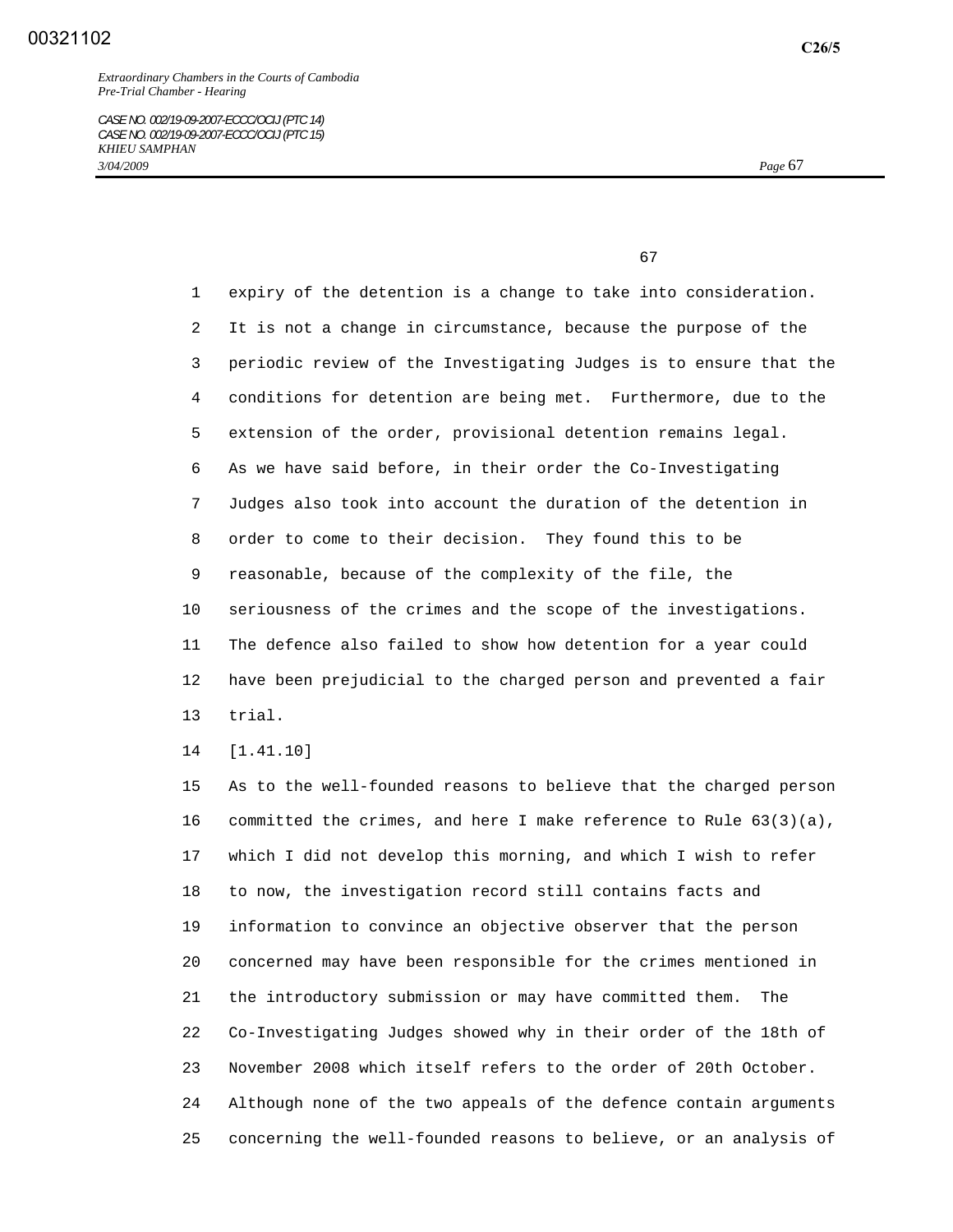*CASE NO. 002/19-09-2007-ECCC/OCIJ (PTC 14) CASE NO. 002/19-09-2007-ECCC/OCIJ (PTC 15) KHIEU SAMPHAN 3/04/2009 Page* 68

 $\sim$  68

 1 the evidence in the investigation file, because the defence 2 considered that it did not have access to the case record in a 3 language it understood, it still made vague references, 4 particularly in paragraphs 7, 44 and 85 of the appeal that was 5 discussed this morning, and paragraphs 8 and 49 of the second 6 appeal which we are discussing this afternoon. The defence 7 advanced the alleged lack of diligence on the part of the 8 Co-Investigating Judges in conducting their investigations. 9 We consider, first of all, that the evidence that was submitted 10 in support of the introductory submission is sufficient to 11 satisfy the test of well-founded reasons to believe, even a year 12 later. This material is well-founded, it is abundant, it is 13 supported, and has never been seriously challenged. More 14 material which has been submitted for more than a year now can 15 also be advanced. It shows the diligence of the Co-Investigating 16 Judges.

 17 First, since the issuance of the first detention order have 18 issued about 20 rogatory letters in case number 2, of which at 19 least 10 concern interviews of witnesses for crimes that the 20 Co-Prosecutors submitted to the Co-Investigating Judges. More 21 than 200, in fact closer to 300 interviews have been conducted 22 concerning the crimes of which the five charged persons are 23 suspected in case number 2. This objective fact is contrary to 24 the defence statements regarding the alleged lack of diligence on 25 behalf of the Co-Investigating Judges.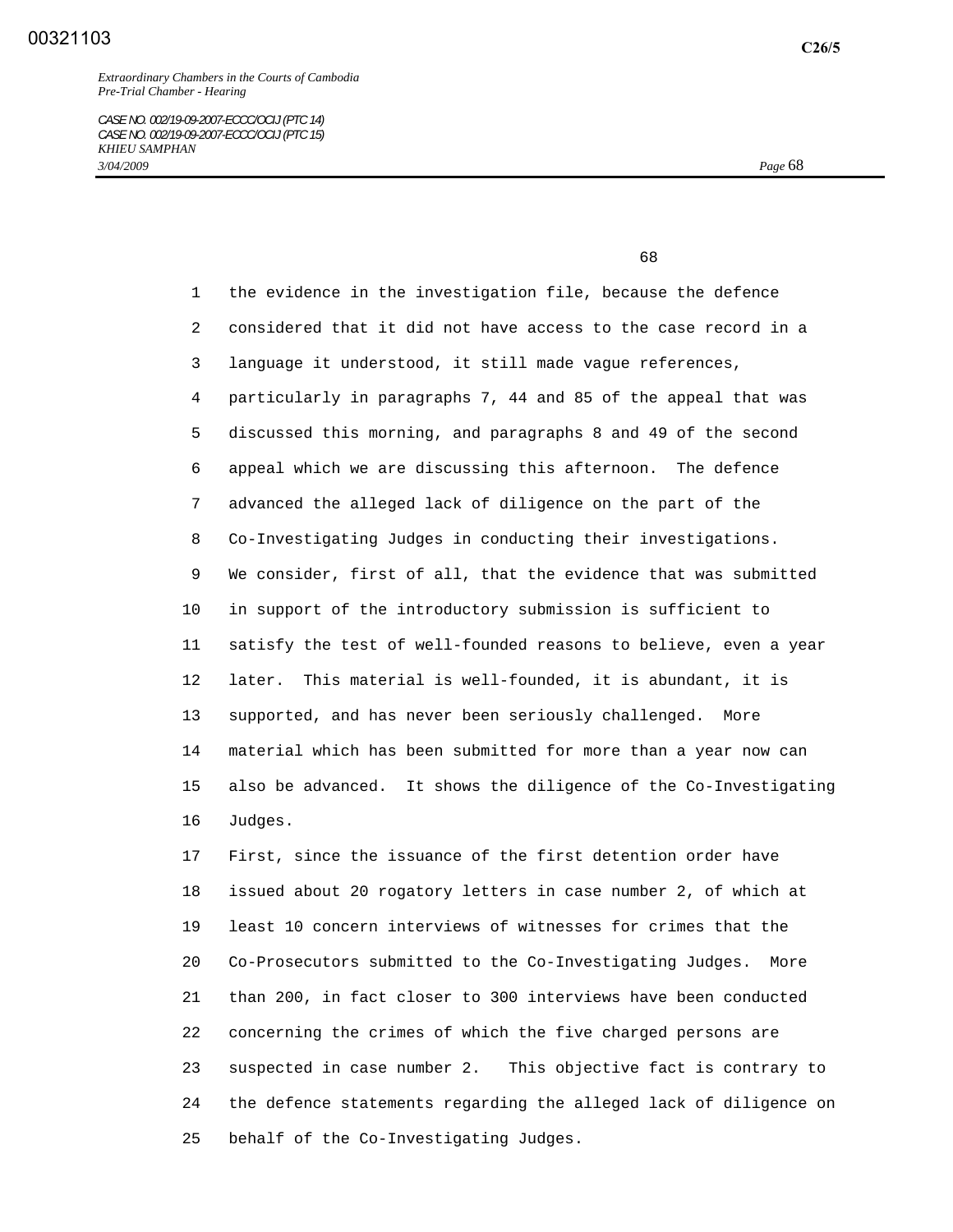*Extraordinary Chambers in the Courts of Cambodia Pre-Trial Chamber - Hearing* 

*CASE NO. 002/19-09-2007-ECCC/OCIJ (PTC 14) CASE NO. 002/19-09-2007-ECCC/OCIJ (PTC 15) KHIEU SAMPHAN 3/04/2009 Page* 69

 $\sim$  69

1 [1.44.40]

 2 Of the statements requested by the Co-Investigating Judges 3 between October 2007 and November 2008, at least 13 were 4 mentioned, in their order, as being directly relevant to the 5 individual responsibility of the charged person. You will find 6 this in paragraphs 9 and 16 on the order denying release to which 7 the order on the extension of detention refers. The 8 Co-Investigating Judges provide particularly concrete and 9 detailed information in regard to the functions of the charged 10 person and his participation in the crimes. 11 The evidence mentioned by the Co-Investigating Judges 12 corroborates the evidence submitted in support of the 13 introductory submission, and this evidence was not challenged by 14 the defence in its appeal. Furthermore, since this order of 15 November 2008, at least 167 new statements have been filed in the 16 new record of the case on the rogatory letter dated 26th of May 17 2008 that is document D.125, as well as other documents which 18 were filed subsequently. 19 Some of this testimony concerns the role that the charged person 20 played in the regime. As my colleague has already said, the 21 relevant evidence in case number 1 was transferred into case 22 number 2 by the Co-Investigating Judges on the 30th of May and 23 the 20th of October 2008. The abundant evidence pertaining to 24 S-21 and its director Duch, including his interrogation by the

25 Co-Investigating Judges, are key elements which concern the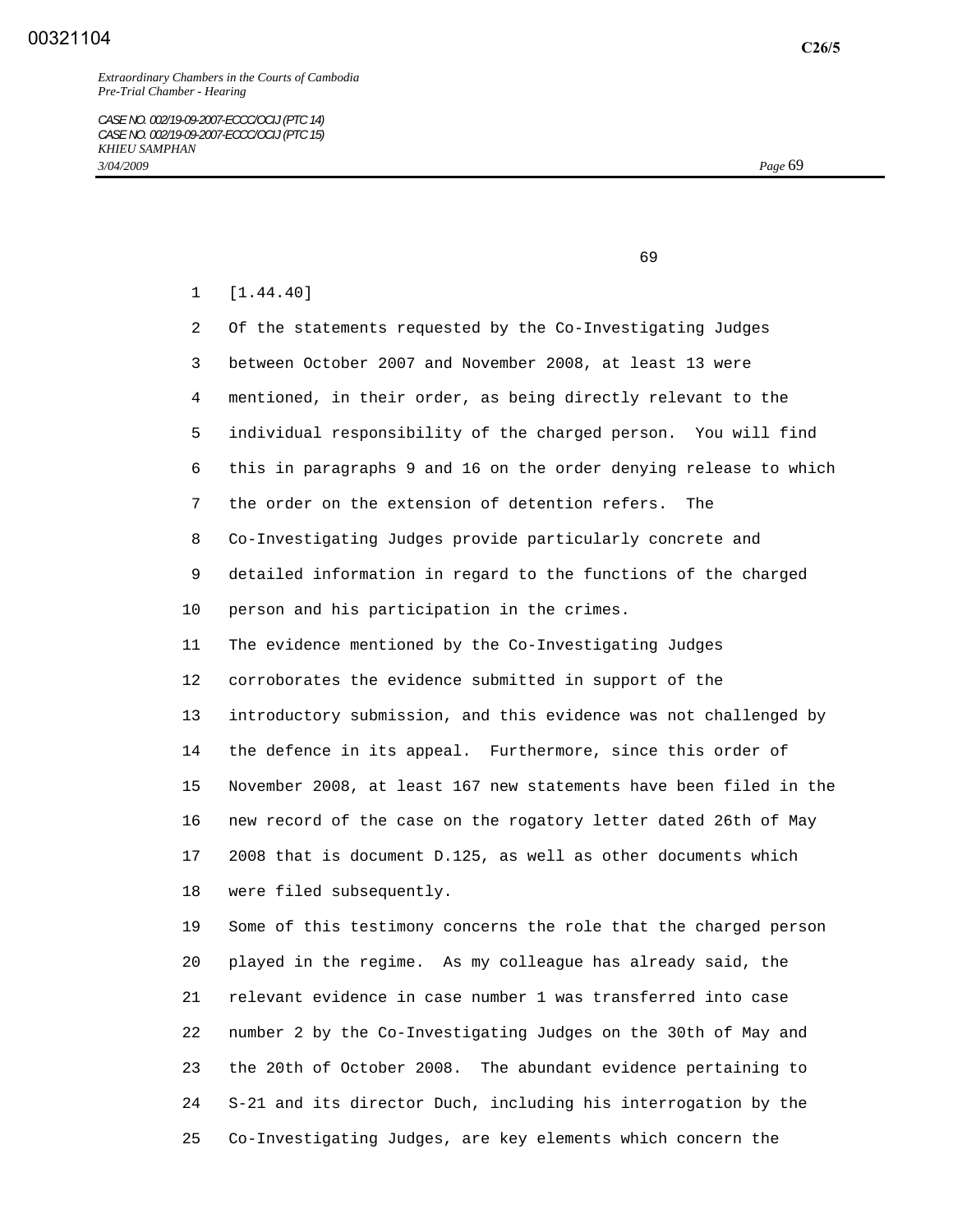- 1 charged person directly, whose subordinates were detained,
- 2 tortured and executed in S-21.

 3 Material in the record of the case shed light on the role of the 4 charged person in the arrest of his subordinates and mentioned 5 their transmission to the charged person of the confessions 6 obtained under torture in S-21. This is not confidential 7 information. Thirdly, the Co-Prosecutors also contributed to the 8 investigation by filing a lot of evidence from the introductory 9 submission and the arrest of the charged person, including nearly 10 500 press articles concerning the regime and the role of the 11 charged persons, chronological tables detailing the actions of 12 this charged person and other charged persons before, during and 13 after the Democratic Kampuchea period, and which shows the 14 continuity and the extent of the commitment or involvement of the 15 charged person in the Khmer Rouge.

 16 The Co-Prosecutors have also filed compiled lists of S-21 17 detainees, among other pieces of evidence. It is obvious that 18 the supplementary elements filed in the record of the case are 19 abundant and relevant, and that every day new evidence is filed 20 in the record of the case. So it cannot on any account be said 21 that there is any lack of diligence on the part of the 22 Co-Investigating Judges when investigation continued all through 23 2008 and 2009 as the record of the case shows.

24 [1.49.15]

25 Just regarding the five non-cumulative or disjunctive conditions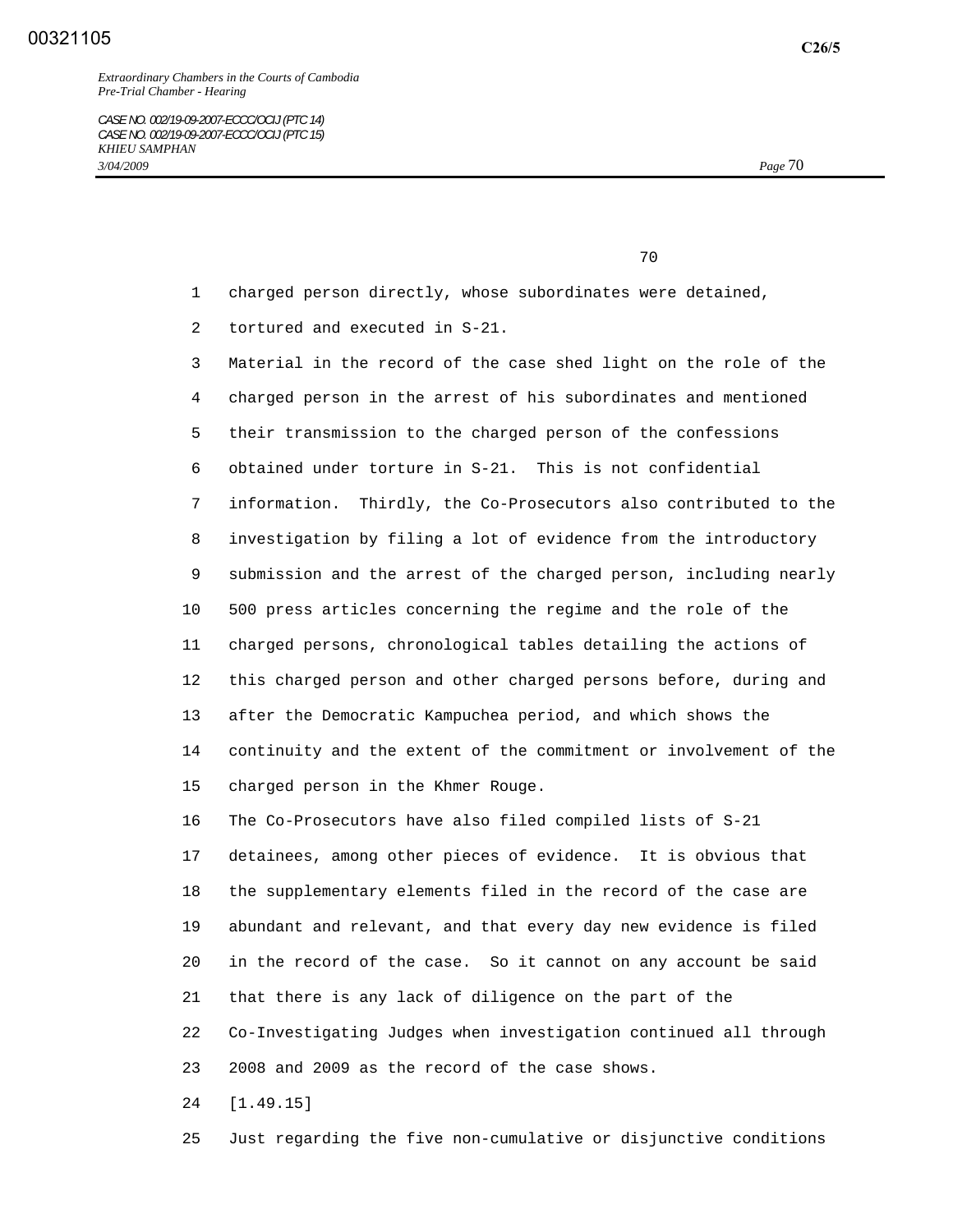## 00321106

*Extraordinary Chambers in the Courts of Cambodia Pre-Trial Chamber - Hearing* 

*CASE NO. 002/19-09-2007-ECCC/OCIJ (PTC 14) CASE NO. 002/19-09-2007-ECCC/OCIJ (PTC 15) KHIEU SAMPHAN 3/04/2009 Page* 71

71

 1 under 63(3)(b), I would like to refer very briefly to the 2 procedure and to what was mentioned this morning, and to conclude 3 I would like you to reject the argumentation submitted by the 4 defence in its appeals brief, and to confirm the order by the 5 Co-Investigating Judges for the extension of provisional 6 detention of the charged person for another maximum period of one 7 year. 8 MR. PRESIDENT: 9 I would like to invite the defence counsel to respond. 10 MR. SA SOVAN: 11 Thank you, Mr. President, Your Honours. I will be brief again, 12 as I told you already this morning. Now the Prosecutors say that 13 the defence counsel is having mistake because by doing so we only 14 want to prolong the detention of our client, and that by doing so 15 we have not properly defend our client. I don't understand their 16 view. However, I think regarding the view, I don't even think 17 they don't even need to refer to articles that put people to 18 sleep at the Court. I think if Khieu Samphan was not happy with 19 me he would have fired me, and I never intended to extend any 20 proceedings, regardless of the proceedings before the Pre-Trial 21 Chamber or the ECCC itself. 22 [1.51.50]

 23 I really abide by the proceedings, although I'm not very happy. 24 However, if I did not do so then I will not be able to properly 25 defend my client. Only a stupid or crazy defence lawyer who

**C26/5**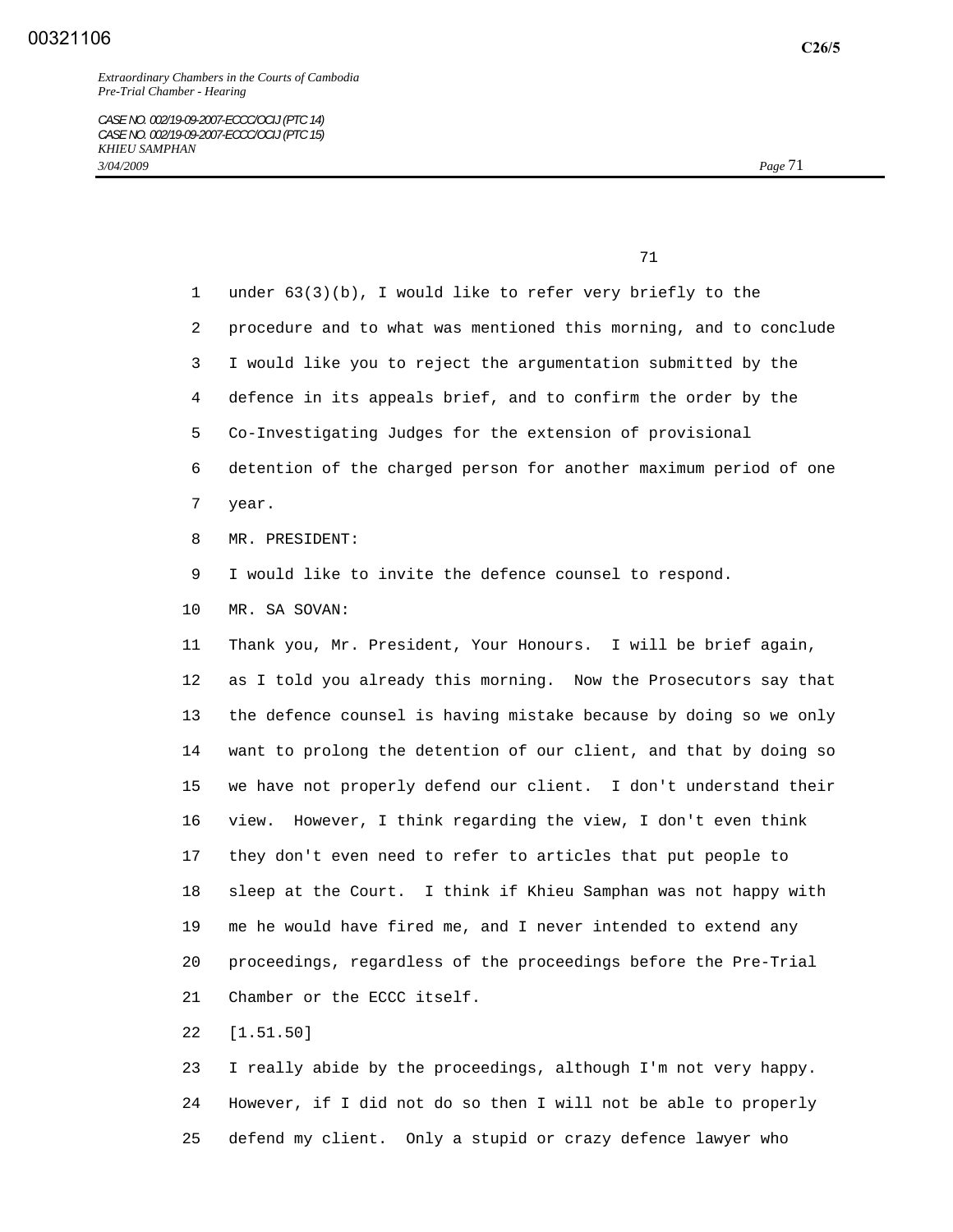*Extraordinary Chambers in the Courts of Cambodia Pre-Trial Chamber - Hearing* 

*CASE NO. 002/19-09-2007-ECCC/OCIJ (PTC 14) CASE NO. 002/19-09-2007-ECCC/OCIJ (PTC 15) KHIEU SAMPHAN 3/04/2009 Page* 72

<u>72</u> and 2012 and 2012 and 2012 and 2012 and 2012 and 2012 and 2012 and 2012 and 2012 and 2012 and 2012 and 2012 and 2012 and 2012 and 2012 and 2012 and 2012 and 2012 and 2012 and 2012 and 2012 and 2012 and 2012 and 2012

 1 would file applications to delay the extension of their client, 2 but on the contrary we would like him to be released. I only 3 need to submit and state again that the laws regulate two lawyers 4 for a charged person, a national and an international one. As a 5 Cambodian lawyer, I am fine to assist him, or to represent him, 6 and in Cambodia even the municipal court in Phnom Penh or other 7 national courts, whenever there's a case related to a foreigner 8 then we need a translator to translate.

 9 Then I think prosecutors may be in the position to, you know, 10 argue whatever they want, but as a lawyer I'm not that stupid to 11 want to further detain my client, and I just want to seek 12 justice. I want justice to be done. That's it. And I don't 13 want to be long; I know that my opinion is different from that of 14 the Co-Prosecutors, because when I see an object as a wooden 15 object, then the Co-Prosecutors saw it as a metal object. I 16 think we so divided. But I would like to make sure that justice 17 is served here. I believe in the Court. We have experience -- we 18 learned from the experience from the international Judges and 19 lawyers and we learned from the victims also -- we should use the 20 language of legal officers, we don't really want to use the 21 vengeance, the language which seeks retaliation in the Court. 22 So that does not benefit my client at all to further detain him, 23 because he is old, and I know the Prime Minister of Cambodia 24 recently just stated this position also, so once again I am very 25 grateful, and I would like to also address the victims that I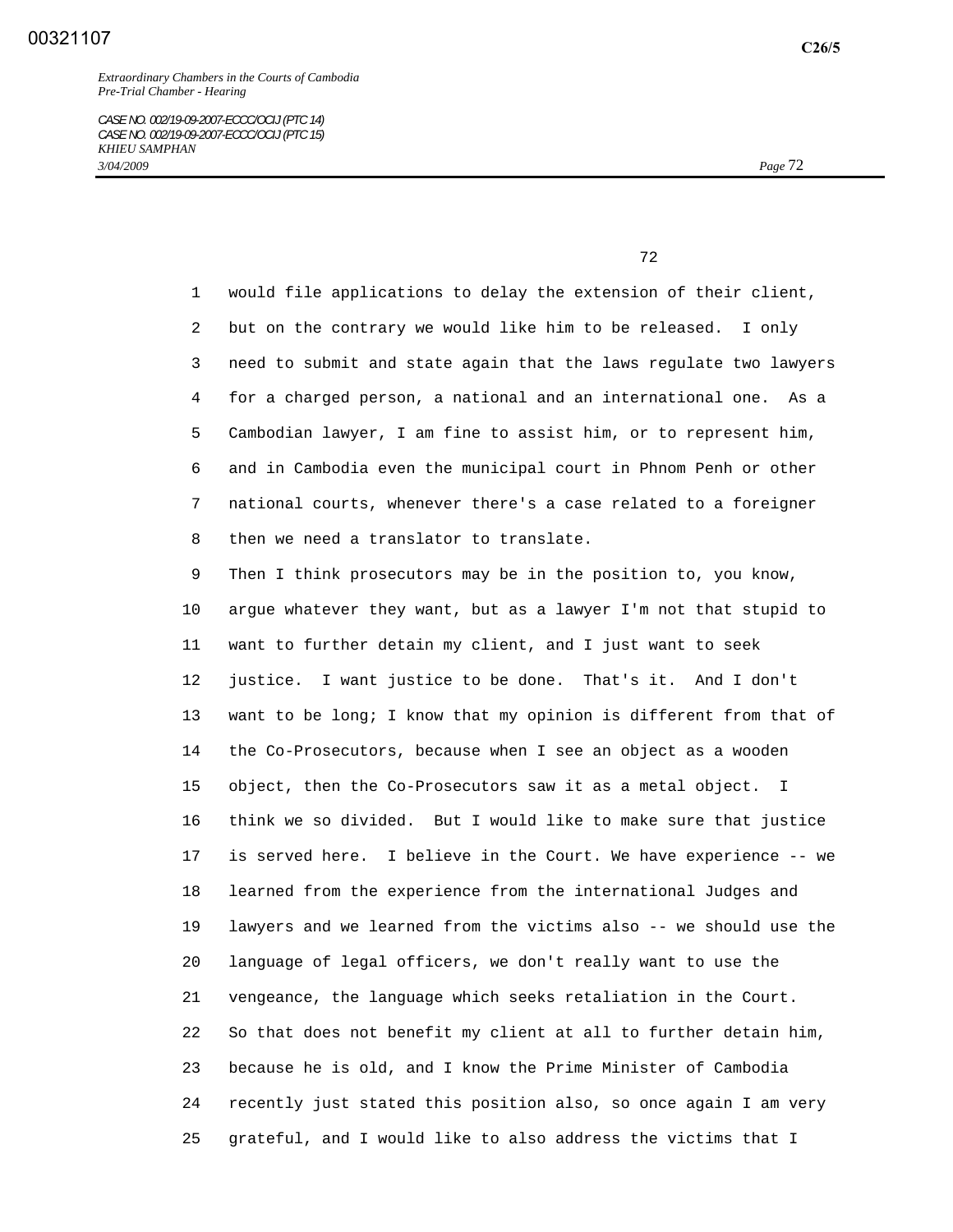## 00321108

73

- 1 never want to object you to make any voice heard, but I think
- 2 according to the proceedings you are not allowed.
- 3 [1.55.15]
- 4 MR. PRESIDENT:
- 5 The defence counsel, Mr. Jacques Vergès, would you like to make
- 6 any comment?
- 7 MR. VERGÈS:
- 8 The deputy prosecutor has most elegantly challenged me, and I
- 9 shall respond with a Latin motto: de minimis non curat praetor.
- 10 I hope he understands Latin.
- 11 MR. PRESIDENT:
- 12 Mr Khieu Samphan, would you like to make any final statement
- 13 concerning this appeal?
- 14 THE CHARGED PERSON:

 15 I do not have any further comments to add. My lawyer asked me 16 whether the Court wants me to fire them, and I just would like to 17 confirm that I would never want to fire them, because I need them 18 to make sure that the legal principles are preserved here.

19 JUDGE DOWNING:

 20 Just to clarify, the Court has never asked, or suggested that you 21 should fire your lawyers. I do not wish you to have this 22 understanding. You are free to choose your own lawyers, and you 23 need to understand that. The Court does not have any say in 24 this. This is your decision.

25 MR. VERGÈS: